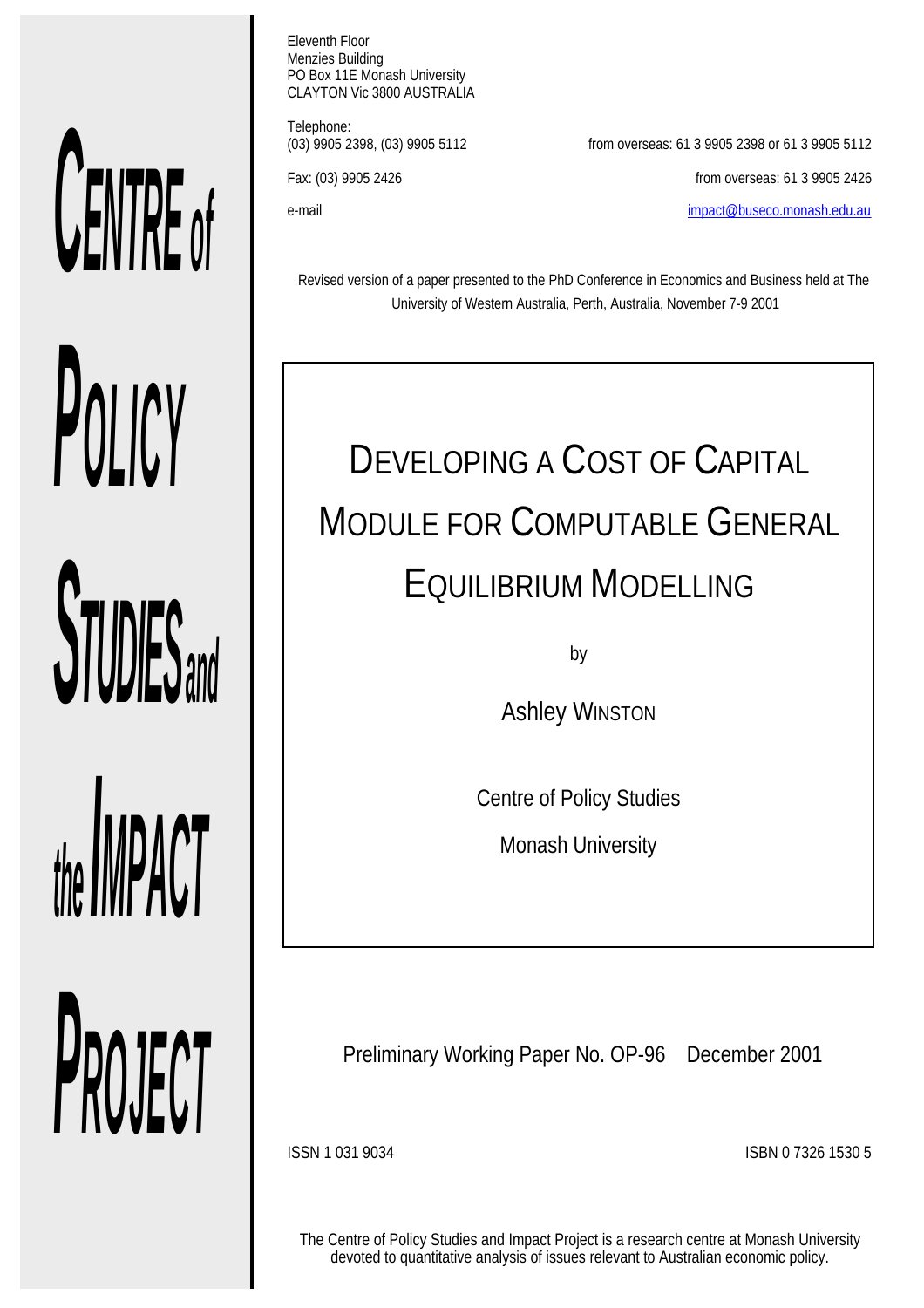## **Developing a Cost of Capital Module for Computable General Equilibrium Modelling**

Ashley Winston<sup>∗</sup>

#### Centre of Policy Studies

Monash University

| Email |              | ashley.winston@buseco.monash.edu.au |
|-------|--------------|-------------------------------------|
| Fax   | 03 9905 2426 | [from overseas: $+61399052426$ ]    |
| Phone | 03 9905 9244 | [from overseas: +61 3 9905 9244]    |

#### Abstract

This paper outlines the development of an approach to incorporate business taxation and allowances into a model of a firm to determine the effect of tax policy changes on the firm's behaviour. Following Auerbach, King and Benge, we first develop a model in which the firm maximises the value of its shareholder equity, taking account of: company and personal income taxes; capital-gains taxes (including a treatment of realisation-based capital-gains tax); depreciation allowances; investment allowances; and interest rates on debt linked to financial leverage. This approach takes the revenue streams and income payments generated by the firm as given. Subsequently we derive a function for the user-cost of capital to the firm in an optimising framework in which the expression for the value of the firm is the objective function, and then solve for all of the firm's choice variables. In this way, the model determines the firm's optimal investment policy and the resulting levels of revenues and income streams to shareholders. By embedding this in a dynamic CGE model, we can simulate the effects of tax changes on the usercost of capital and thus on investment. Our ultimate aim is to enable an analysis of the effects of reforms to business taxation (such as the recent Ralph proposals) using a large-scale dynamic CGE model.

This is a revised version of a paper prepared for the PhD Conference in Economics and Business held at The University of Western Australia, Perth, Australia, November 7-9 2001.

JEL Classification: C68, D92, G12, G31, G32, H25.

1

<sup>∗</sup> I wish to thank my advisor Peter Dixon for support and expert guidance, and Matt Benge for his generosity and valuable advice.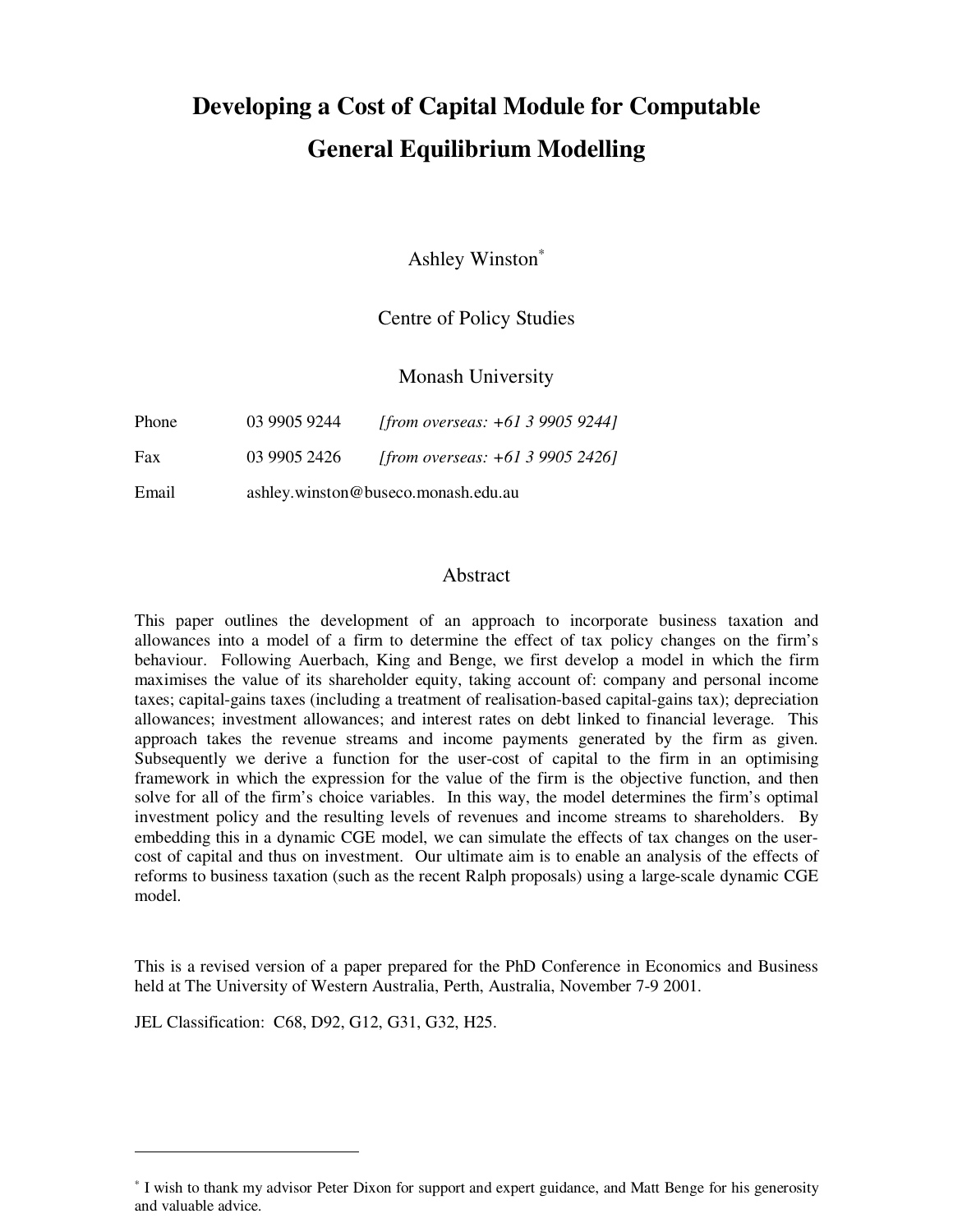### Table of Contents

| 1. INTRODUCTION                                 |                |  |
|-------------------------------------------------|----------------|--|
| 2. THE VALUE OF THE FIRM                        | 1              |  |
| 2.1. No Taxes                                   | $\overline{2}$ |  |
| 2.2. Company and Personal Income Tax            | $\overline{4}$ |  |
| 2.2.1. The Classical CIT System                 | $\overline{4}$ |  |
| 2.2.2. Dividend Imputation CIT System           | 5              |  |
| 2.3. Capital Gains Taxation                     | 8              |  |
| 2.3.1. Taxing Accrued Capital Gains.            | 8              |  |
| 2.3.2. Taxing Realised Capital Gains            | 9              |  |
| 2.3.3. Real vs. Nominal Capital Gains.          | 14             |  |
| 3. CONSTRAINING THE FIRM'S BEHAVIOUR            | 15             |  |
| 3.1. Cash Flow                                  | 15             |  |
| 3.2. Taxation Liabilities                       | 17             |  |
| 3.3. Capital Stock                              | 17             |  |
| 3.4. Financial Leverage                         | 18             |  |
| 3.5. Product Demand Conditions                  | 19             |  |
| 3.6. Inequality Constraints                     | 21             |  |
| 4. THE FIRM'S OPTIMAL FINANCIAL POLICY          | 22             |  |
| 4.1. The Cost of Retaining Unfrankable Earnings | 22             |  |
| 4.2. The Cost of Retaining Frankable Earnings   | 22             |  |
| 4.3. The Cost of Issuing Equity                 | 23             |  |
| 4.4. The Cost of Issuing Debt                   | 23             |  |
| 4.5. Financial Policy Summary                   | 25             |  |
|                                                 |                |  |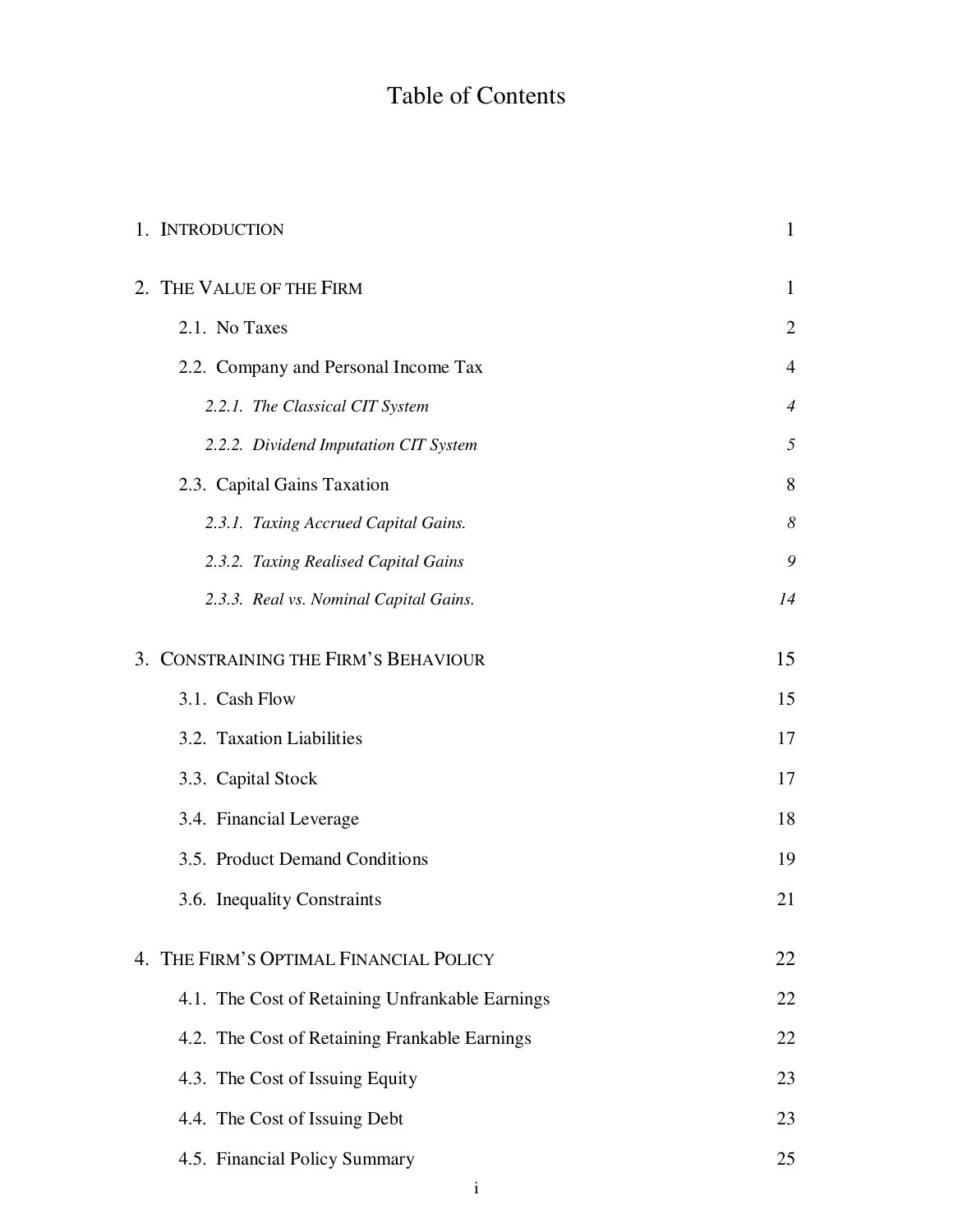| 5. THE COST OF CAPITAL                                     | 26 |
|------------------------------------------------------------|----|
| 5.1. Methodology                                           | 26 |
| 5.2. An Illustrative Example: Different Financial Policies | 33 |
| <b>6. CONCLUDING REMARKS</b>                               | 38 |
| <b>REFERENCES</b>                                          |    |
| <b>APPENDIX 1: LIST OF SYMBOLS</b>                         |    |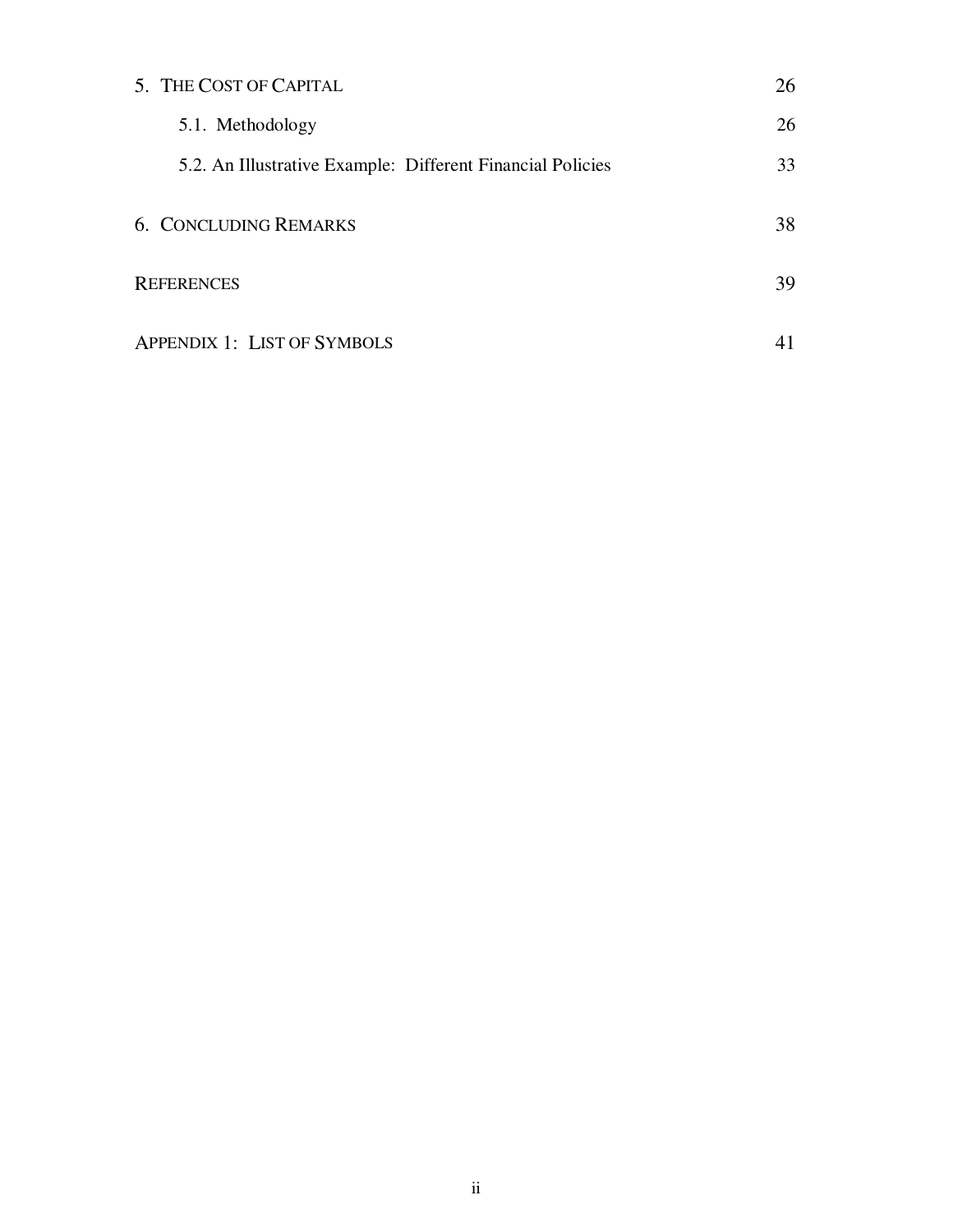#### 1. Introduction

A key determinant of the behaviour of producers is the cost of capital. Microeconomic theory tells us that, in the presence of diminishing returns, optimising producers will increase their usage of primary factors until the nominal benefit derived from the marginal unit (its marginal revenue product) falls to equal its price. As such, the growth of the firm, the level of its profit and its value to shareholders are all heavily dependent on the cost of capital.

Modigliani and Miller (1958) showed that in the presence of perfect foresight and in the absence of taxes, the firm would be indifferent between the various sources of capital available to it. Stiglitz (1973) showed that, assuming real economic depreciation is deductible and investment is financed at the margin by debt, the cost of capital is the rate interest. King (1974) developed an optimising framework to analyse the financial incentives of firms in both classical and dividend-imputation company tax system, and showed that different taxation provisions can act to make the costs of various capital sources diverge. Under these circumstances, it is not possible to determine a generic cost of capital function for a firm, because this is then dependent on the firm's financial policy. Auerbach (1979) provides further support for the concept of the relevance of the source of finance for determining the firm's cost of capital. Benge (1997) further developed and refined the framework of King and analysed the financial incentives facing firms under Australian tax conditions, finding (amongst other things) that the introduction of full dividend imputation should have removed any debt–equity biases, except in the presence of inflation with capital gains tax indexing.

The model described in this paper follows the approach of King (1974 and 1977) and Benge (1997 and 1998). We develop an expression for the value of a corporate enterprise to its shareholders under various conditions, including the presence of a realisation-based capital gains tax, and solve a constrained optimisation problem to determine the firm's cost of capital. In a CGE model, the required rate of return constitutes a passive supply side for the market for finance, and the aim of this research is to generate a responsive and more detailed treatment of this important determinant of producer behaviour. We find that the firm's financial policy is sensitive to personal and corporate tax provisions and is critical in determining the cost of capital to the firm.

#### 2. The Value of the Firm

In this section, we develop an expression for the value of the firm to a shareholder. As will soon become apparent, making allowance for the various taxation systems quickly makes the expressions sufficiently unwieldy to obscure their intuitive appeal. In light of this, we proceed by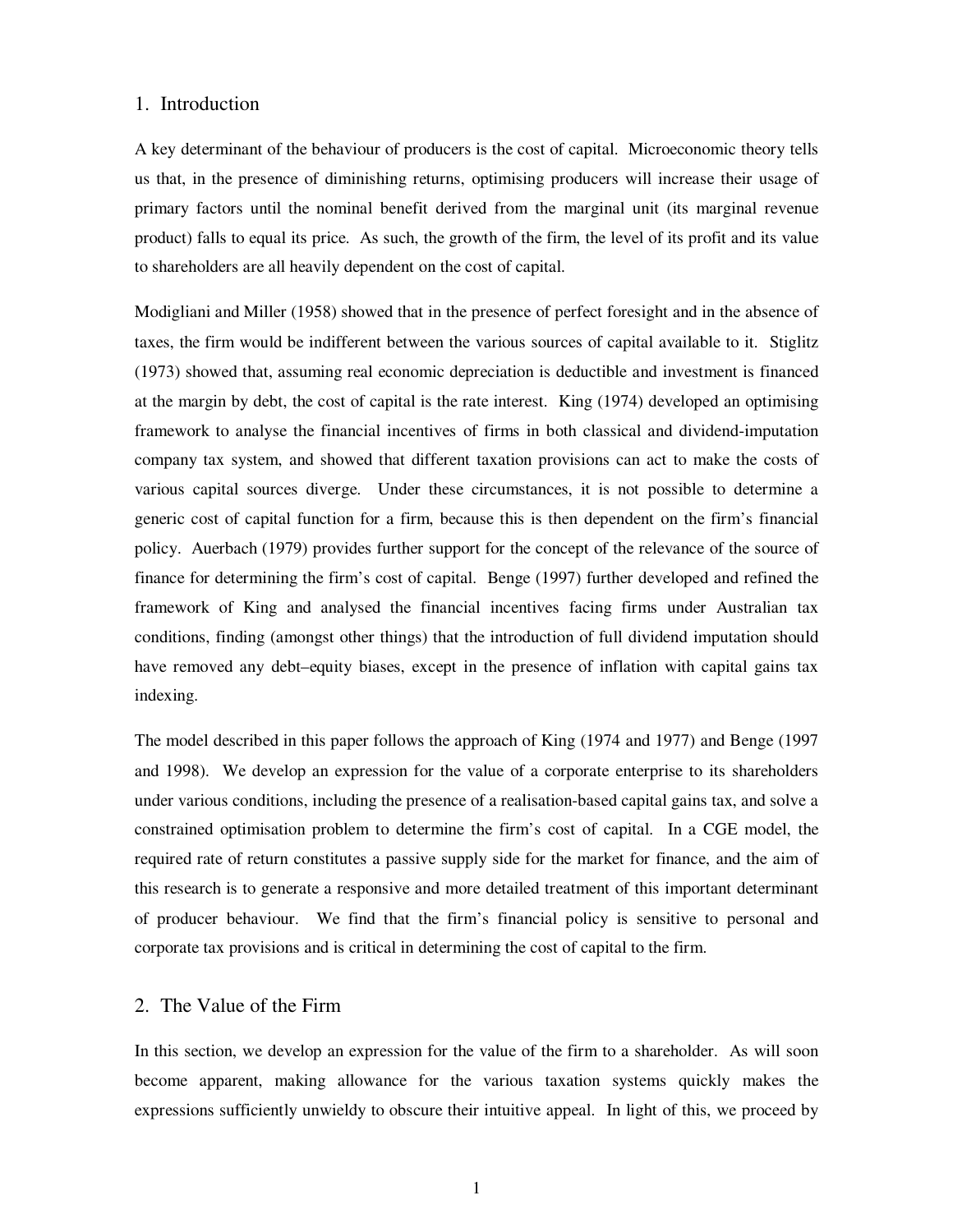first assuming that there are no taxes in the model, and then add income taxes and capital gains taxes successively.

#### *2.1. No Taxes*

We begin with the idea that a firm will need to provide some minimum rate of return to attract equity capital. With a broader definition of capital, we can relate this idea to the required rate of return used in CGE models to help determine investment levels. This required rate of return is that needed to at least satisfy the investors marginal rate of time preference or discount rate, and thus to entice them to forego consumption in the current period in return for consumption in a future period.

Further, because firms always have the option of issuing new equity to acquire capital in any period, we need to allow for the dilution of pre-existing owners' equity. An equity issue of one dollar represents a loss to pre-existing shareholders of one dollar's worth of appropriately discounted future earnings from the firm. The total value of equity in the firm at any point is

$$
V_t = V_t^O + V_t^N \tag{1}
$$

where

 $V<sub>t</sub>$  is total equity in the firm at the beginning of period  $t<sub>t</sub>$ ,

- $V_t^0$  is pre-existing equity at the beginning of period *t*, and
- $V_t^N$  is the total value of new share issues in period *t*, which always occur at the beginning of the period, and occur *ex-dividend*.

In the absence of any taxes, shareholder earnings,  $E_t$ , at the beginning of period  $t$  are denoted by

$$
E_t = D_t \tag{2}
$$

where

#### *D<sub>i</sub>* is the dividend payable at the beginning of period *t* on the previous periods operations.

Earnings are defined as after-tax receipts by shareholders. This does not include un-realised capital gains, but does include capital gains tax liabilities where applicable (although at this stage we choose to abstract from them). We also assume that un-retained profits generated in period *t* are distributed as dividends at the beginning of period *t*+1. As we are abstracting from taxes at this stage, equation (2) simply says that shareholder earnings in period *t* are equal to the dividends distributed at the beginning of that period *t* from period *t*-1's operations.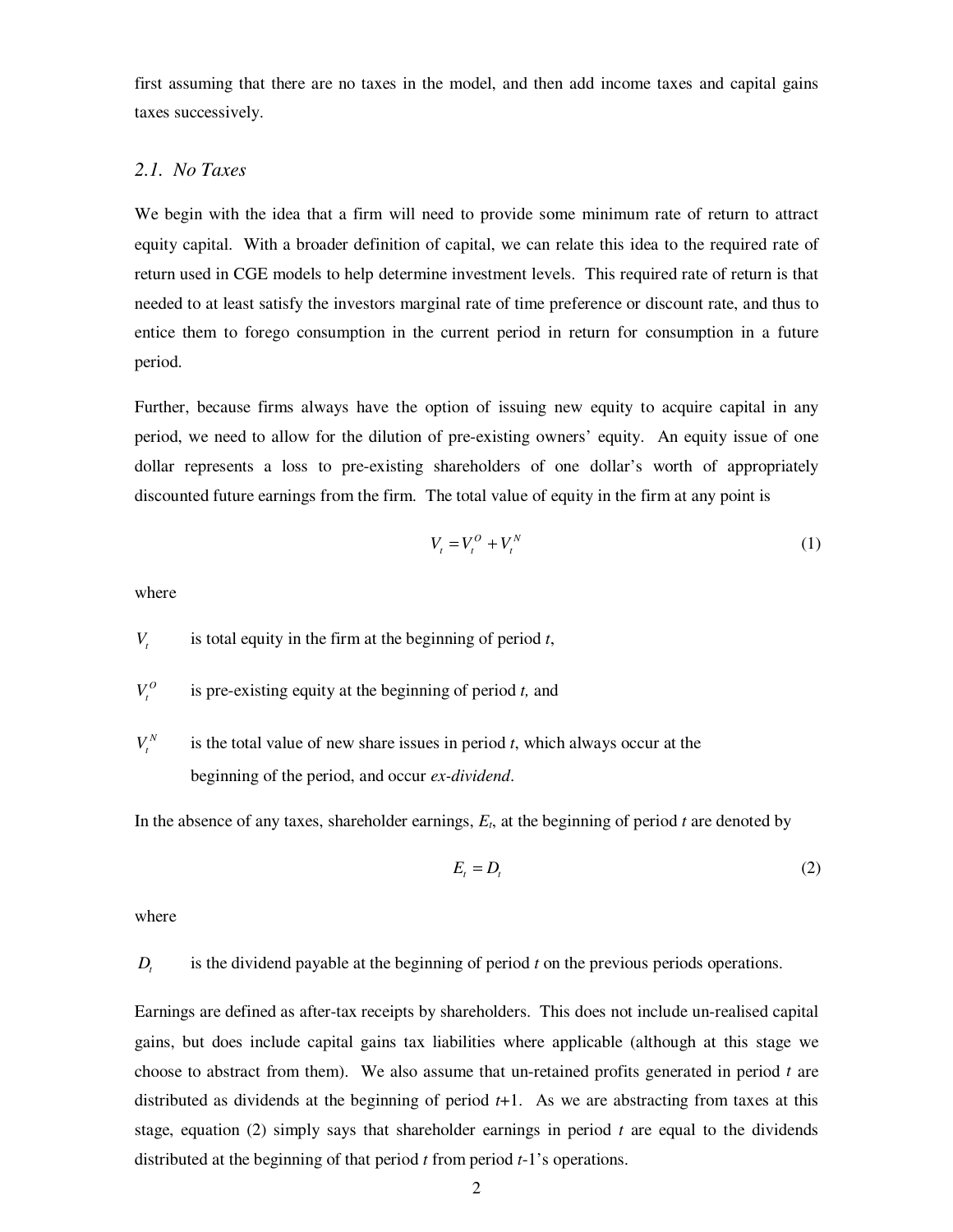In a one period problem in the absence of taxes, arbitrage behaviour in financial markets ensures that equilibrium is characterised by

$$
i_{t+1}V_t = E_{t+1} + (V_{t+1}^O - V_t)
$$
\n(3)

where

#### *t i* is the cash rate in period *t* which reflects a riskless required rate of return.

Expression (3) says that, in equilibrium (i.e. after all arbitrage opportunities are exhausted), the one-period rate of return on holding equity (comprising dividends and accrued capital gains) will equal the investor's discount rate.

Extending this, and using (1), (2) and (3), we can set up a discrete time, multi-period problem with perfect foresight and solve for *V0*:

$$
V_0 = \sum_{t=1}^T \left[ \frac{D_t - V_t^N}{\prod_{s=1}^t (1 + i_s)} \right] + \frac{V_T}{\prod_{s=1}^T (1 + i_s)}
$$
(4)

where  $V_0$  is the value of the firm today.

The terminal constraint on the firm,  $V_T$ , is the value of the firm at the "end" of the time horizon. As we are considering the value of equity in a corporate enterprise, it seems sensible to remove the issue of a terminal value completely and assume an infinite horizon. A corporation, in one sense, is an administrative entity that brings together many sources of capital to finance a succession of investment "projects", and while each project may have a finite horizon, the potential sum of all of the projects a firm can undertake over time is not constrained *ex ante*.

In a typical inter-temporal model of investment, the terminal constraint is assumed away by the application of a transversality condition,

$$
\lim_{t \to \infty} \left[ \frac{V_t}{\prod_{s=1}^t [1 + i_s]} \right] = 0 \tag{5}
$$

This states that, as long as the present value of the terminal constraint remains bounded as time approaches infinity, the right-most term of (4) approaches zero. This requires that the absolute value of the firm does not grow at a rate faster than the discount factor (in this case, simply  $i$ ). This can probably best be understood by understanding what behaviour it rules out. According to the arbitrage condition (equation  $(3)$ ), for the firm's value to grow at a rate faster than *i* would require the payment of negative dividends.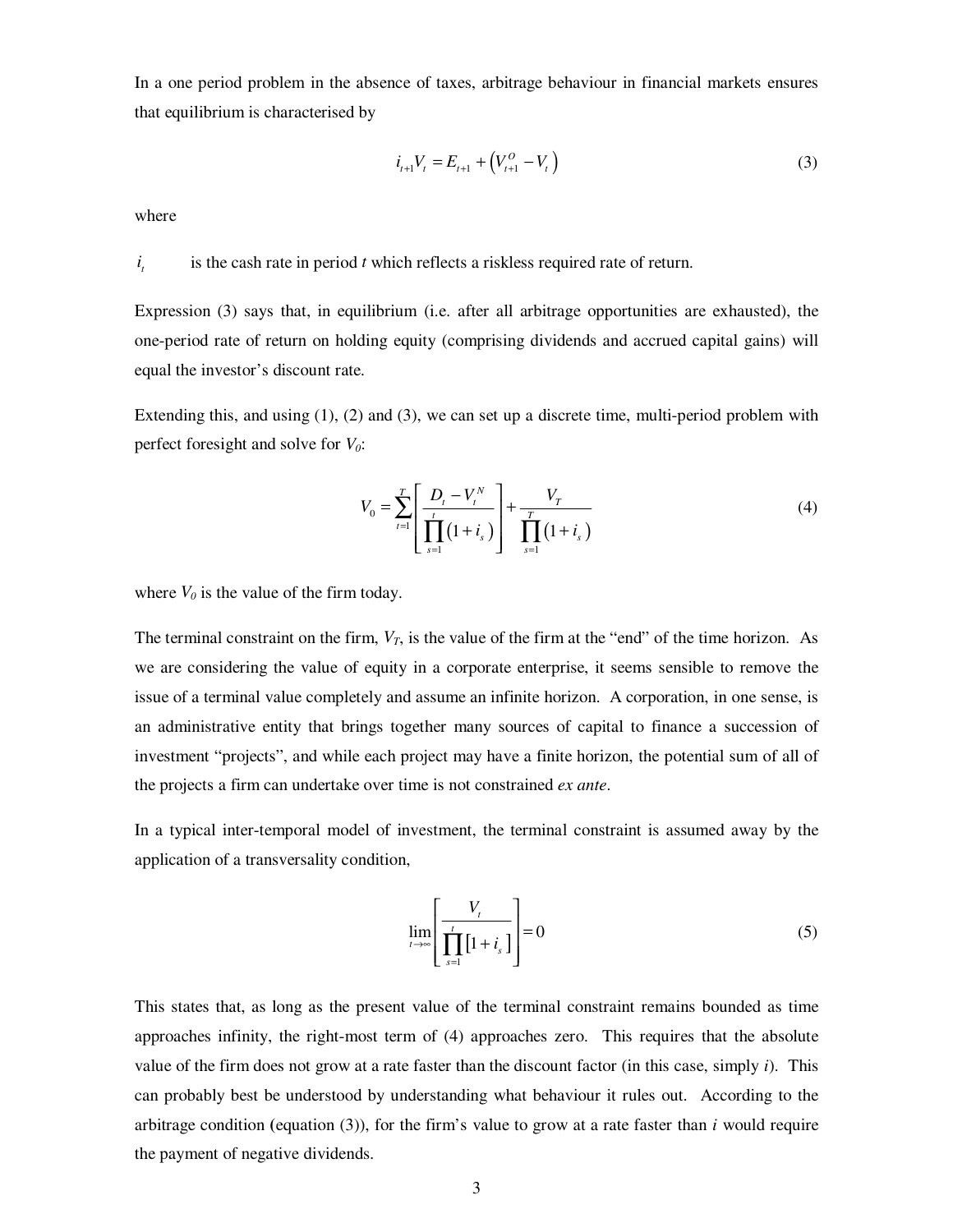i.e. from (3), if  $\left( V_{i+1}^O - V_i \right) > i_{i+1} V_i$  then  $D_{i+1} < 0$ 

Thus, the transversality condition rules out the possibility of a firm growing faster than *i* forever while paying negative dividends. While perhaps not immediately intuitive, the concept of negative dividends can be thought of as the case of a firm demanding additional funds from shareholders to cover operating losses. This might happen in the case of contributing shareholders, or for stakeholders in enterprises such as Lloyds of London, but is increasingly uncommon. Efficient capital markets place significant constraints on the ability of firms to behave in this manner for even a single period, let alone forever.

Applying this transversality condition, expression (4) becomes

$$
V_0 = \sum_{t=1}^{\infty} \left[ \frac{D_t - V_t^N}{\prod_{s=1}^t (1 + i_s)} \right]
$$
 (6)

Expression (6) says that the present value of equity in the firm is equal (in equilibrium) to the sum of all future dividend streams minus any new share issues.

As we proceed with this derivation, it will become apparent that describing the denominator of this function as the "discount rate" will – strictly speaking – lose some appeal, as various parameters (tax rates and inflation rates, for instance) and dummy variables enter this term. For convenience, however, we will continue to describe it as a discount rate.

#### *2.2. Company and Personal Income Tax*

Having developed a basic framework in the form of expression (6) in the previous section, we now add personal and corporate income taxation to the model.

Shareholders face income taxes on income streams they receive from holding assets. These come in the form of company (CIT) and personal (PIT) income taxes on dividends and interest income.

Dividend taxation takes two basic forms:

#### *2.2.1. The Classical CIT System*

In this system, dividends are taxed both at the company level and at the personal level, and do not carry tax credits for the shareholder. Therefore, the after-company-tax dividend received is taxed again at the shareholder's full marginal rate of personal income tax. If we denote the firm's beforetax profit generated in period *t*-1 and distributed in period *t* as <sup>κ</sup>*t*, then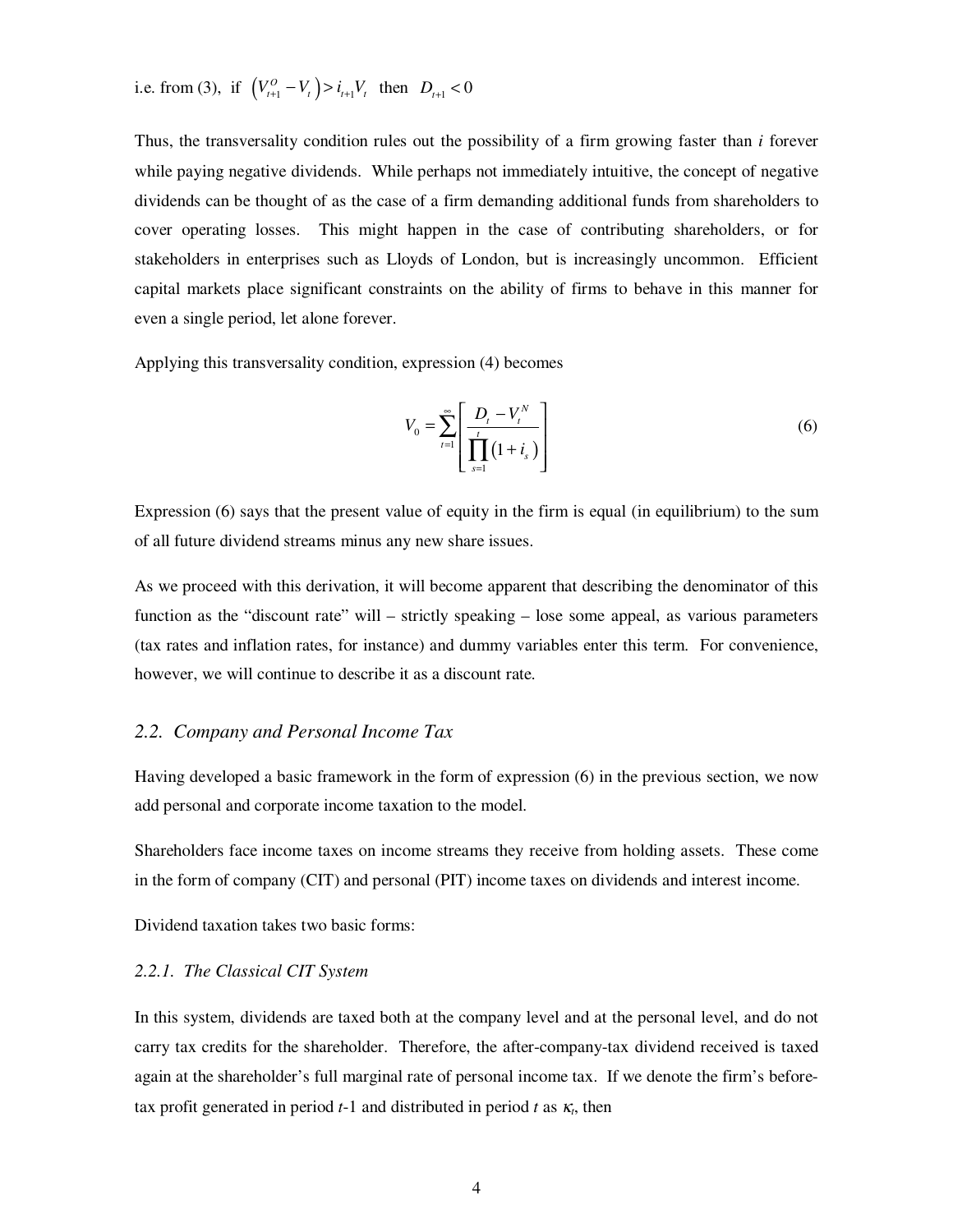$$
D_t = (1 - \tau_t) \kappa_t
$$

where

 $\tau$  is the company tax rate.

Shareholder earnings are now

$$
E_t = (1 - \theta_t)(1 - \tau_t)\kappa_t = (1 - \theta_t)D_t
$$
\n<sup>(7)</sup>

where

-

 $\theta$  is the shareholder's marginal personal income tax rate.<sup>1</sup>

This highlights the notion of double-taxation of dividends that characterises the classical company tax system.

Following this, (6) becomes

$$
V_0 = \sum_{t=1}^{\infty} \left[ \frac{\left(1 - \theta_t\right) D_t - V_t^N}{\prod_{s=1}^t \left(1 + i_s \left(1 - \theta_s\right)\right)} \right]
$$
(8)

Expression (8) states that the value of the firm to shareholders is equal to the present value of all after-income-tax dividend payments minus new share issues. Because interest income is taxable, the discount rate now becomes a function of the after-income-tax rate of interest on liquid deposits.

#### *2.2.2. Dividend Imputation CIT System*

Dividend imputation refers to the transfer of tax credits to the shareholder for tax paid at the firm level. This change in the method of taxing income in Australia was a significant move toward a Haig-Simons-Carter style comprehensive income taxation system, and was part of a series of base broadening and rate reduction reforms that were introduced after the Draft White Paper on the Australian taxation system in 1985.

Dividend imputation systems come in three broad categories.

1. Full imputation systems currently operate in Australia, Chile, New Zealand, Singapore, Taiwan, Italy, Malaysia and South Korea. In these tax regimes the company's profits are

<sup>&</sup>lt;sup>1</sup> This assumes that all profits are distributed. This is a simplification for illustrative purposes that is not maintained throughout the development of the model.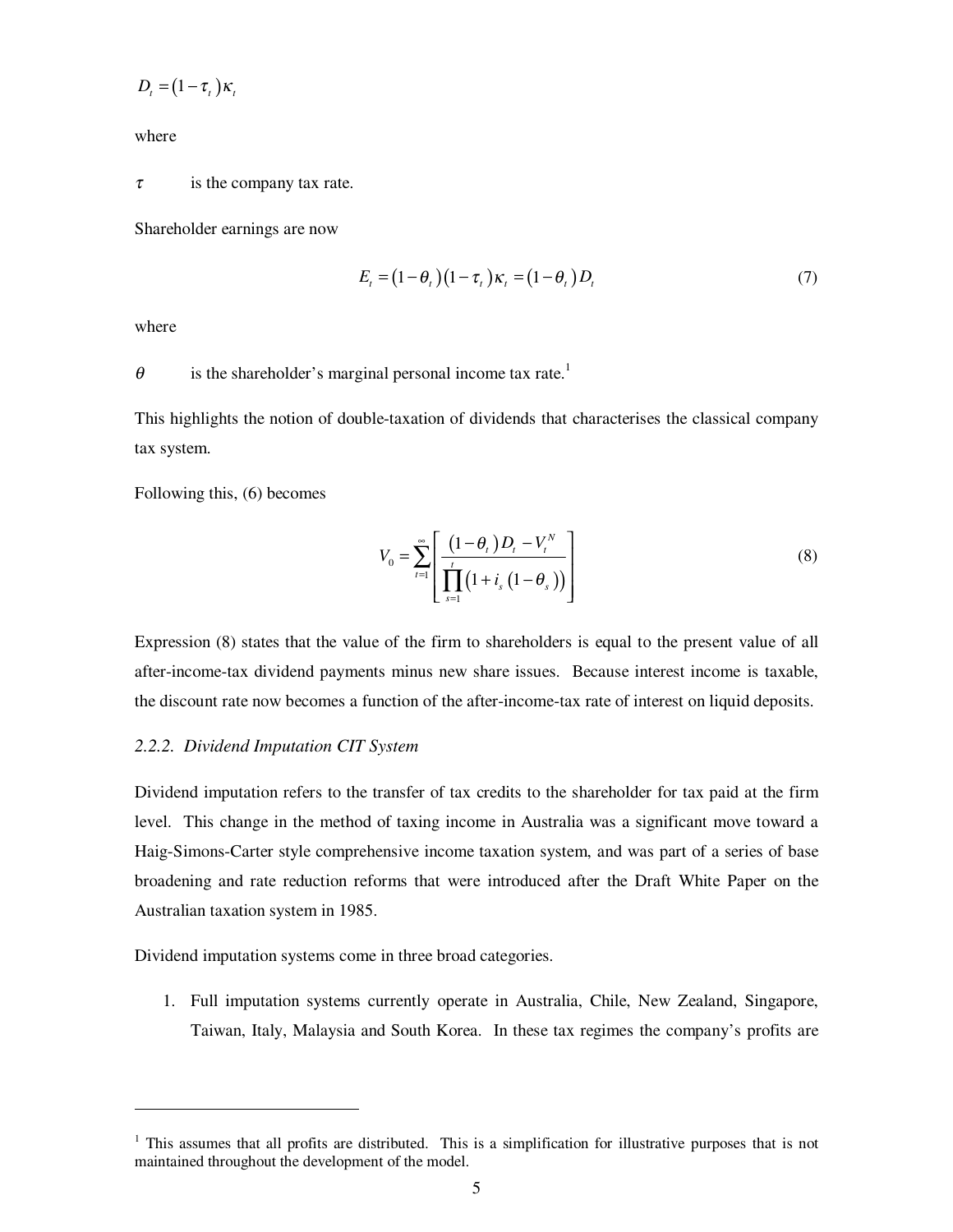fully taxed at the corporate income tax rate and are then distributed with a tax credit for the entire amount paid in tax.

- 2. Countries such as France, the United Kingdom. Norway, Finland, Israel and Germany tax all dividends fully at the company level so that only fully taxed dividends are distributed.
- 3. Systems such as that in operation in Canada provide a notional credit to shareholders for company tax paid that does not specifically reflect the rate of company tax itself.

A final category that – broadly speaking – belongs in this category comprises countries that exempt distributions from any further taxation at the shareholder level. This group contains countries such as Croatia, Mexico and Brazil.

In this paper, we will abstract from the issue of foreign ownership. This assumption allows us to abstract from complications that arise from the tax treatment of foreign sourced income. These issues will be discussed in a forthcoming paper.

Under the dividend imputation system, shareholders can receive franked or unfranked dividends.

Unfranked dividends are distributed with no tax credits, and the shareholder is liable for the full marginal rate of personal income tax on each dollar.

Franked dividends are a little more complicated. To simplify the analysis, let's begin by assuming the shareholder can claim credit for the entire amount of corporate income tax paid on the franked dividend, as would be the case under a full dividend imputation system. Also, for expositional purposes, assume for now that all profits are distributed (i.e. ignore for now the possibility of the firm retaining earnings). Company income tax is paid on the before-tax profit, and the aftercompany-tax profit is paid as a franked dividend,

$$
D_t^f = \kappa_t \left(1 - \tau_t\right),
$$

and carries tax credits equal to

$$
\tau_t \kappa_t
$$
, or  $\frac{\tau_t}{(1-\tau_t)} D_t^f$ .

Effectively, then, the shareholder receives  $\kappa_t$  in full:

$$
D_t^f + \tau_t \kappa_t = \kappa_t (1 - \tau_t) + \tau_t \kappa_t = \kappa_t.
$$

Shareholder after-tax earnings with full imputation are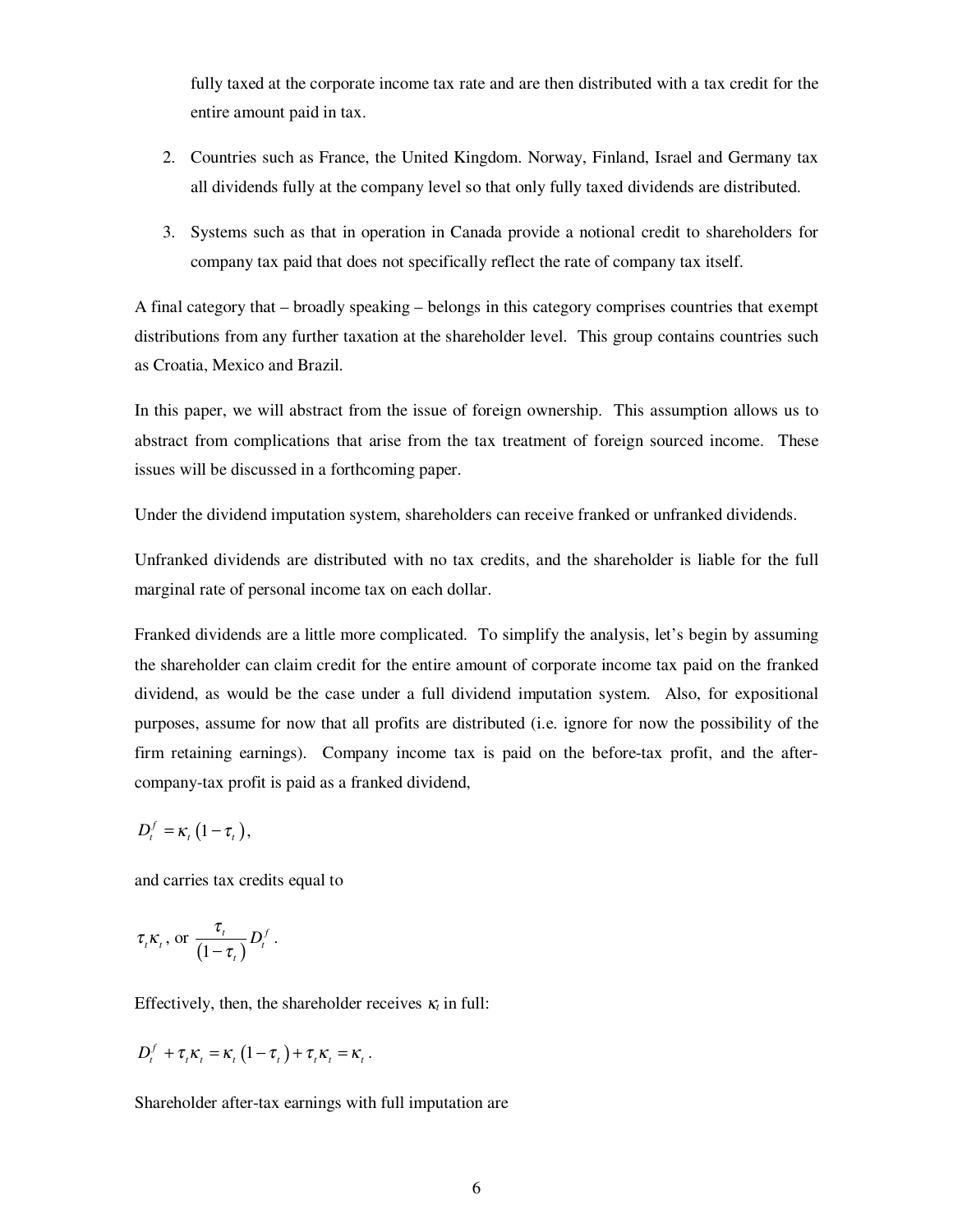$$
E_t = \kappa_t \left(1 - \theta_t\right) = \left[\frac{1 - \theta_t}{1 - \tau_t}\right] D_t^f \tag{9}
$$

While Australia currently allows full dividend imputation, many other countries allow only partial credit for income taxes paid at the company level. To allow us to choose the "degree" of dividend imputation, we introduce a new variable:

γ*<sup>t</sup>* denotes the proportion of total tax paid at the company level in period *t* that can be claimed as tax credits for personal income taxation purposes.

To make sense of this variable we can run a simple thought experiment, as follows:

With partial imputation, the firm generates  $\kappa_t$  and pays  $\tau_t \kappa_t$  tax, but only passes on  $\gamma_t \tau_t \kappa_t$  in tax credits. The shareholder then pays tax on the sum of these two amounts, in which case shareholder earnings are

$$
E_t = \frac{\left(1-\theta_t\right)\left[1-\left(1-\gamma_t\right)\tau_t\right]}{1-\tau_t}\kappa_t\left(1-\tau_t\right) = \frac{\left(1-\theta_t\right)\left[1-\left(1-\gamma_t\right)\tau_t\right]}{1-\tau_t}D_t^f\tag{10}
$$

Therefore,

 $\gamma_t = 1$  denotes full dividend imputation,

 $0 < \gamma_t < 1$  denotes partial dividend imputation, and

 $\gamma_t = 0$  denotes zero imputation, or alternatively, a classical CIT system.

Combining franked and unfranked dividends into a single expression, we have

$$
E_{t} = (1 - \theta_{t}) S_{t}^{u} \kappa_{t} (1 - \tau_{t}) + \frac{(1 - \theta_{t}) [1 - (1 - \gamma_{t}) \tau_{t}]}{1 - \tau_{t}} S_{t}^{f} \kappa_{t} (1 - \tau_{t})
$$
  
=  $(1 - \theta_{t}) D_{t} + \frac{(1 - \theta_{t}) [1 - (1 - \gamma_{t}) \tau_{t}]}{1 - \tau_{t}} D_{t}^{f}$  (11)

where  $S_t^u + S_t^f = 1$ , and denote the share of unfrankable and frankable earnings paid by the firm.

The value of the firm in equilibrium over an infinite horizon is

$$
V_0 = \sum_{t=1}^{\infty} \left[ \frac{(1-\theta_t)D_t + \frac{(1-\theta_t)\left[1-(1-\gamma_t)\tau_t\right]}{1-\tau_t}D_t^f - V_t^N}{\prod_{s=1}^t \left[1+i_s(1-\theta_s)\right]} \right]
$$
(12)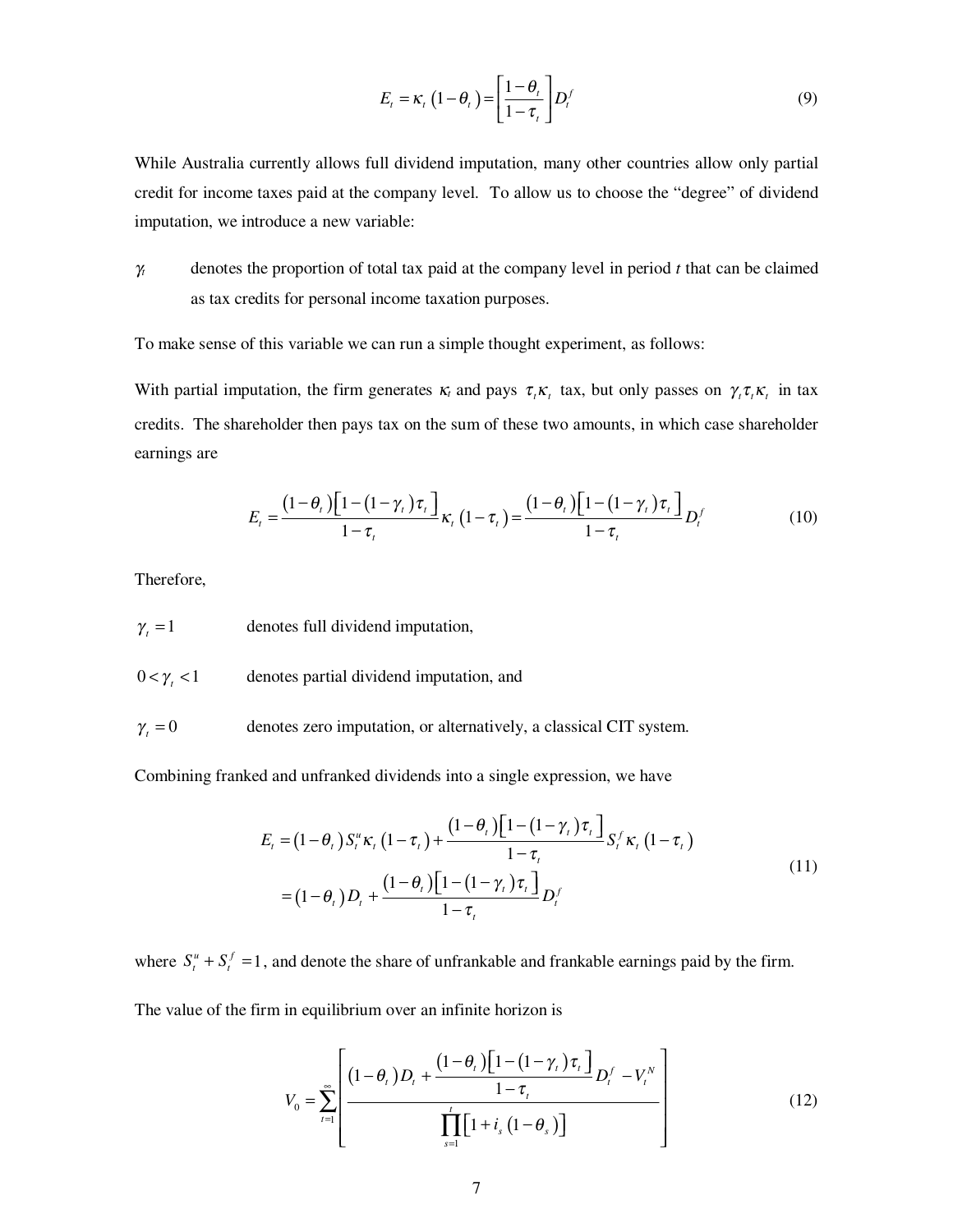#### *2.3. Capital Gains Taxation*

#### *2.3.1. Taxing Accrued Capital Gains.*

In this section, we add capital gains taxation to our model. Capital gains taxation can apply to accrued or realised gains, on a real or nominal basis, and sometimes with averaging provisions in place.

Accrual-basis CGT systems require an asset holder to pay CGT at the end of every period on gains accrued during that period. This type of CGT system is usually assumed in theoretical modelling due to its convenience, largely because, in comparison to a realisation-basis system, the accrualbasis system contains no endogenous timing issues. Shareholders have no discretion over the timing of capital gains tax payments, and thus the important realisation-system issue of deferral (delaying the sale of an asset to push the capital gains tax payment into the future and reduce its present value) plays no role.

Taking account of the periodical outflow of funds required to pay the accrued CGT liability, the expression for shareholder earnings becomes

$$
E_{t} = (1 - \theta_{t})D_{t} + \frac{(1 - \theta_{t})[1 - (1 - \gamma_{t})\tau_{t}]}{1 - \tau_{t}}D_{t}^{f} - c_{t}^{A}(V_{t}^{o} - V_{t-1})
$$
(13)

where

 $c^{A}_{i}$ is the effective rate of the capital gains tax under an accrual-basis system.

The effective rate of he capital gains tax will be defined differently for each capital gains system. Under an accrual-basis system, we define this rate as

$$
c_t^A = c_t \psi_t \tag{14}
$$

where

 $c_t$  is the statutory rate of the capital gains tax, and

 $\psi_t$  is the proportion of the total capital gain that is taxable.

We include  $\psi_t$  because only a proportion of capital gains are taxed under some CGT regimes. Two examples are Australia (50% of the nominal gain) and Canada (75% of the nominal gain). Further, while in some countries we see CGT rates reflect personal income tax rates, this is not universally true and so we denote the CGT rate as a separate parameter of the model.

With this definition of *E*, the value of the firm over an infinite horizon is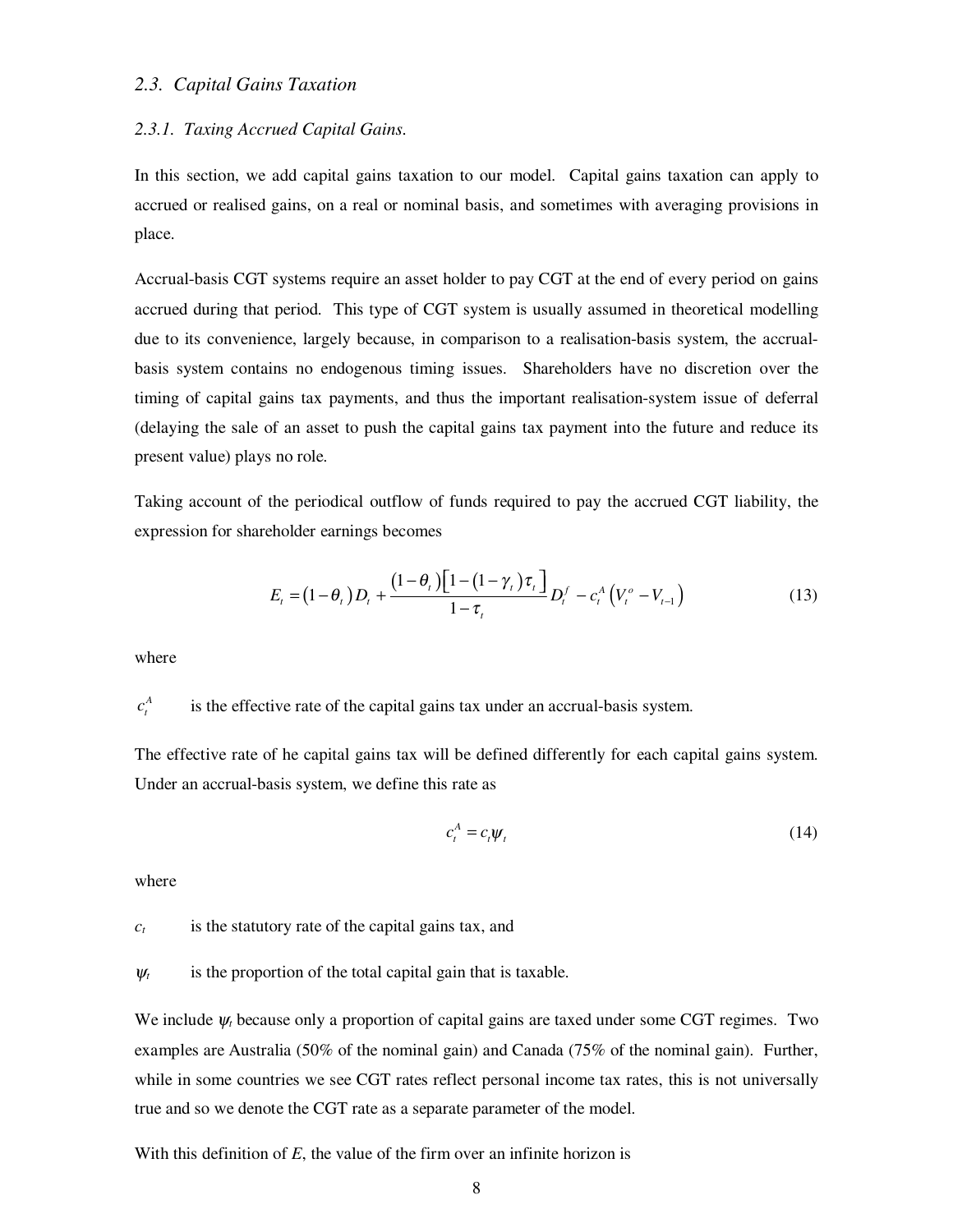$$
V_0 = \sum_{t=1}^{\infty} \left[ \frac{\left[1-\theta \atop 1-c_t^A\right]D_t + \left[\frac{(1-\theta_t)\left[1-(1-\gamma_t)\tau_t\right]}{(1-\tau_t)\left(1-c_t^A\right)}\right]D_t^f - V_t^N}{\prod_{s=1}^t \left[\frac{1+i_s\left(1-\theta_s\right)-c_s^A}{1-c_s^A}\right]}\right]
$$
(15)

The capital gains tax terms enter this expression in two ways. Firstly, the terms in the denominator of the tax coefficient on dividends and in the denominator of the discount factor act to weight the dividend stream to retain the relativities between dividends and new issues. This particular formulation is the result of an algebraic convenience, in which we choose to state the expression without tax coefficients on the new-share-issues variable. The product of these terms in the denominator of the discount factor for all periods prior to period *t* acts to dilute the value of the firm (by increasing the value of the discount factor) to take account of the way in which capital gains tax payments in prior periods dilute the value of the shareholder's equity. Every dollar paid in capital gains tax is equivalent to not receiving one dollar of discounted future earnings. The capital gains tax term in the numerator of the discount rate acts to subtract the base-value of the firm for the capital gain calculation in any period.

#### *2.3.2. Taxing Realised Capital Gains*

The essential difference between the accrual- and realisation-basis CGT systems arises from the timing of CGT payments, and therefore their present value. With a realisation-basis CGT, the payment of the CGT liability is delayed until the asset is realised, and thus the liability is discounted at the rate applicable to the period of the sale, which may or may not be the period in which the capital gain was incurred.

From a modelling perspective, the difficulty that arises in incorporating realisation-basis capital gains taxation relates to the determination of investor behaviour. In wealth maximisation frameworks, it becomes difficult to explain why a shareholder would *ever* realise an asset, as doing so only incurs a tax liability that detracts from the assets worth. If the objective is to maximise wealth and not the present value of consumption flows, the shareholder never faces a liquidity constraint that requires asset sales, or indeed never faces a trade-off between present and future consumption because consumption is irrelevant to the maximand pursued by these individuals.

The obvious answer to this problem is to embed the choice in a utility maximisation framework where the maximisation of the net-present-value of consumption flows defines the objective, and the holding of assets becomes part of a lifetime consumption decision. In such a framework, the shareholder would compare the net present value of the income streams generated by a dollar invested in an asset with the marginal utility of the consumption that could otherwise be obtained immediately in an inter-temporal optimisation problem. This would effectively endogenise the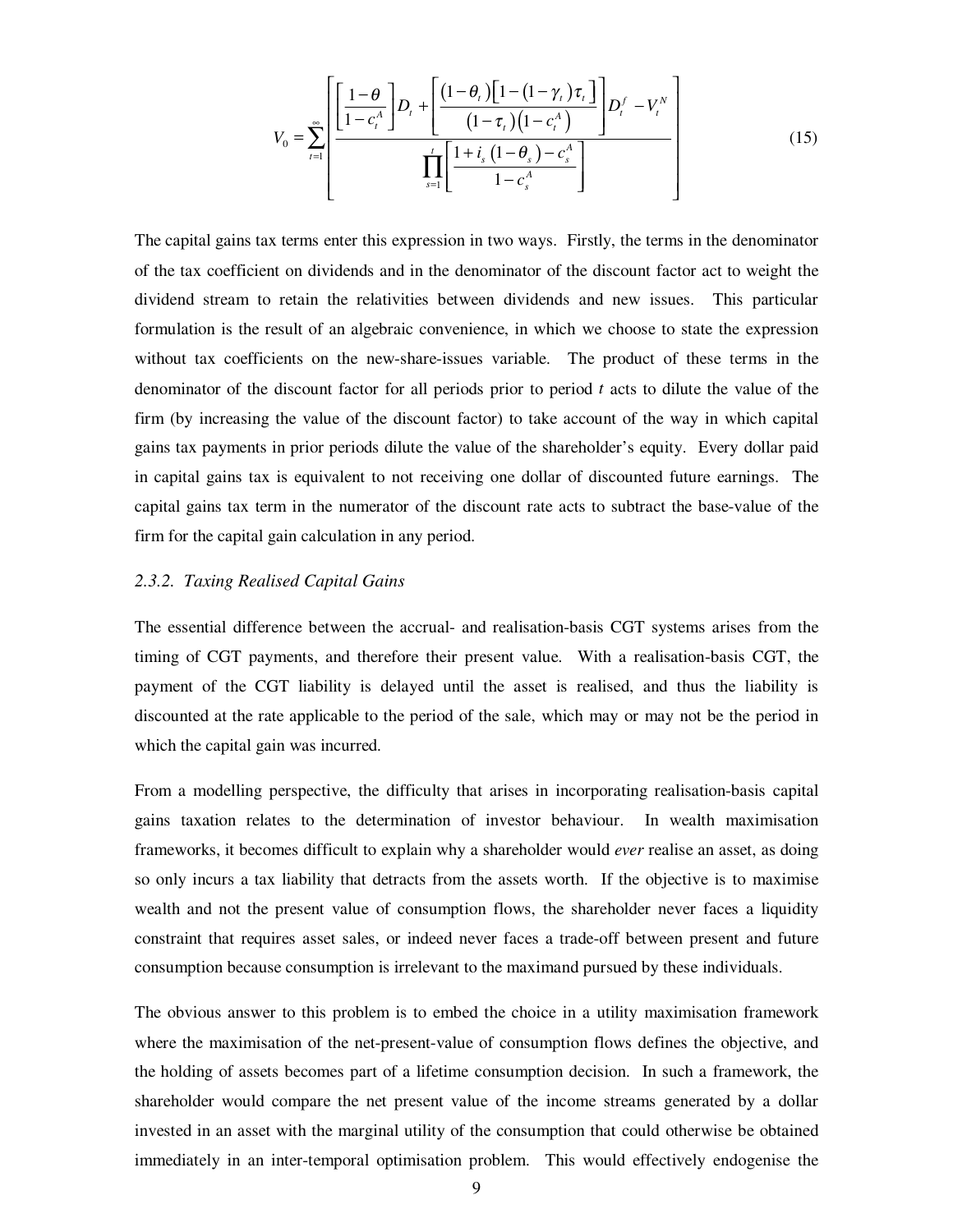realisation behaviour of investors. In this paper, we abstract from these issues and assume that the realisation behaviour of investors is exogenous.

In explaining the intuition behind the modelling of a realisation-basis CGT, we provide two methods below. The first highlights the role of shareholder behaviour but underestimates the value of the firm, while the second corrects this error and dramatically simplifies the resulting expression.

To capture this essential difference we need to account for the timing of CGT payments. In equilibrium, the value of the shareholder's earnings in a single period problem is

$$
(i_1(1-\theta_1))V_0 = (1-\theta_1)D_1 + \frac{(1-\theta_1)[1-(1-\gamma_1)\tau_1]}{1-\tau_1}D_1^f + \varepsilon_1(V_1^o - V_0) - c_1^R(V_1^o - V_0)
$$
  
 
$$
+ (1-\varepsilon_1)(V_1^o - V_0)
$$
 (16)

where

$$
c_t^R = \varepsilon_t \psi_t c_t \tag{17}
$$

is the effective rate of capital gains tax under a realisation-basis system, and

 $\varepsilon$  is the proportion of the shareholder's total equity in the firm realised in period *t*.

Notice how we have divided the value terms into three components:

- $\varepsilon_1 (V_1^o V_0)$  the before-tax realised capital gain,
- $\varepsilon_1 \psi_1 c_1 (V_1^{\circ} V_0)$  the CGT payable on the realised capital gain, and
- $(1 \varepsilon_1)(V_1^{\circ} V_0)$  the unrealised capital gain.

Given a value of  $\varepsilon$ , the realisation system drives a wedge between the value of holding equity and its realisable value. The value of the firm to the holder is the present value of all future income streams minus any tax payments, including CGT payments. The realisable value of the firm is the price that another individual is willing to pay, which is equal to the present value of the (given) income streams and *that* individual's tax liabilities. Assume that the holder purchased the shares in period *t*, and is looking to realise some proportion of them in period *t*+1. The value of each share to the holder in period  $t+1$  is the after-tax dividend streams from period  $t+1$  onwards, minus any capital gains tax that must be calculated against period *t* values. From the potential purchaser's point of view, the shares are worth the present value of after-tax dividend streams from *t*+1 onward minus any CGT liabilities that are calculated against period *t*+1 values. Therefore, as long as these shares appreciate, their value to a buyer is always greater than their value to a seller. Left as is, this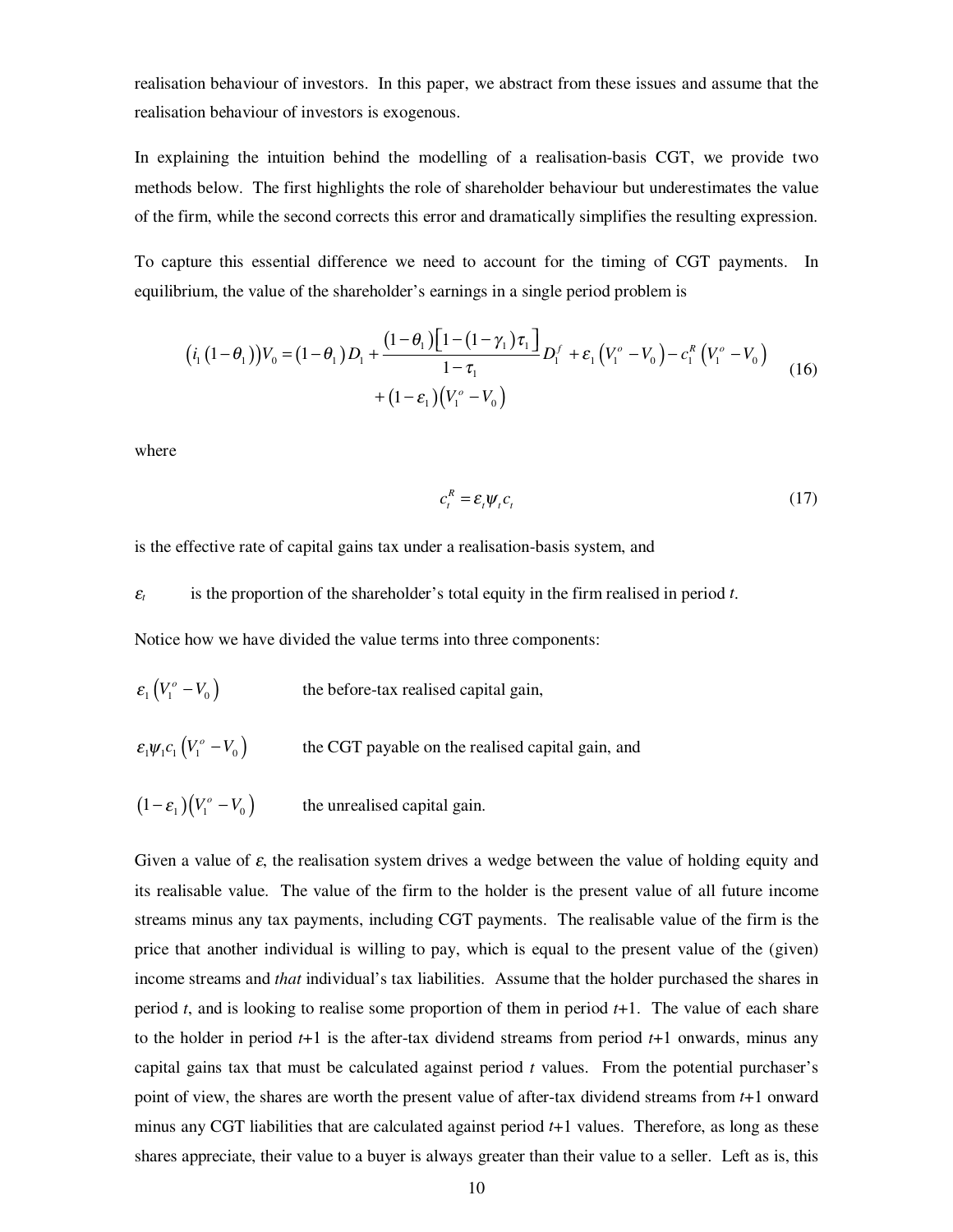specification implies that the value of shares to a seller and a buyer are equal, and thus underestimates their value to the original owner in period *0* by overestimating the present value of capital gains tax payments.

Assume for now that the value of a parcel of shares to seller and purchaser are identical. At the beginning of period 1, the shareholder holds a proportion (1-<sup>ε</sup>*t*) of the shares held at the beginning of period *0*. From this point on (assuming no more share realisations), the shareholder will receive a proportion (1-<sup>ε</sup>*t*) of the distributions (dividends and capital gains) paid each period relative to the original entitlement. However, the price the seller receives for the proportion  $\varepsilon$ , that was realised is, by definition, equal to the present value (at the beginning of period 1) of a proportion  $\varepsilon_t$  of all future distributions. Thus, although <sup>ε</sup>*t* of the original holding has been sold, the shareholder has a claim over  $(1-\varepsilon_t)$  of all future distributions *plus* cash from the share sale equal in value to  $\varepsilon_t$  of all future distributions. The shareholder has transformed part of the original total asset holdings (originally comprised entirely of claims over future income flows) into cash equal in present value to the proportion of the claim sold. Most importantly, the value of the shareholder's total asset holdings has not changed (i.e.  $(1 - \varepsilon_1) + \varepsilon_1 = 1$ ).

This point is important when we move to a multi-period problem. The shareholder will receive only (1- $\varepsilon$ <sub>*t*</sub>) of next periods distributions, but is already holding cash to the value of the residual  $\varepsilon$ <sub>*t*</sub>. Therefore, if we pre-multiply the next periods distribution by  $(1-\varepsilon_t)$  we also need to add back in  $\varepsilon_t$ of these distributions to take account of the value of the cash generated by selling  $\varepsilon_t$  the previous period. In the accrual case, we noted that the capital gains tax has the effect of diluting the shareholders future earnings, because the cash due on the CGT liability has an equivalent present value in terms of future distributions. The same is true in this case, only now the dilution is due to a tax calculated on the realised capital gain  $(1-\varepsilon_t\psi_t c_t)$  and not an accrued gain  $(1-\psi_t c_t)$ . In light of this and the discussion of  $\varepsilon_t$  above, it is clear that it is the capital gains tax itself that dilutes the value of the shareholders equity at time  $\theta$  and not the sale of shares themselves.

Solving across an infinite horizon we obtain

$$
V_0 = \Gamma \cdot \sum_{t=1}^{\infty} \left[ \frac{\left[ \frac{1-\theta_t}{1-\varepsilon_t \psi_t c_t} \right] D_t + \left[ \frac{(1-\theta_t)\left[1-(1-\gamma_t)\tau_t \right]}{(1-\tau_t)(1-\varepsilon_t \psi_t c_t)} \right] D_t^f - V_t^N}{\prod_{s=1}^t \left[ \frac{1+i_s(1-\theta_s)}{1-\varepsilon_s \psi_s c_s} \right]} \right]
$$
(18)

where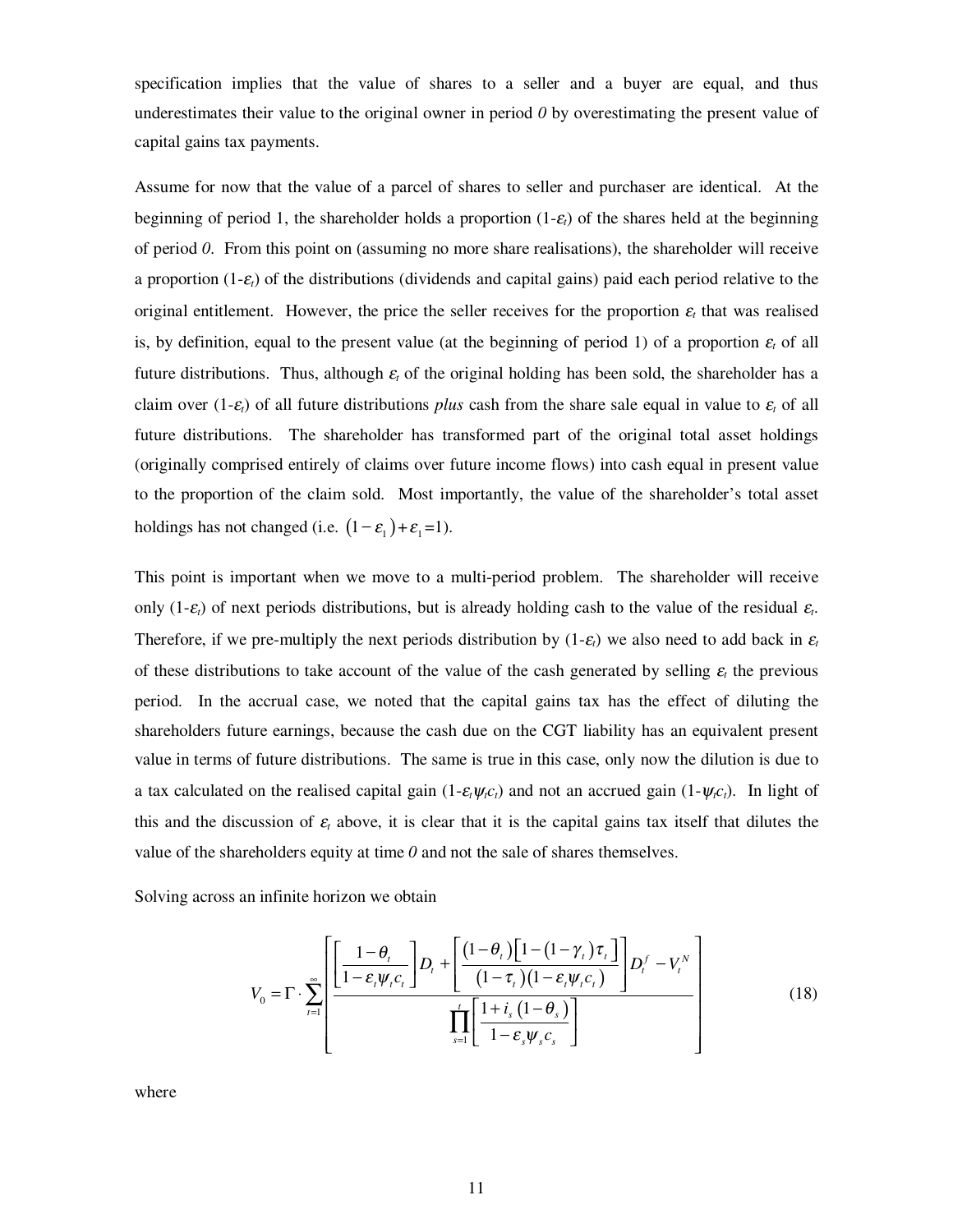$$
\Gamma = \left[1 - \sum_{t=1}^{\infty} \left[ \frac{\left[\frac{\varepsilon_t \psi_t c_t}{1 - \varepsilon_t \psi_t c_t}\right]}{\prod_{s=1}^{t} \left[\frac{1 + i_s (1 - \theta_s)}{1 - \varepsilon_s \psi_s c_s}\right]}\right] \right]^{-1}
$$

This expression contains an approximation and is unnecessarily cumbersome. The nature of the approximation and its result has already been pointed out above, and the solution to both issues is discussed hereafter.<sup>2</sup>

If we take a slightly different view, we can ask ourselves a different question. From the perspective of an individual in period *t*, what is the difference between the value of shares held at time *t* but purchased in *t*-1 and those held and purchased at time *t*? The answer is the additional capital gains payments that will be due on the shares acquired in period *t*-1 (assuming that the shares appreciated in value). Taking (16) we can add an additional term to take account of this difference:

$$
\begin{aligned} \left(i_{t}\left(1-\theta_{t}\right)\right) &V_{t-1} = \left(1-\theta_{t}\right)D_{t} + \frac{\left(1-\theta_{t}\right)\left[1-\left(1-\gamma_{t}\right)\tau_{t}\right]}{1-\tau_{t}}D_{t}^{f} \\ &+ \varepsilon_{t}\left(V_{t}^{o} - V_{t-1}\right) - c_{t}^{R}\left(V_{t}^{o} - V_{t-1}\right) + \left(1-\varepsilon_{t}\right)\left(V_{t}^{o} - V_{t-1}\right) - Z_{t} \end{aligned} \tag{19}
$$

where

-

$$
Z_{t} = (V_{t}^{o} - V_{t-1}) \left[ \frac{\varepsilon_{t+1} (1 - \varepsilon_{t}) \psi_{t+1} c_{t+1}}{1 + i_{t+1} (1 - \theta_{t+1})} + \frac{\varepsilon_{t+2} \prod_{s=t}^{t+1} (1 - \varepsilon_{s}) \psi_{t+2} c_{t+2}}{\prod_{s=t+1}^{t+2} (1 + i_{s} (1 - \theta_{s}))} + \dots \right]
$$
(20)

is the present value of the additional future capital gains taxes payable on the capital gain received in period *t*-1.

In this specification, the price received by the seller for realising a proportion  $\varepsilon$  of shares is defined as the value of these shares to the purchaser.

i.e.  $V_t^o$  is now the *realisable* value of the original shareholder's equity, which is given by their value to a new shareholder.

<sup>&</sup>lt;sup>2</sup> Following an excellent suggestion by Matt Benge, School of Economics, The Australian National University.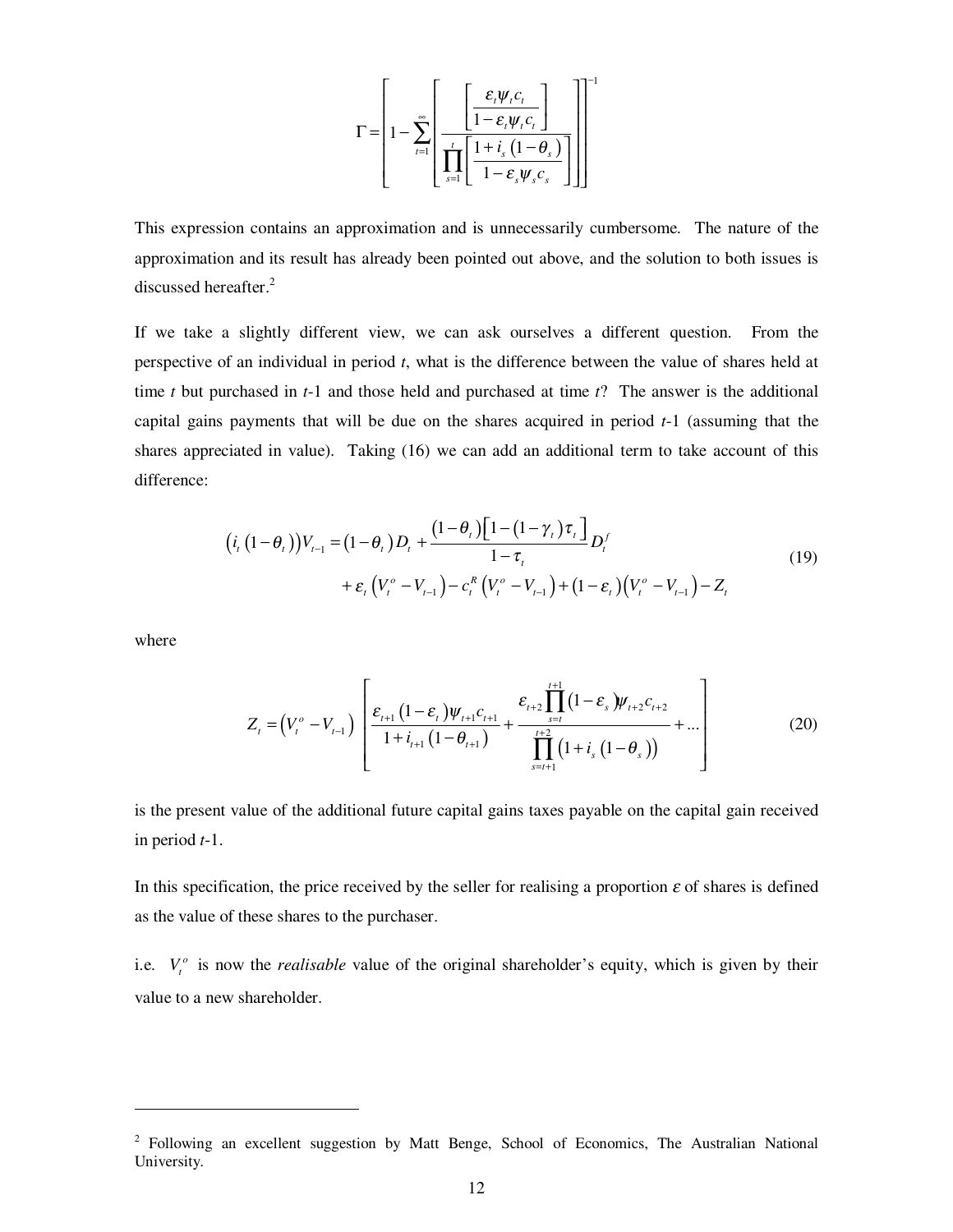This makes sense, because in determining the value of  $\varepsilon$  to be exogenous, we make the supply curve for shares perfectly inelastic and, thus, the market price is determined by the purchaser. This defines the value of these shares to the seller as

Value to seller  $=V_t^o - Z_t$ .

If we define an accrual-equivalent rate of capital gains tax under the realisation system<sup>3</sup> as

$$
c_{t}^{R} = \varepsilon_{t} \psi_{t} c_{t} + \frac{\varepsilon_{t+1} (1 - \varepsilon_{t}) \psi_{t+1} c_{t+1}}{1 + i_{t+1} (1 - \theta_{t+1})} + \frac{\varepsilon_{t+2} \prod_{s=t}^{t+1} (1 - \varepsilon_{s}) \psi_{t+2} c_{t+2}}{\prod_{s=t+1}^{t+2} (1 + i_{s} (1 - \theta_{s}))} + \dots
$$

or, simplifying,

$$
c_t^R = \varepsilon_t \psi_t c_t + \sum_{z=t+1}^{\infty} \left[ \frac{\varepsilon_z \prod_{k=t}^{z-1} (1 - \varepsilon_k) \psi_z c_z}{\prod_{s=t+1}^{z} (1 + i_s (1 - \theta_s))} \right]
$$
(21)

then we can write (19) as

$$
(i_{t}(1-\theta_{t}))V_{t-1} = (1-\theta_{t})D_{t} + \frac{(1-\theta_{t})[1-(1-\gamma_{t})\tau_{t}]}{1-\tau_{t}}D_{t}^{f} + (1-c_{t}^{R})(V_{t}^{o} - V_{t-1})
$$
(22)

When taken out to an infinite horizon, this provides

$$
V_0 = \sum_{r=1}^{\infty} \left[ \frac{\left[ \frac{1-\theta}{1-c_r^R} \right] D_r + \left[ \frac{(1-\theta_r)\left[1-(1-\gamma_r)\tau_r \right]}{(1-\tau_r)(1-c_r^R)} \right] D_r^f - V_r^N}{\prod_{s=1}^t \left[ \frac{1+i_s(1-\theta_s)-c_s^R}{1-c_s^R} \right]} \right]
$$
(23)

Taking (23) we can see that switching between the accrual- and realisation-basis capital gains tax systems can be accomplished by setting the value of  $\varepsilon$ . If we set  $\varepsilon$  at 1, all of the terms in (21) relating to subsequent years become zero fall out of the expression, thus reducing (23) to equivalency with  $(15)$  and allowing us, from hereon in, to simply use *c* as the symbol for the capital gains tax rate regardless of the capital gains tax system we assume. Thus,

 $\varepsilon$ <sub>*t*</sub> = 1 imposes accrual-basis capital gains taxation, and

<u>.</u>

 $3$  Following King (1977).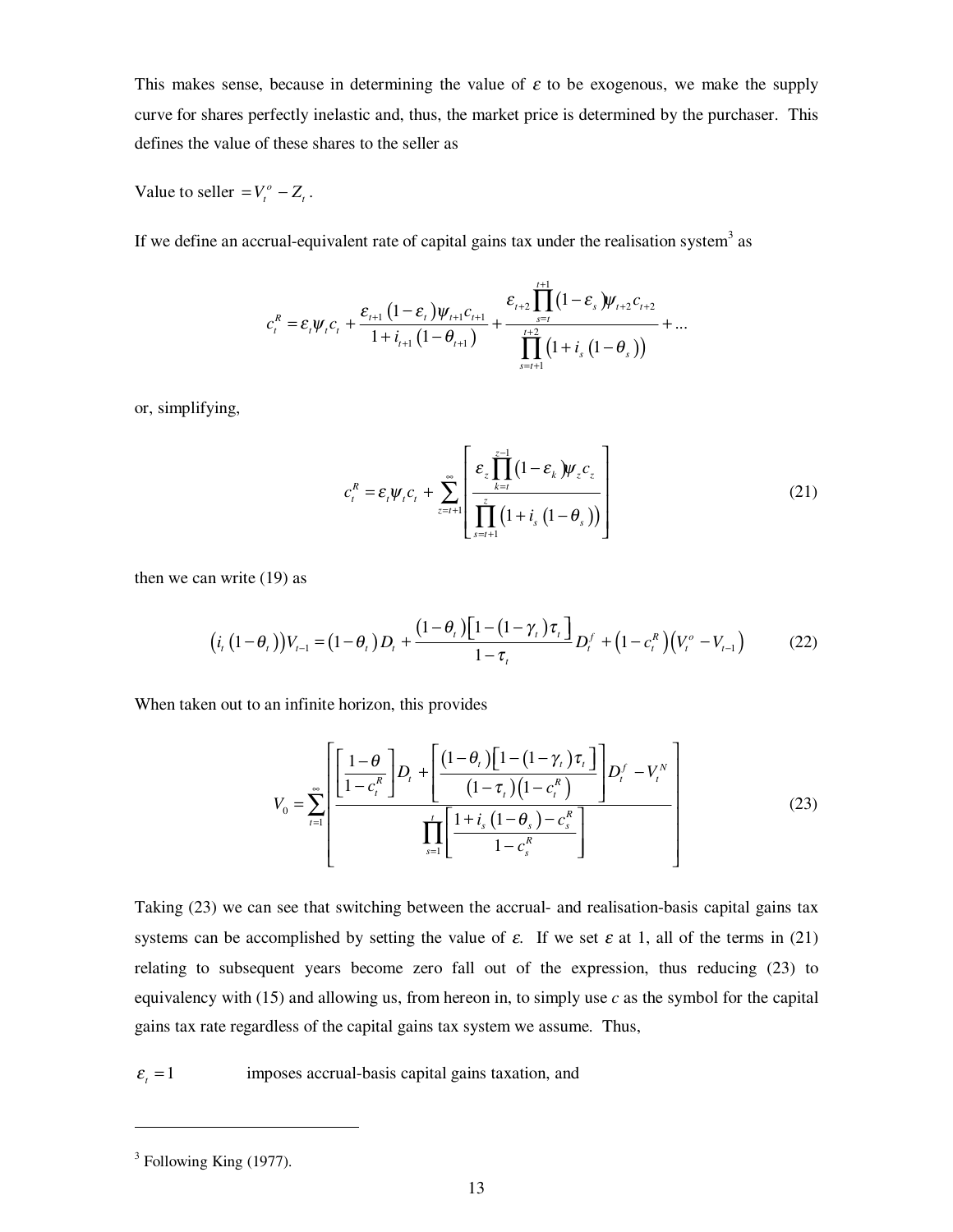One final point to note is that this formulation implicitly allows the immediate deduction of capital losses from taxable income at the rate of the capital gains tax. The ability to offset capital losses against capital gains is not universally applied to capital taxation, and it is not uncommon for there to be no provision at all for capital loss offset. When offset is allowed, it can be for all or part of the capital loss or it can be against only current capital gains, future capital gains, or both. Therefore, as specified, expression (23) will overestimate the value of the firm in the presence of capital losses because it will (a) allow an immediate deduction when it is not allowed in practise or (b) not appropriately discount the value of a capital loss offset if it is carried forward. A further extension to be developed in future work is to allow for different capital loss treatments in this model.

#### *2.3.3. Real vs. Nominal Capital Gains.*

Allowing for inflation indexing in this model is quite simple, and we use a method that follows Benge (1997 and 1998). The intuition behind this adjustment can be found in recognising that we need to index the base value of shares for the capital gains tax calculation to take account of changes in the value of the unit of measurement – money. We modify shareholder earnings to be partly a function of real or nominal capital gains, depending on the value of a dummy variable that allows us to activate a price index. The arbitrage condition becomes

$$
(i_{t}(1-\theta_{t}))V_{t-1} = (1-\theta_{t})D_{t} + \frac{(1-\theta_{t})\left[1-(1-\gamma_{t})\tau_{t}\right]}{1-\tau_{t}}D_{t}^{f} + (1-c_{t})\left(V_{t}^{o} - [1+\alpha\pi_{t}]V_{t-1}\right)
$$
\n(24)

Solving for the value of the firm over an infinite horizon we find

$$
V_0 = \sum_{t=1}^{\infty} \left[ \frac{\left[1-\theta_t}{1-c_t}\right] D_t + \left[\frac{(1-\theta_t)\left[1-(1-\gamma_t)\tau_t\right]}{(1-\tau_t)(1-c_t)}\right] D_t^f - V_t^N \right] - \prod_{s=1}^t \left[ \frac{1+i_s(1-\theta_s)-c_s[1+\alpha\pi_s]}{1-c_s} \right] \tag{25}
$$

where

 $\pi$  is the proportionate growth in a general price index, such as a GDP deflator, and

 $\alpha$  is a dummy variable which the takes the value 1 for real capital gains taxation and 0 for nominal capital gains taxation.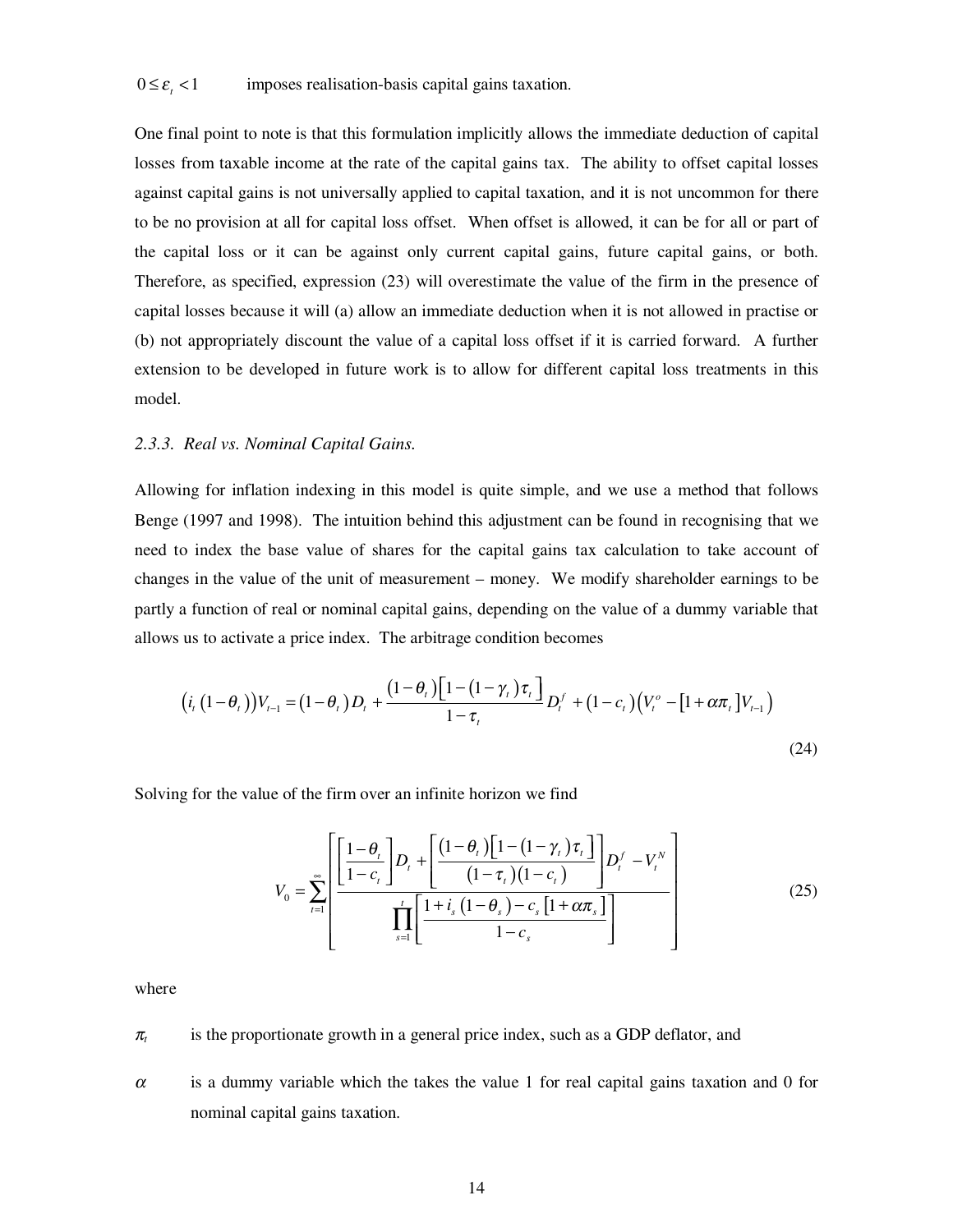With  $\alpha$  set at zero,  $\pi_t$  falls out of the expression and the nominal change in the value of equity is taxed. When  $\alpha$  is set at one, the value of the firm's equity in the base period is inflated to take account of the price level.

Expression (25) defines the role that corporate and personal tax provisions play in determining the value of the firm to its shareholders. This asset price will represent the base value against which a rate of return on equity can be calculated. This expression could be used as-is to inform an analysis of the affect of tax changes on investors' willingness to contribute equity capital to the enterprise. While this has some appeal, it suffers from the obvious problem that the firm's behaviour is exogenous – its investment decisions and profit streams are assumed rather than calculated. Thus, at this point we have a formulation that can provide answers to questions of the form; *given* the firm's revenues and dividend payout policy, what affect does taxation play in determining the value of these flows to shareholders. A more thorough and rigorous approach would be to see how the firm's choices regarding investment plans, input choice and dividend payout policy are effected by tax provisions, and then derive an explicit cost of capital expression from an optimising framework where  $(25)$  is the objective function. Such an approach is described below.

#### 3. Constraining the Firm's Behaviour

Having derived an objective function for the firm (the maximisation of shareholder value) we now need to define those things that constrain the firm's ability to pursue this objective.

#### *3.1. Cash Flow*

The firm pursues what is effectively a distributed-profit maximisation objective. The firm's ability to distribute profits is constrained (from one point of view) by a cash flow constraint. Simply put, the ability of the firm to distribute dividends is a function its sources and uses of funds. The firm's sources and uses of funds are summarised in the following expression:

$$
D_{t} + D_{t}^{f} = p_{t} A_{t} \left[ a_{1} L_{t}^{-\rho} + a_{2} K_{t-1}^{-\rho} + a_{3} Q_{t}^{-\rho} \right]^{-\frac{1}{\rho}} + B_{t} + V_{t}^{N} - w_{t} L_{t} \left( 1 + v_{t} \right) - P_{t} Q_{t} - \left( 1 + r_{t} \right) B_{t-1} - q_{t} I_{t} - T_{t}
$$
\n(26)

where

$$
Y_t = A_t \left[ a_1 L_t^{-\rho} + a_2 K_{t-1}^{-\rho} + a_3 Q_t^{-\rho} \right]^{-\frac{1}{\rho}}
$$
 is the firm's CES production function, where

*At* is an efficiency parameter (always positive) that says something about the state of technology,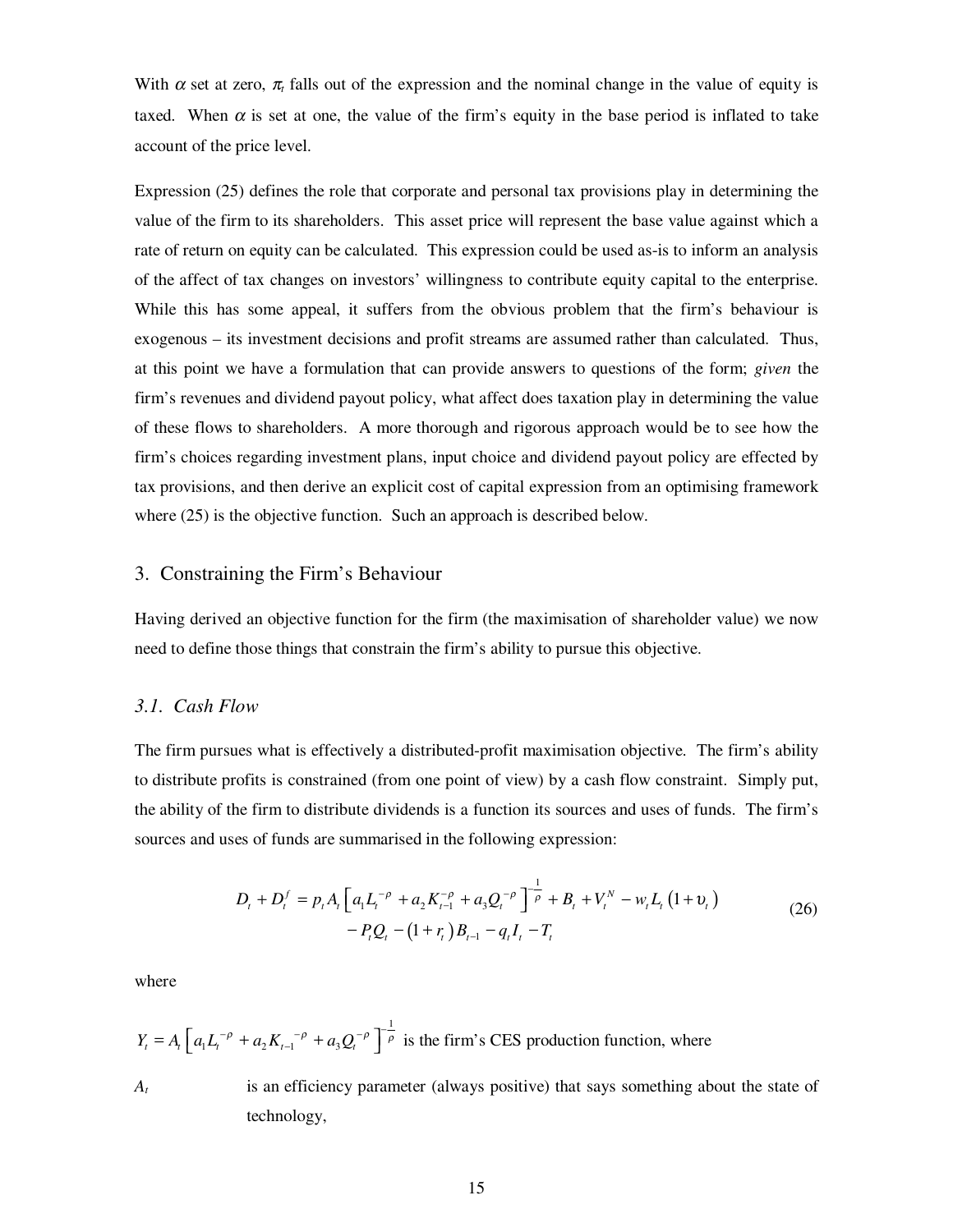| $a_i$   | is a distributional factor (positive) denoting input shares, so $\sum a_i = 1$ ,                  |
|---------|---------------------------------------------------------------------------------------------------|
| $\rho$  | is a parameter taking a value greater than or equal to $-1$ but not equal to                      |
|         | zero <sup>4</sup> , embodying a constant elasticity of substitution $\sigma = \frac{1}{1+\rho}$ , |
| $L_t$   | is the firms total employment of labour in period $t$ ,                                           |
| $W_t$   | is the price of labour,                                                                           |
| $K_{i}$ | is the firm's effective capital stock in period $t$ ,                                             |
| $Q_t$   | is the firm's effective total intermediate usage of goods,                                        |
| $P_t$   | is the purchaser's price of intermediate goods,                                                   |
| $p_t$   | is the producer or basic price of the firm's output in period $t$ ,                               |
| $B_t$   | is the total size of issues of one period bonds in period $t$ ,                                   |
| $r_t$   | is the interest rate on the firm's debt (to be discussed below),                                  |
| $I_t$   | is the level of real investment in new capital goods,                                             |
| $q_t$   | is the asset price of capital goods,                                                              |
| $v_t$   | is the rate of payroll tax in period $t$ , and                                                    |
| $T_t$   | is corporate income tax payable in year t.                                                        |

Expression (26) says that the firm's sources of funds are operating revenue and funds received from issuing claims over fixed (debt) and variable (new equity) proportions of future cash flows, while its uses of funds are related to its wage bill, intermediate goods purchases, debt servicing, capital expenditures and company income tax. This serves to define the relationship between the variables in the maximand and the firm's activities.

Compared to using (25) as a stand alone analytical tool, we can see here that – amongst other things – dividend payout policy becomes a part of a wider optimisation problem that raises the possibility of the firm choosing to retain earnings to finance investment expenditures in order to maximise the value of shareholder wealth.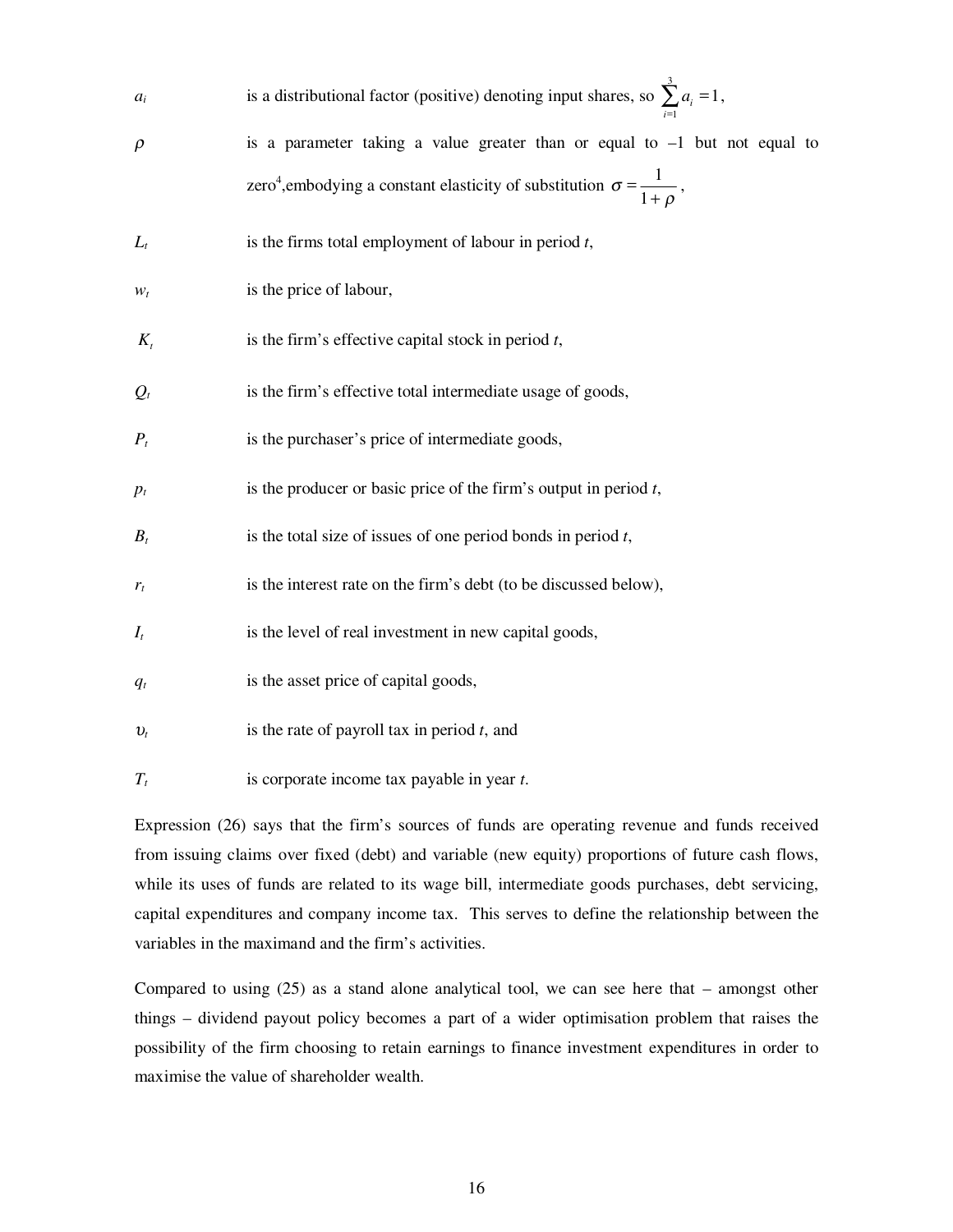#### *3.2. Taxation Liabilities*

Now we define the company tax liability that a firm faces at any point in time. Tax payable in period *t* is

$$
T_{t} = \tau_{t} \left[ p_{t} A_{t} \left[ a_{1} L_{t}^{-\rho} + a_{2} K_{t-1}^{-\rho} + a_{3} Q_{t}^{-\rho} \right]^{-\frac{1}{\rho}} - w_{t} L_{t} \left( 1 + v_{t} \right) - P_{t} Q_{t} - r_{t} B_{t-1} - \sum_{s=-\infty}^{t} \Delta_{s, t-s} q_{s} I_{s} \right] (27)
$$

where

-

 $\Delta_{t,ts}$  is the deductible capital allowance (investment expenditure and depreciation allowances) on a dollar of capital purchased in period *s*, payable *t*-*s* periods later.

Expression (27) defines the firm's taxable income for company income tax purposes. Taxable income equals operating revenue minus labour costs, intermediate goods costs, interest payments and capital allowances (both capital expenditure allowances and depreciation allowances). Defining this separately from (26) helps to keep the two concepts distinct and allows a little more flexibility in process of finding a solution.

#### *3.3. Capital Stock*

Next, we define the accumulation relationship for physical capital in the model. The firm's capital stock in any period  $t$  will increase in size by the level of real investment,  $I_t$ , and depreciate at a constant geometric rate  $\delta$ , and so

$$
K_{t} = I_{t} + (1 - \delta) K_{t-1}
$$
 (28)

Depreciation in this context is real economic depreciation, and differs from the accounting principle defined in (27) above. The firm's capital stock at the end of period *t* is equal to the depreciated value of the previous period's capital stock plus real investment. With the firm using the capital stock available to it at the end of period *t*-1 in production in period *t*, this specification implies that there are time or "gestation" costs involved in installing capital. Investment decisions in period *t* are based on an analysis of the revenue streams produced by the marginal unit of capital starting from period *t*+1.

 $4$  As  $\rho$  approaches zero, the CES production function approaches the form of a Cobb- Douglas production function with an elasticity of substitution equal to 1.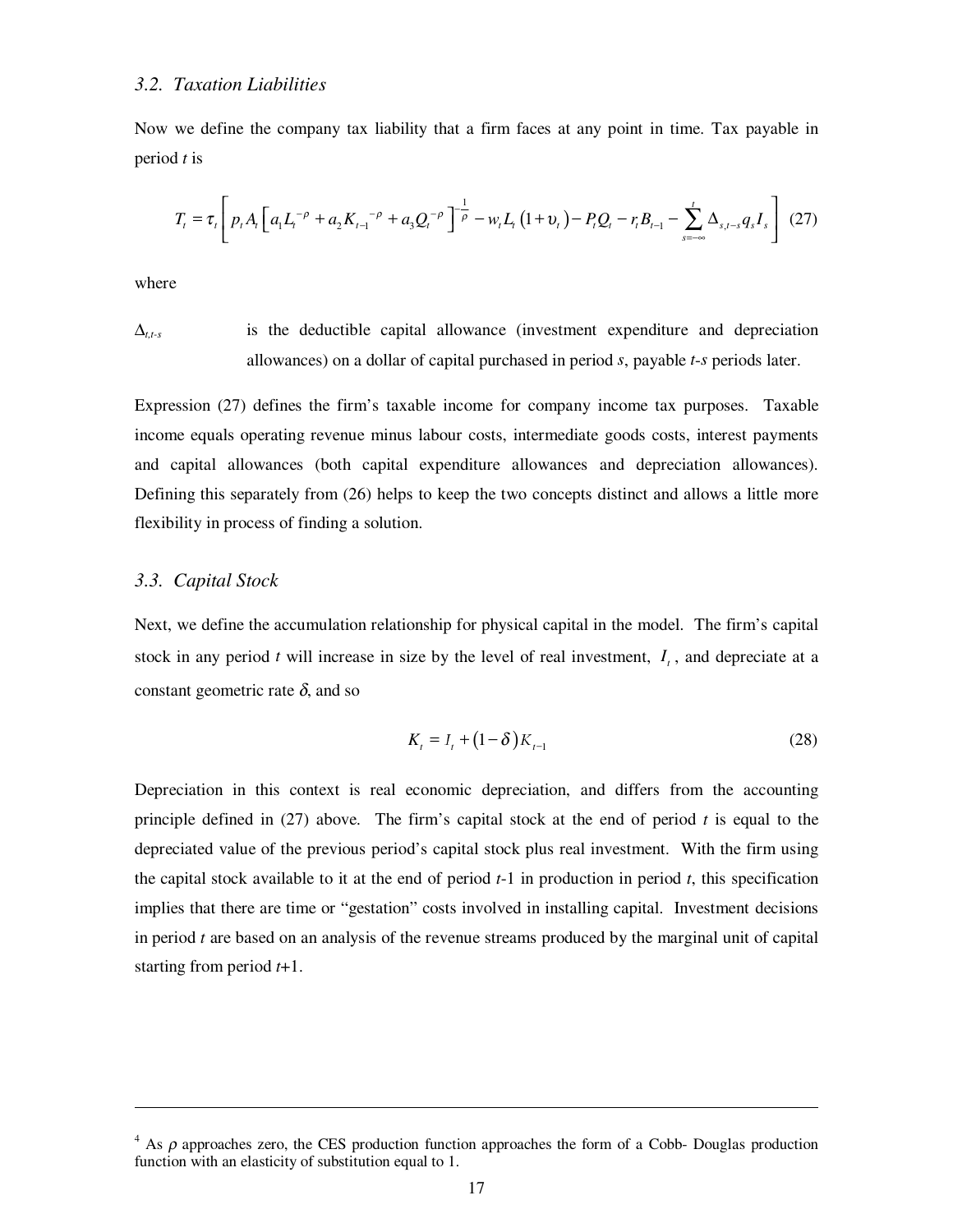#### *3.4. Financial Leverage*

A standard assumption in finance and financial economics is that the cost of debt increases with a firm's financial leverage. Simply put, as long as the net rate of return on the firm's capital is greater than the net cost of debt, increasing the proportion of debt in the firm's financial structure will increase the profitability of the firm and, therefore, the rate of return to shareholders. However, because debt service obligations do not vary with the firm's profitability, an increase in indebtedness commits the firm to larger fixed funds outflows. Thus, from the point of view of investors, higher leverage tends to be associated with greater risk in the presence of uncertainty.

In applying this concept to our model, we therefore effectively incorporate a very basic type of uncertainty. It is certainly true that the cost of debt is related to many more things in a much more complicated way than a simple appeal to risk associated with financial structure might imply<sup>5</sup>, but as a component of a practically-focussed CGE model it seems an attractive proposition to make some allowance for this in a relatively simplified form. Further, in seeking to analyse the optimal financial policy of the firm, assuming such a relationship will tend to promote interior solutions that better reflect the financing choices we observe in real-world firm behaviour.

Firstly, we define a ratio to capture the firm's financial leverage:

$$
Leverage = \frac{B_t}{q_t K_{t-1}},
$$

-

where we define leverage to be the firm's total debt liabilities as a proportion of the nominal value of its capital stock.

In effect, what we are attempting to do here is to formulate an active supply side to the market for debt. We formulate the equation as a non-linear function with an intercept term given by *i*, the required riskless rate of return, and so

$$
r_{t} = i_{t} + s_{t} \left[ \frac{B_{t-1}}{q_{t} K_{t-2}} \right]^{b_{t}}
$$
 (29)

The exponent,  $b_t$ , determines the shape of the function. Increasing the size of  $b_t$  acts to "focus" investor reactions into relatively large values of  $r<sub>t</sub>$ . The intercept term also insures against the unrealistic situation of the firm being offered a zero interest rate if it is seeking debt finance but has

<sup>&</sup>lt;sup>5</sup> A few examples are the investor's confidence in the firm's management, the state of the economy in general, the state of the firm's product or factor markets, and the likelihood of unfavourable policy changes in the future.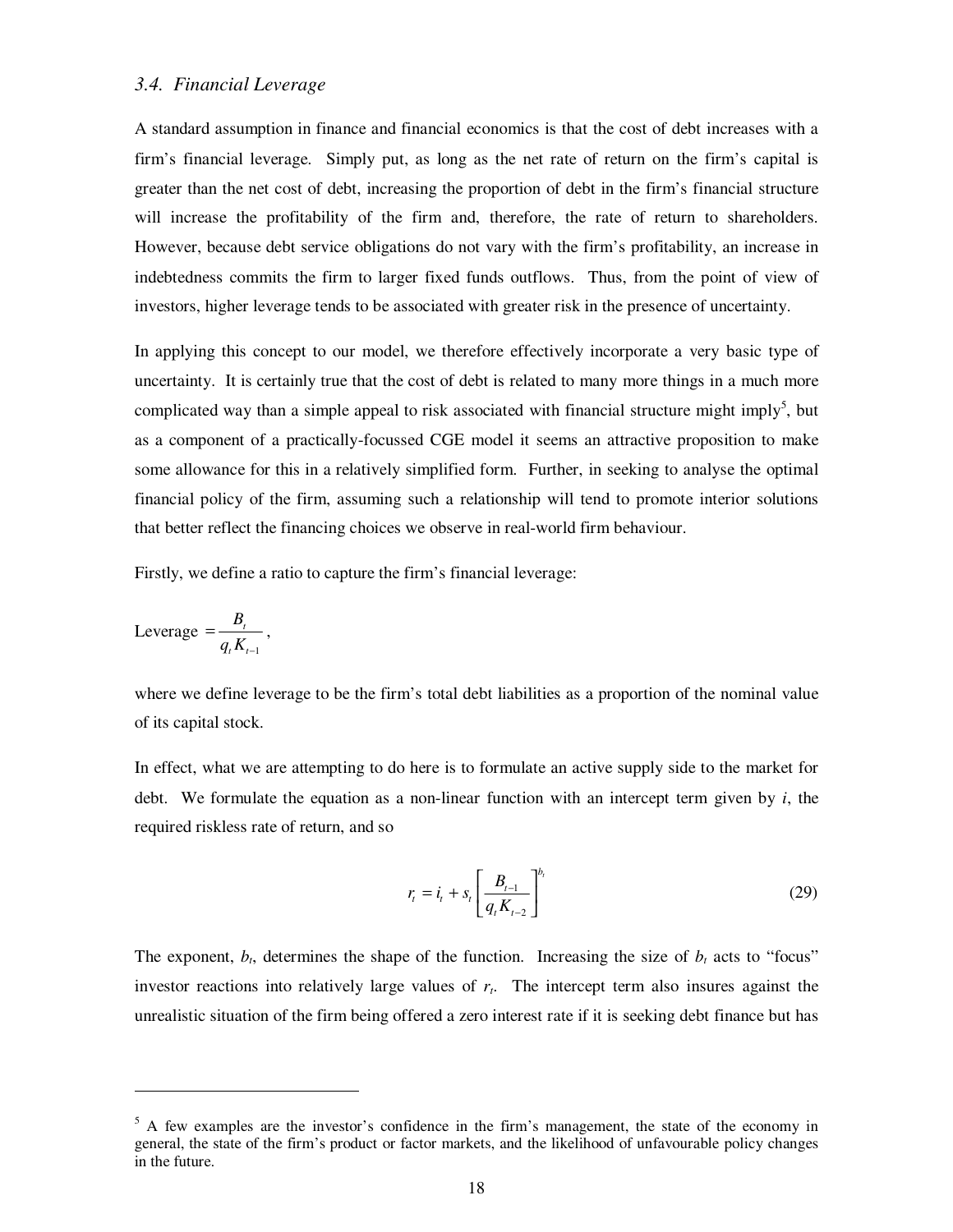no outstanding debt liabilities. The parameter  $s_t$  enables us to scale the impact of changes in the firm's leverage on the cost of debt.

Notice that we have defined the cost of debt in period *t* as a function of the firm's financial leverage in the previous period. This means that the firm can issue as much debt as it desires in the current period at a constant cost, but as it increases the size of this issue, it makes borrowing in the following period more expensive.

Making appropriate substitutions in (26) and (27) provides

$$
D_{t} + D_{t}^{f} = p_{t} A_{t} \left[ a_{1} L_{t}^{-\rho} + a_{2} K_{t-1}^{-\rho} + a_{3} Q_{t}^{-\rho} \right]^{-\frac{1}{\rho}} - w_{t} L_{t} \left( 1 + v_{t} \right) - P_{t} Q_{t} + B_{t} + V_{t}^{N}
$$
\n
$$
- (1 + i_{t}) B_{t-1} - \frac{s_{t} B_{t-1}^{1+b_{t}}}{q_{t-1} K_{t-2}^{b_{t}}} - q_{t} I_{t} - T_{t}
$$
\n
$$
T_{t} = \tau_{t} \left[ p_{t} A_{t} \left[ a_{1} L_{t}^{-\rho} + a_{2} K_{t-1}^{-\rho} + a_{3} Q_{t}^{-\rho} \right]^{-\frac{1}{\rho}} - w_{t} L_{t} \left( 1 + v_{t} \right) \right] - P_{t} Q_{t} - i_{t} B_{t-1} - \frac{s_{t} B_{t-1}^{1+b_{t}}}{q_{t-1} K_{t-2}^{b_{t}}} - \sum_{s=-\infty}^{t} \Delta_{s, t-s} q_{s} I_{s} \qquad (31)
$$

#### *3.5. Product Demand Conditions*

So far, we have assumed that the price of the firm's product is exogenous, implying that it is a perfect competitor. We now incorporate a modification that allows us to set the "competitiveness" of the firm by determining the own-price elasticity of demand for its product. This also has the added benefit of aiding the upward sloping supply curve for debt defined above in constraining the firm to a finite level of investment. Let's now define the price of the firm's output as

$$
p_t = Y_t^{-\eta} \tag{32}
$$

where  $\eta$  is a parameter determining the own-price elasticity of demand as follows:

First linearise $<sup>6</sup>$  (32),</sup>

$$
\hat{p}_t = -\eta \cdot y_t
$$

(where  $\hat{p}_t$  and  $y_t$  are the percentage changes in the  $p_t$  and  $Y_t$  respectively), and solve for *y* 

$$
y_t = -\frac{\hat{p}_t}{\eta}.
$$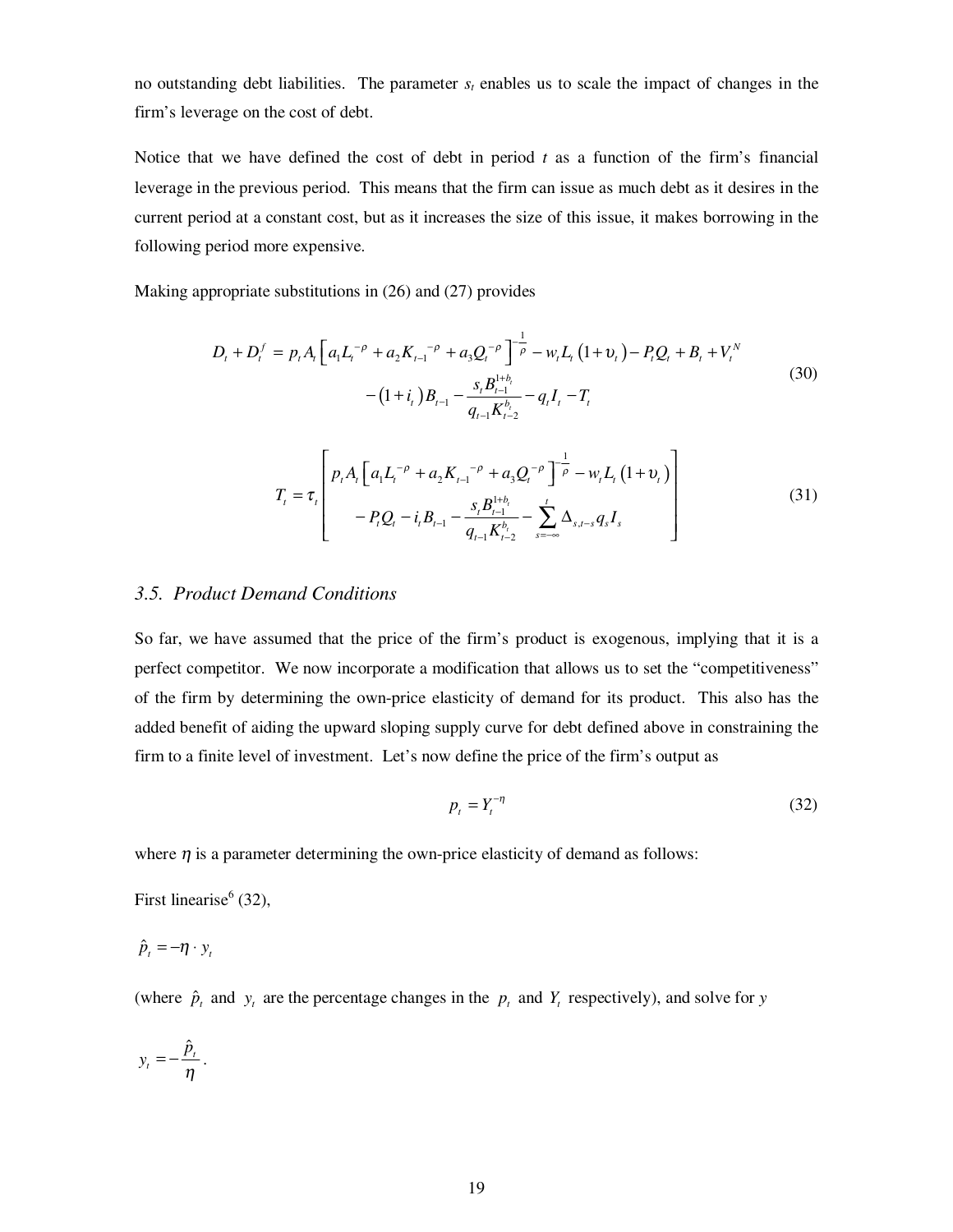Thus the own-price elasticity of demand is

$$
ED_{t}=-\frac{1}{\eta}.
$$

We now redefine the revenue functions in (30) and (31) to take account of (32):

i.e. Knowing that

$$
Y_{t} = A_{t} \left[ a_{1} L_{t}^{-\rho} + a_{2} K_{t-1}^{-\rho} + a_{3} Q_{t}^{-\rho} \right]^{-\frac{1}{\rho}}
$$

and

$$
p_t = Y_t^{-\eta}
$$

it follows that

$$
p_t Y_t = \left[ A_t \left[ a_1 L_t^{-\rho} + a_2 K_{t-1}^{-\rho} + a_3 Q_t^{-\rho} \right]^{-\frac{1}{\rho}} \right]^{1-\eta}
$$
(33)

Expression (33) is a total revenue function for the firm with factor inputs explicit. Therefore, taking the derivative of  $(33)$  with respect to *L*, *K*, or *Q* provides the marginal revenue product of that factor.

Substituting this into (30) and (31) we have

$$
D_{t} + D_{t}^{f} = \left[ A_{t} \left[ a_{1} L_{t}^{-\rho} + a_{2} K_{t-1}^{-\rho} + a_{3} Q_{t}^{-\rho} \right]^{-\frac{1}{\rho}} \right]^{-\eta} - w_{t} L_{t} \left( 1 + v_{t} \right) - P_{t} Q_{t} + B_{t} + V_{t}^{N}
$$
\n
$$
- \left( 1 + i_{t} \right) B_{t-1} - \frac{s_{t} B_{t-1}^{1 + b_{t}}}{q_{t-1} K_{t-2}^{b_{t}} - q_{t} I_{t} - T_{t}
$$
\n
$$
(34)
$$

and

-

$$
T_{t} = \tau_{t} \left[ \left[ A_{t} \left[ a_{1} L_{t}^{-\rho} + a_{2} K_{t-1}^{-\rho} + a_{3} Q_{t}^{-\rho} \right]^{-\frac{1}{\rho}} \right]^{-\eta} - w_{t} L_{t} \left( 1 + v_{t} \right) \right] - P_{t} Q_{t} - i_{t} B_{t-1} - \frac{s_{t} B_{t-1}^{1 + b_{t}}}{q_{t-1} K_{t-2}^{b_{t}}} - \sum_{s=-\infty}^{t} \Delta_{s, t-s} q_{s} I_{s} \right]
$$
(35)

<sup>&</sup>lt;sup>6</sup> Linearisation involves taking the natural log form of the expression. For small changes in the equations variables or parameters, this provides a good approximation of a percentage change form.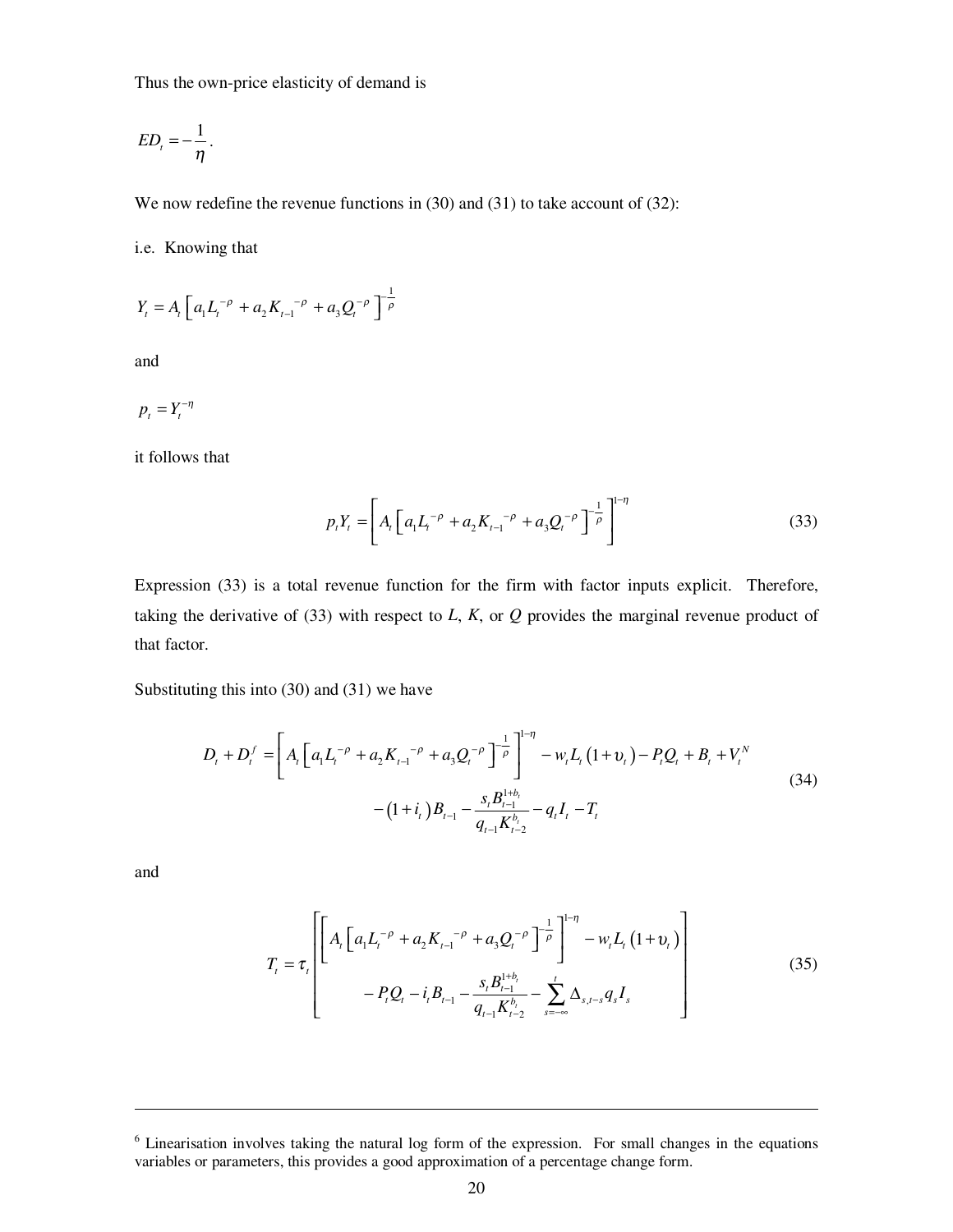Finally, we had a few more constraints on the firm's behaviour. Firstly, we assume that investment, unfranked dividends, franked dividends, outstanding debt and new equity issues must be non-negative,

$$
I_t \ge 0 \tag{36}
$$

$$
D_t \ge 0 \tag{37}
$$

$$
D_t^f \ge 0 \tag{38}
$$

$$
B_t \ge 0\tag{39}
$$

$$
V_t^N \ge 0 \tag{40}
$$

Constraining investment in this way stops the firm from liquidating its productive capital in order to finance any use of funds (paying dividends, servicing debt or funding new capital). This sign restriction also limits the rate at which the firm's capital stock can shrink to the rate of depreciation,  $\delta$  .

The "payment" of negative dividends is constrained by corporations law. For example, incorporation and limited liability for public companies caps the liability of shareholders for company debts to, at most, their paid-up capital<sup>7</sup>. Further, market pressures make it unlikely that firms would ask shareholders to contribute more capital to cover operating losses on a regular basis. On the matter of new equity issues, in the context of our analysis it seems sensible to assume that firms are not interested in share buy-backs, quite apart from the fact that a firm's ability to repurchase its own equity is usually restricted by corporations law.

Under a dividend imputation regime, it is illegal for a firm to issue franked dividends over and above the balance in its franking account. This constraint is effectively brought to bear when tax deductions cause a dichotomy between the statutory rate of CIT and the actual amount paid. Therefore, we impose an inequality constraint, following Benge (1997 and 1998):

$$
\sum_{s=-\infty}^{t} \left[ \left( \frac{1-\tau}{\tau} \right) T_s - D_s^f \right] \ge 0 \tag{41}
$$

<u>.</u>

 $7$  Excluding the instance of contributing shares, which represent a small part of equity markets.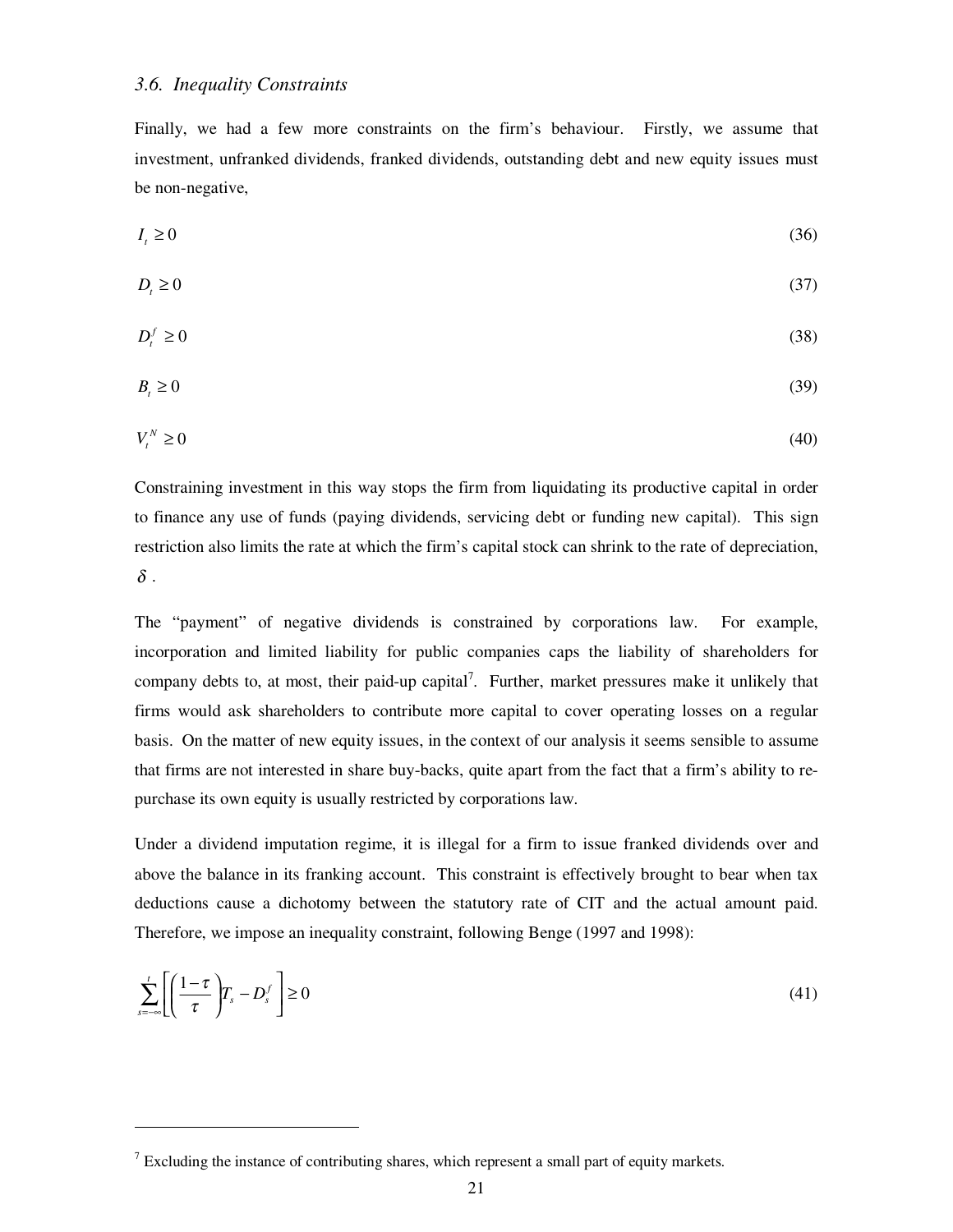This requires that the firm have a dollar in its franking account for every dollar of franked dividends it issues. It is here that the effect of tax deductions on the firm's ability to pay franked dividends is brought to bear, and also, therefore, on its cost of capital.

The firm's optimisation problem is thus defined as the maximisation of (25) subject to (28) and (34) through (41).

#### 4. The Firm's Optimal Financial Policy

The firm's optimal financial policy is crucial to the solution. Because of different tax treatments, the firm's potential sources of financial capital have different costs. Further, because of the way we have endogenised the interest cost of debt, the level of output also has a role and, thus, so too does investment. As will be discussed in more detail below, the firm's level of investment is a decreasing function of the cost of finance, and thus an analysis of the cost of the firm's alternative sources is required.

#### *4.1. The Cost of Retaining Unfrankable Earnings*

For those variables that appear directly in the maximand (dividends and new equity issues), we simply need to find the partial derivative of the maximand with respect to each variable. When the firm retains a dollar of unfrankable earnings in period *t*, the cost to shareholders is

$$
\frac{\partial V_0}{\partial D_t} = \frac{\left[\frac{1-\theta_t}{1-c_t}\right]}{\prod_{s=1}^t \left[\frac{1+i_s\left(1-\theta_s\right)-c_s\left[1+\alpha\pi_s\right]}{1-c_s}\right]}
$$
(42)

the present value of the after-tax unfranked dividend that they forego in that period.

#### *4.2. The Cost of Retaining Frankable Earnings*

The cost to shareholders of retaining frankable earnings is

$$
\frac{\partial V_0}{\partial D_t^f} = \frac{\left(1 - \theta_t\right)\left[1 - \left(1 - \gamma_t\right)\tau_t\right]}{\left(1 - \tau_t\right)\left(1 - c_t\right)}
$$
\n
$$
\frac{\partial D_t^f}{\partial D_t^f} = \frac{1}{\prod_{s=1}^t \left[\frac{1 + i_s\left(1 - \theta_s\right) - c_s\left[1 + \alpha\pi_s\right]}{1 - c_s}\right]}
$$
\n
$$
(43)
$$

the present value of the after-tax franked dividend forgone.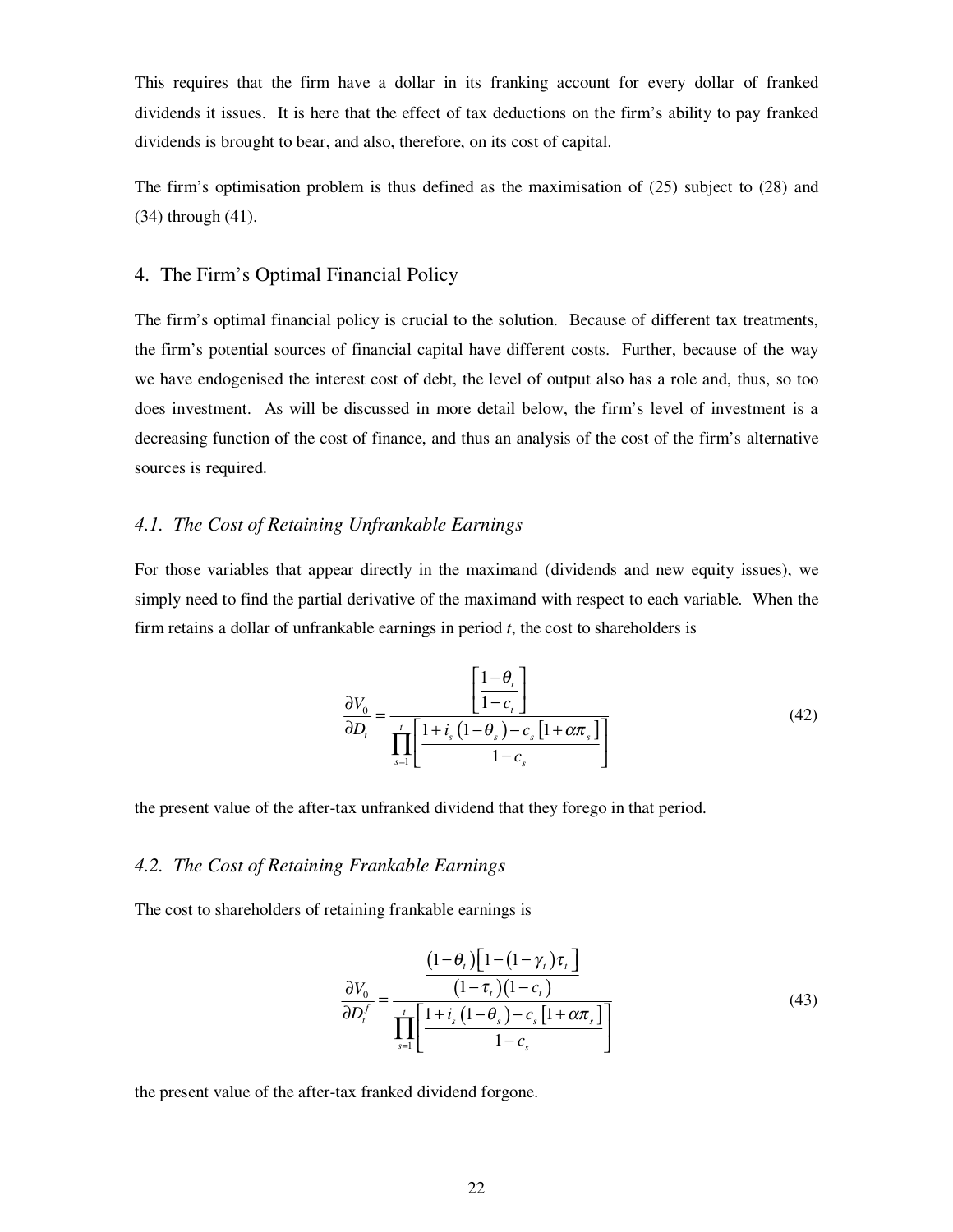#### *4.3. The Cost of Issuing Equity*

The cost to existing shareholders of a new share issue is

$$
\frac{\partial V_0}{\partial V_t^N} = \frac{1}{\prod_{s=1}^t \left[ \frac{1+i_s \left(1-\theta_s\right) - c_s \left[1+\alpha \pi_s\right]}{1-c_s} \right]}
$$
(44)

the after-capital-gains-tax, present value of this issue. The logic is straightforward; to convince a potential new equity investor to part with a dollar, the firm must offer in return a stream of future earnings equal in present value terms (in equilibrium) to one dollar. This before-tax loss of one dollar to current shareholders has a net-of-CGT value equal to (44).

#### *4.4. The Cost of Issuing Debt*

This case is a little more difficult to analyse, because bond issues do not appear explicitly in the expression for the value of the firm. Because of this, we need to make some assumptions about how a firm will behave. The repayment of interest and principal one period later on a one-period bond, by (34) and (35), reduces the firm's ability to pay dividends. In a classical company taxation system, this has a cost equal to

$$
\frac{\partial V_0}{\partial B_t} = \frac{\left(1 + i\left(1 - \tau_{t+1}\right)\right) \left[\frac{\left(1 - \theta_{t+1}\right)}{\left(1 - c_{t+1}\right)}\right]}{\prod_{s=1}^{t+1} \left[\frac{1 + i_s\left(1 - \theta_s\right) - c_s\left[1 + \alpha \pi_s\right]}{1 - c_s}\right]}
$$
(45)

the after-tax present value of the unfranked dividends foregone in servicing the after-tax liability on the debt issue.

In a dividend imputation system, we will assume that the firm will always retain unfranked dividends over franked dividends, and thus the cost of a debt issue is

$$
\frac{\partial V_{0}}{\partial B_{t}} = \frac{\left(1 + i\left(1 - \tau_{t+1}\right)\right) \left[\frac{\left(1 - \theta_{t+1}\right) \left[1 - \left(1 - \gamma_{t+1}\right) \tau_{t+1}\right]}{\left(1 - \tau_{t+1}\right) \left(1 - c_{t+1}\right)}\right]}{\prod_{s=1}^{t+1} \left[\frac{1 + i_{s}\left(1 - \theta_{s}\right) - c_{s}\left[1 + \alpha \pi_{s}\right]}{1 - c_{s}}\right]}
$$
(46)

the after-tax present value of the franked dividends foregone.

If we assume that the firm issues a perpetuity, on the other hand, the cost is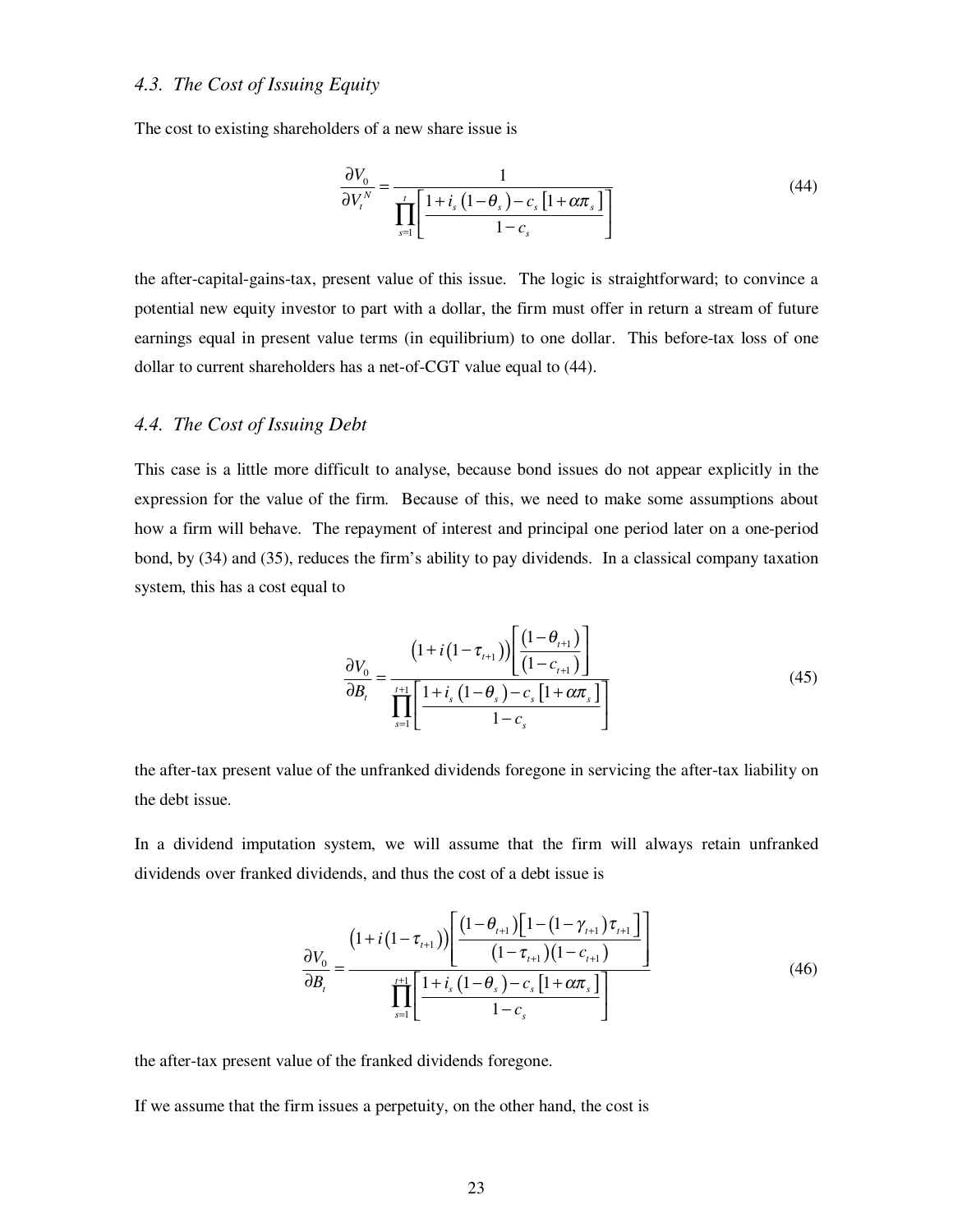$$
\frac{\partial V_0}{\partial B_t} = \sum_{z=t+1}^{\infty} \left[ \frac{i(1-\tau_z)\left[\frac{(1-\theta_z)}{(1-c_z)}\right]}{\prod_{s=t+1}^{z}\left[\frac{1+i_s(1-\theta_s)-c_s[1+\alpha\pi_s]}{1-c_s}\right]} \right]
$$
(47)

for the classical company tax system, and

$$
\frac{\partial V_0}{\partial B_t} = \sum_{z=t+1}^{\infty} \left[ \frac{i_z \left[ \frac{\left(1-\theta_z\right)\left[1-\left(1-\gamma_z\right)\tau_z\right]}{\left(1-c_z\right)}\right]}{\prod_{s=t+1}^{z} \left[ \frac{1+i_s\left(1-\theta_s\right)-c_s\left[1+\alpha\pi_s\right]}{1-c_s} \right]} \right]
$$
(48)

under a dividend imputation regime. Notice that if we assume full dividend imputation, (48) becomes

$$
\frac{\partial V_0}{\partial B_t} = \sum_{z=t+1}^{\infty} \left[ \frac{i_z \left[ \frac{\left(1 - \theta_z\right)}{\left(1 - c_z\right)}\right]}{\prod_{s=t+1}^{z} \left[ \frac{1 + i_s \left(1 - \theta_s\right) - c_s \left[1 + \alpha \pi_s\right]}{1 - c_s}\right]} \right]
$$
(49)

In the absence of indexing or (equivalently) no inflation, this expression collapses to

$$
\frac{\partial V_0}{\partial B_i} = \sum_{z=t+1}^{\infty} \left[ \frac{i_z \left[ \frac{\left(1 - \theta_z\right)}{\left(1 - c_z\right)}\right]}{\prod_{s=t+1}^{z} \left[1 + \frac{i_s \left(1 - \theta_s\right)}{1 - c_s}\right]} \right]
$$
(50)

An infinite stream of payments of this size has a present value of one dollar (because the size of the payment is exactly equal to the discount factor that is applied to it). This will cause a fall in the value of the firm by one dollar, and the after capital gains tax value of this dollar is the net cost to shareholders of this debt policy. This makes debt and equity equivalent under these conditions, a point noted by a number of authors including Benge (1997).

Given some knowledge of the tax system and the rates of the taxes within it, we can determine an ordering of preferred financing options based on their relative costs to shareholders. Within any ordering there is also a range of possibilities. Suppose that the firm's preferred financing options in descending order are unfrankable earnings, new equity, debt, and frankable earnings. Depending on the prior profitability of the firm and the size of planned investment expenditure, the firm could have one of two financing policies: if retained unfrankable earnings are sufficient to finance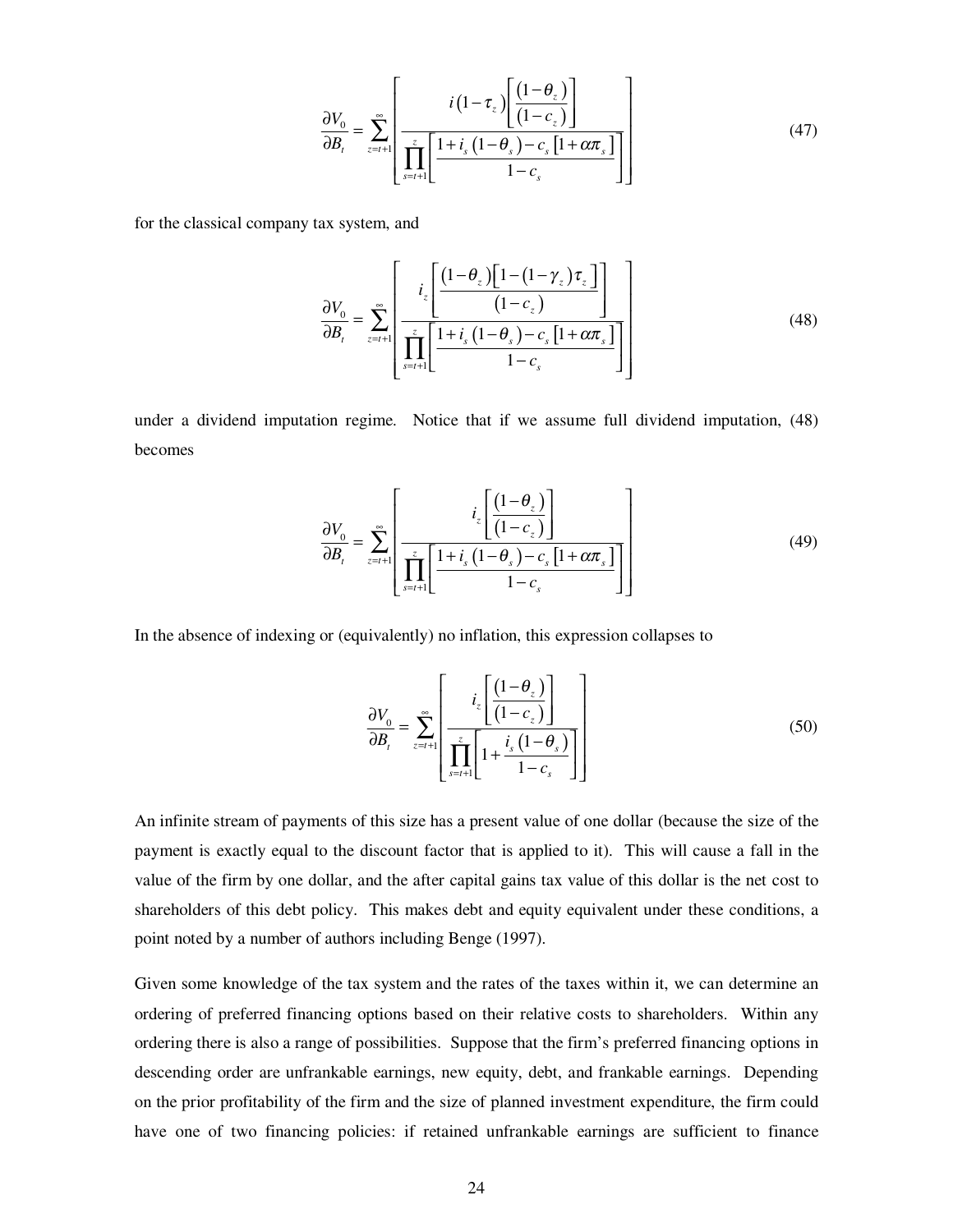investment, the firm might not require any other forms of finance; the firm might not have sufficient unfrankable earnings to entirely finance investment and so might issue equity. Frankable are – almost by definition – always a more expensive source of finance than unfrankable earnings. Further, as the model now stands, the costs of debt, equity and retentions are constant, given a set of parameter values. Although the cost of debt is affected by a change in the firm's financial leverage, this does not have an impact until the following period. Therefore, if equity is cheaper at the start of period *t*, it is always cheaper during period *t* regardless of how the firm's financial structure changes. Making the cost of equity issues and retentions endogenous is left as a task for future research.

#### *4.5. Financial Policy Summary*

The firm faces a number of potential financial policies depending on the tax system and tax rates it faces.

In a classical company taxation system, the firm faces four possibilities:

- 1. Issue debt only,
- 2. Issue equity only,
- 3. Retain (unfranked) earnings only,
- 4. Retain earnings and issue debt,
- 5. Retain earnings and issue equity.

Alternative 3 arises when the firm's retained earnings are sufficient to finance planned investment expenditures. Alternatives 4 and 5 arise when retained earnings are insufficient to finance investment and a source of external finance must be sought.

Notice that we have not allowed for the firm issuing debt and equity at the same time. Although the firm faces an upward-sloping supply curve for debt, this is an inter-temporal relationship – as it increases debt issues in period *t*, the cost of debt in period *t*+1 increases. As such, the firm faces a given cost of debt in any single period. Thus, the relative costs of debt and equity for any single period are also given, and the firm will not issue both other than in the unlikely instance of the tax system, tax rates and interest rates combining to ender them equal – a possibility that we will assume does not occur.

Under a dividend imputation regime, we can start by ruling out a few possibilities. We can rule out the possibility of the firm ever retaining frankable earnings over unfrankable earnings. As long as the firm generates unfrankable earnings (that is, as long as it can claim investment allowances and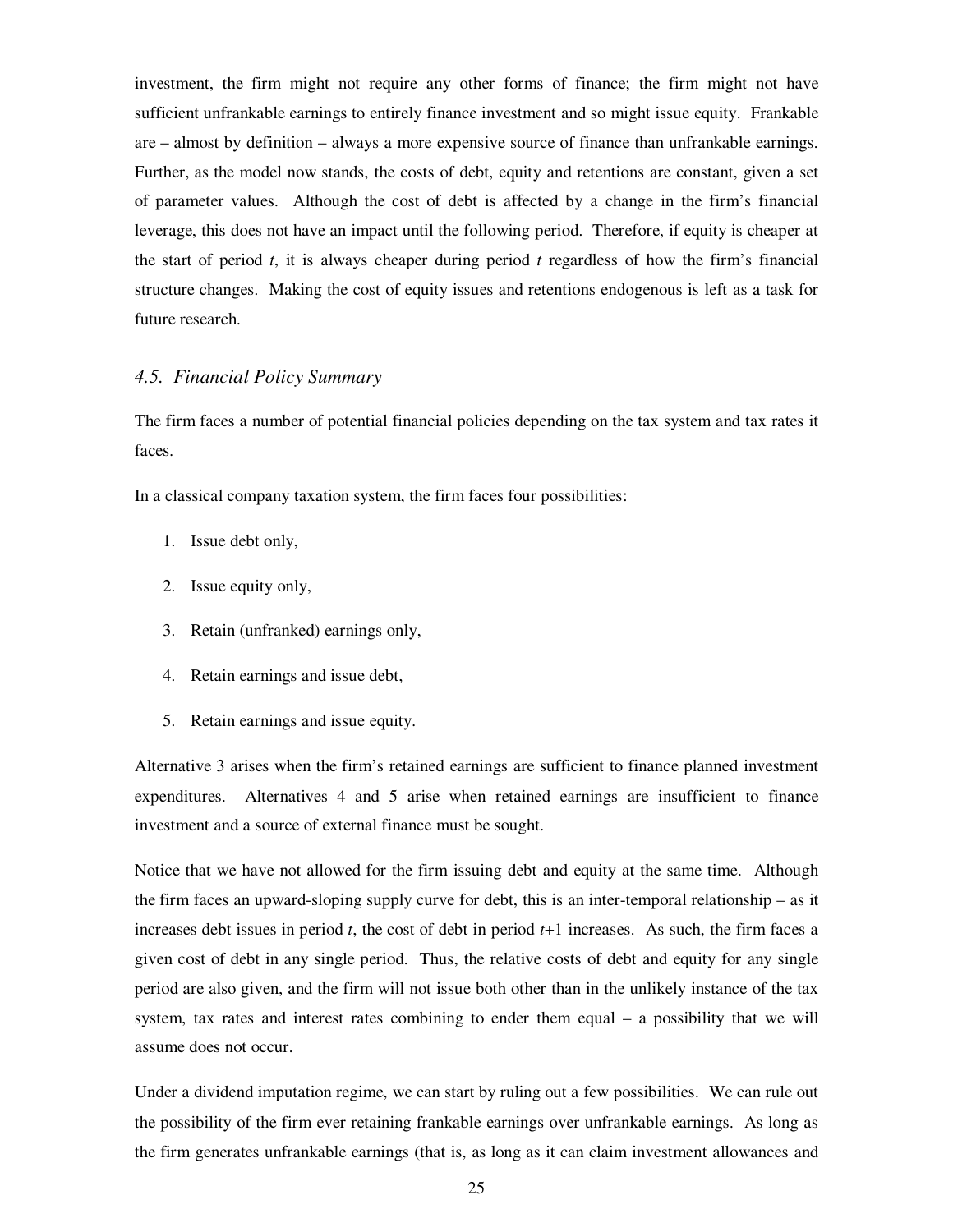depreciation allowances), unfrankable earnings are always a cheaper source of finance (in fact, by definition). If there is any transfer of imputation credits at all, franked dividends are tax preferred and, therefore, a more expensive form of finance. If no imputation credits are available, then all dividends are unfrankable and the comparison loses any relevance. In light of this, the imputation system provides some extra possibilities for a firms financial policy:

- 6. Issue debt and equity,
- 7. Retain unfrankable and frankable earnings,
- 8. Retain unfrankable and frankable earnings and issue debt,
- 9. Retain unfrankable and frankable earnings and issue equity.

There are therefore 9 potential ways of financing investment.

We have now fully defined the firm's objectives and constraints. The firm chooses a production plan – including an investment policy – and a financial policy (which determines the cheapest means to finance the investment policy) to maximise the present value of income streams to its residual claimants.

#### 5. The Cost of Capital

#### *5.1. Methodology*

The firm's cost of capital is now attainable from the solution to a constrained optimisation problem in which the firm seeks to maximise  $V_0$  subject to the constraints discussed above.

To simplify matters, assume

 $\Phi_t$  is the appropriate discount rate from period 0 to *t*, and

 $\phi$ , is the appropriate discount rate between periods  $t-1$  to  $t$ .

The problem the firm attempts to solve is a profit maximisation problem. The objective function defines the present value of the firm's profit streams, in this case labelled "dividends" (which is simply a label we attach to flows distributed to the firm's residual claimants). With the sign constraints on some variables, this becomes a Kuhn-Tucker problem.

The Lagrangian function is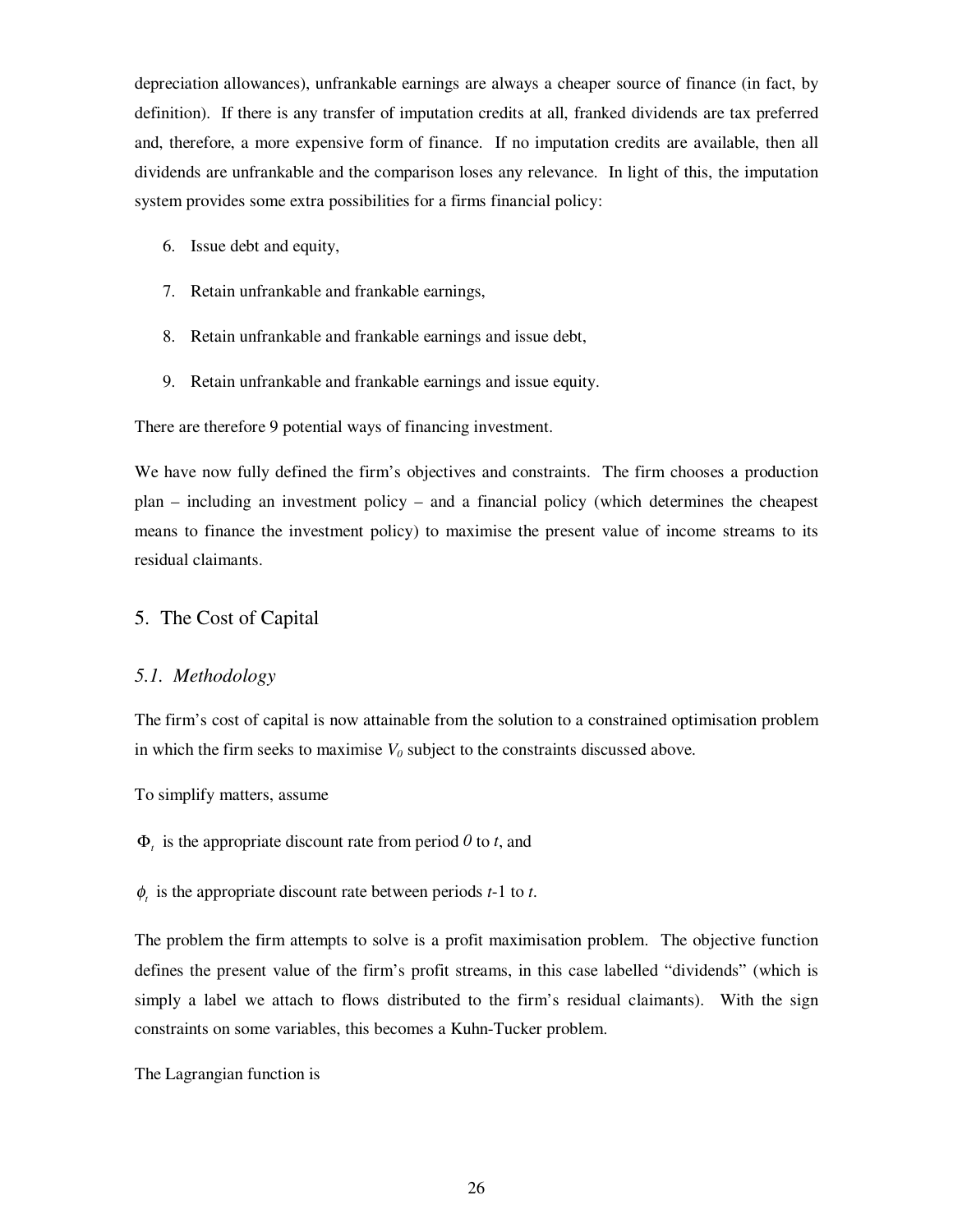$$
L = \sum_{i=1}^{\infty} \left[ \Phi_i^{-1} \left[ \left[ \frac{1-\theta_i}{1-c_i} \right] D_i + \left[ \frac{(1-\theta_i)\left[1-(1-\gamma_i)\tau_i\right]}{(1-\tau_i)(1-c_i)} \right] D_i^{f} - V_i^{N} \right] \right]
$$
  
+
$$
\sum_{i=1}^{\infty} \left[ \lambda_i^{1} \cdot \Phi_i^{-1} \left[ \left[ A_i \left[ a_i L_i^{-\rho} + a_2 K_{i-1}^{-\rho} + a_3 Q_i^{-\rho} \right]^{-\frac{1}{\rho}} \right]^{-\eta} - w_i L_i (1+v_i) - P_i Q_i \right]
$$
  
+
$$
B_i + V_i^{N} - (1+i_i) B_{i-1} - \frac{s_i B_{i-1}^{i+ \delta_i}}{q_{i-1} K_{i-2}^{k-1}} - q_i I_i - T_i - D_i - D_i^{f}
$$
  
+
$$
\sum_{i=1}^{\infty} \left[ \lambda_i^2 \cdot \Phi_i^{-1} \left[ T_i - \tau_i \left[ A_i \left[ a_i L_i^{-\rho} + a_2 K_{i-1}^{-\rho} + a_3 Q_i^{-\rho} \right]^{-\frac{1}{\rho}} \right]^{-\eta} - w_i L_i (1+v_i) - P_i Q_i \right] \right]
$$
  
+
$$
\sum_{i=1}^{\infty} \left[ \lambda_i^3 \cdot \Phi_i^{-1} \left[ I_i + (1-\delta) K_{i-1} - K_i \right] \right]
$$
  
+
$$
\sum_{i=1}^{\infty} \left[ \lambda_i^3 \cdot \Phi_i^{-1} \left[ I_i + (1-\delta) K_{i-1} - K_i \right] \right]
$$
  
+
$$
\sum_{i=1}^{\infty} \Phi_i^{-1} \left[ \lambda_i^4 I_i + \lambda_i^5 D_i + \lambda_i^6 D_i^{f} + \lambda_i^7 B_i + \lambda_i^8 V_i^{N} \right]
$$
  
+
$$
\sum_{i=1}^{\infty} \left[ \lambda_i^9 \cdot \Phi_i^{-1} \left[ \sum_{i=-\infty}^{i} \left[ \left( \frac{1-\tau}{\tau} \right) T_i - D_i^{f} \right] \right] \right]
$$
(51)

The solution requires

(a) a set of first order conditions,

$$
\frac{\partial L}{\partial L_t} = \frac{\left(\lambda_i^1 - \lambda_i^2 \tau_i\right) \left[ \left[ \frac{(1-\eta) a_1}{A_t^{\rho}} \right]^{-\eta} \left[ \frac{Y_t}{L_t} \right]^{-\eta(1+\rho)} - w_t \left( 1 + v_t \right) \right]}{\Phi_t} = 0
$$
\n(52)

$$
\frac{\partial L}{\partial K_{t}} = \frac{\left(\lambda_{t+1}^{1} - \lambda_{t+1}^{2} \tau_{t+1}\right) \left[\frac{(1-\eta) a_{2}}{A_{t+1}^{\rho}}\right]^{-\eta} \left[\frac{Y_{t+1}}{K_{t}}\right]^{-\eta(1+\rho)}}{P_{t+1}} - \left(\lambda_{t+2}^{1} - \lambda_{t+2}^{2} \tau_{t+2}\right) \frac{b_{t+2} S_{t+2}}{\phi_{t+2}} \left[\frac{B_{t+1}}{q_{t+1} K_{t}}\right]^{-\mu b_{t+2}} + \lambda_{t+1}^{3} (1-\delta) - \lambda_{t}^{3} \phi_{t+1}}{\Phi_{t+1}} = 0
$$
\n(53)

$$
\frac{\partial L}{\partial \mathcal{Q}_t} = \frac{(\lambda_t^1 - \lambda_t^2 \tau_t) \left[ \left[ \frac{(1-\eta) a_3}{A_t^{\rho}} \right]^{-\eta} \left[ \frac{Y_t}{\mathcal{Q}_t} \right]^{-\eta(1+\rho)} - P_t \right]}{\Phi_t} = 0
$$
\n(54)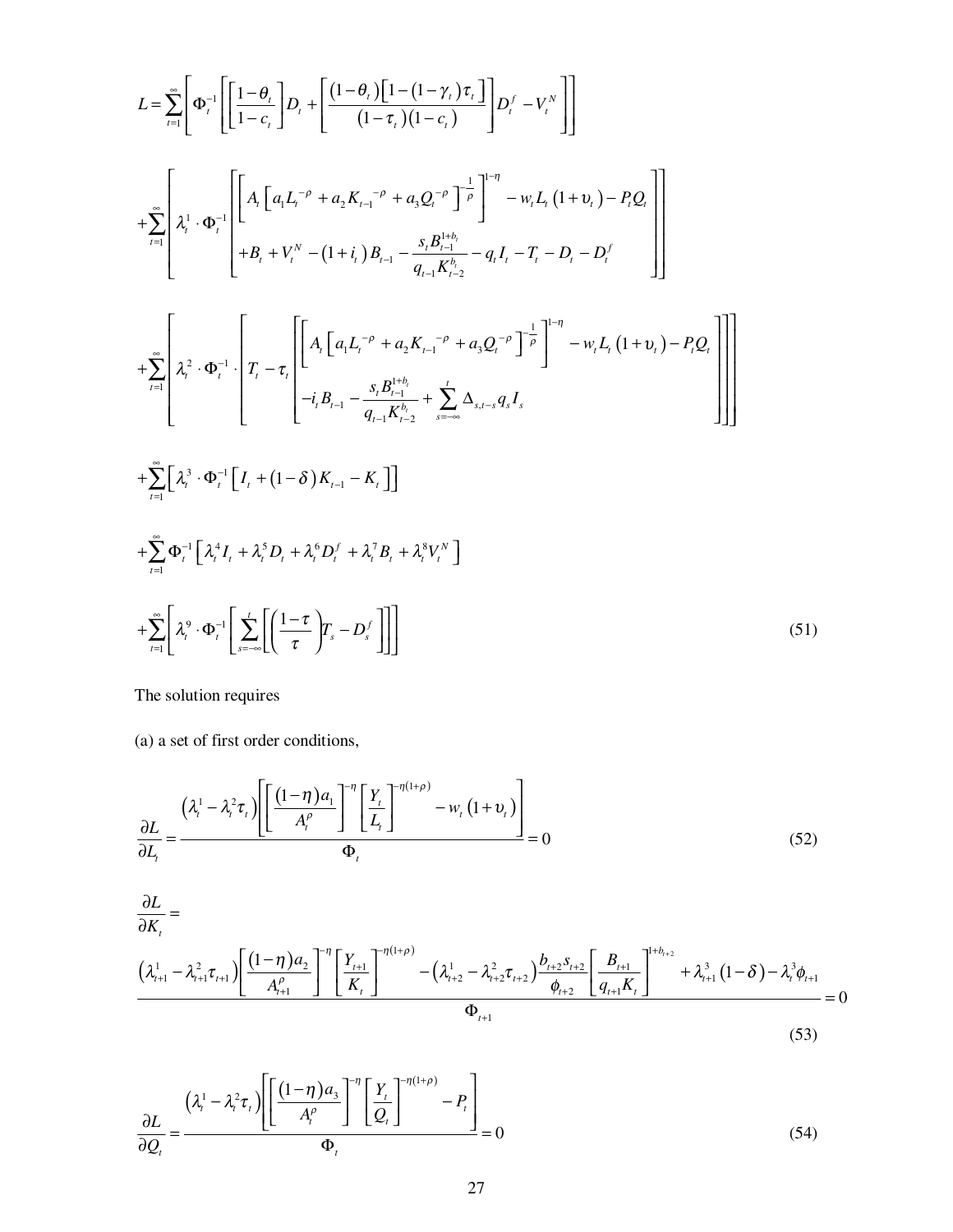$$
\frac{\partial L}{\partial T_t} = \frac{-\lambda_i^1 + \lambda_i^2}{\Phi_t} + \sum_{s=t}^{\infty} \frac{\lambda_s^9 \left[ \frac{1 - \tau_s}{\tau_s} \right]}{\Phi_s} = 0
$$
\n(55)

$$
\frac{\partial L}{\partial I_t} = \frac{q_t \left[ -\lambda_t^1 + \lambda_t^2 \tau_t \Delta_{t,0} + \sum_{h=1}^{t+r} \frac{\lambda_h^2 \tau_h \Delta_{t,h}}{\prod_{s=t}^{t+r} \phi_s} \right] + \lambda_t^3 + \lambda_t^4}{\Phi_t} = 0
$$
\n(56)

$$
\frac{\partial L}{\partial D_i} = \frac{\left[ \frac{1 - \theta_i}{1 - c_i} \right] - \lambda_i^1 + \lambda_i^5}{\Phi_i} = 0
$$
\n(57)

$$
\frac{\partial L}{\partial D_t^f} = \frac{\left[ \frac{\left(1 - \theta_t\right) \left[1 - \left(1 - \gamma_t\right) \tau_t\right]}{\left(1 - \tau_t\right) \left(1 - c_t\right)}\right] - \lambda_t^1 + \lambda_t^6}{\Phi_t} - \sum_{s=t}^\infty \frac{\lambda_s^9}{\Phi_s} = 0 \tag{58}
$$

$$
\frac{\partial L}{\partial B_t} = \frac{\left[\lambda_i^1 + \lambda_i^7\right]\phi_{t+1} - \left(\lambda_{t+1}^1 - \lambda_{t+1}^2\tau_{t+1}\right)\left[1 + i_{t+1} + \left(1 + b_{t+1}\right)s_{t+1}\left[\frac{B_t}{q_t K_{t-1}}\right]^{b_{t+1}}\right]}{\Phi_{t+1}} = 0
$$
\n(59)

$$
\frac{\partial L}{\partial V_t^N} = \frac{-1 + \lambda_t^1 + \lambda_t^8}{\Phi_t} = 0
$$
\n(60)

$$
\frac{\partial L}{\partial \lambda_{t}^{1}} = \frac{\left[ A_{t} \left[ a_{1} L_{t}^{-\rho} + a_{2} K_{t-1}^{-\rho} + a_{3} Q_{t}^{-\rho} \right]^{-\frac{1}{\rho}} \right]^{1-\eta} - w_{t} L_{t} \left( 1 + v_{t} \right) - P_{t} Q_{t} + B_{t} + V_{t}^{N}}{\frac{\partial L}{\partial \lambda_{t}^{1}} = \frac{\left( 1 + i_{t} \right) B_{t-1} - \frac{s_{t} B_{t-1}^{1+b_{t}}}{q_{t-1} K_{t-2}^{b_{t}}} - q_{t} I_{t} + \sum_{s=-\infty}^{t} \Delta_{s,t-s} q_{s} I_{s} - T_{t} - D_{t} - D_{t}^{f}}{\Phi_{t}} \right]}{\Phi_{t}}
$$
\n(61)

$$
\frac{\partial L}{\partial \lambda_i^2} = \frac{\left[ A_t \left[ a_1 L_t^{-\rho} + a_2 K_{t-1}^{-\rho} + a_3 Q_t^{-\rho} \right]^{-\frac{1}{\rho}} \right]^{-\eta} - w_t L_t (1 + v_t) - P_t Q_t}{-i_t B_{t-1} - \frac{s_t B_{t-1}^{1 + b_t}}{q_{t-1} K_{t-2}^{b_t}} + \sum_{s = -\infty}^t \Delta_{s, t-s} q_s I_s} = 0 \tag{62}
$$

$$
\frac{\partial L}{\partial \lambda_i^3} = \frac{I_t + (1 - \delta)K_{t-1} - K_t}{\Phi_t} = 0
$$
\n(63)

(b) a set of non-negativity restrictions,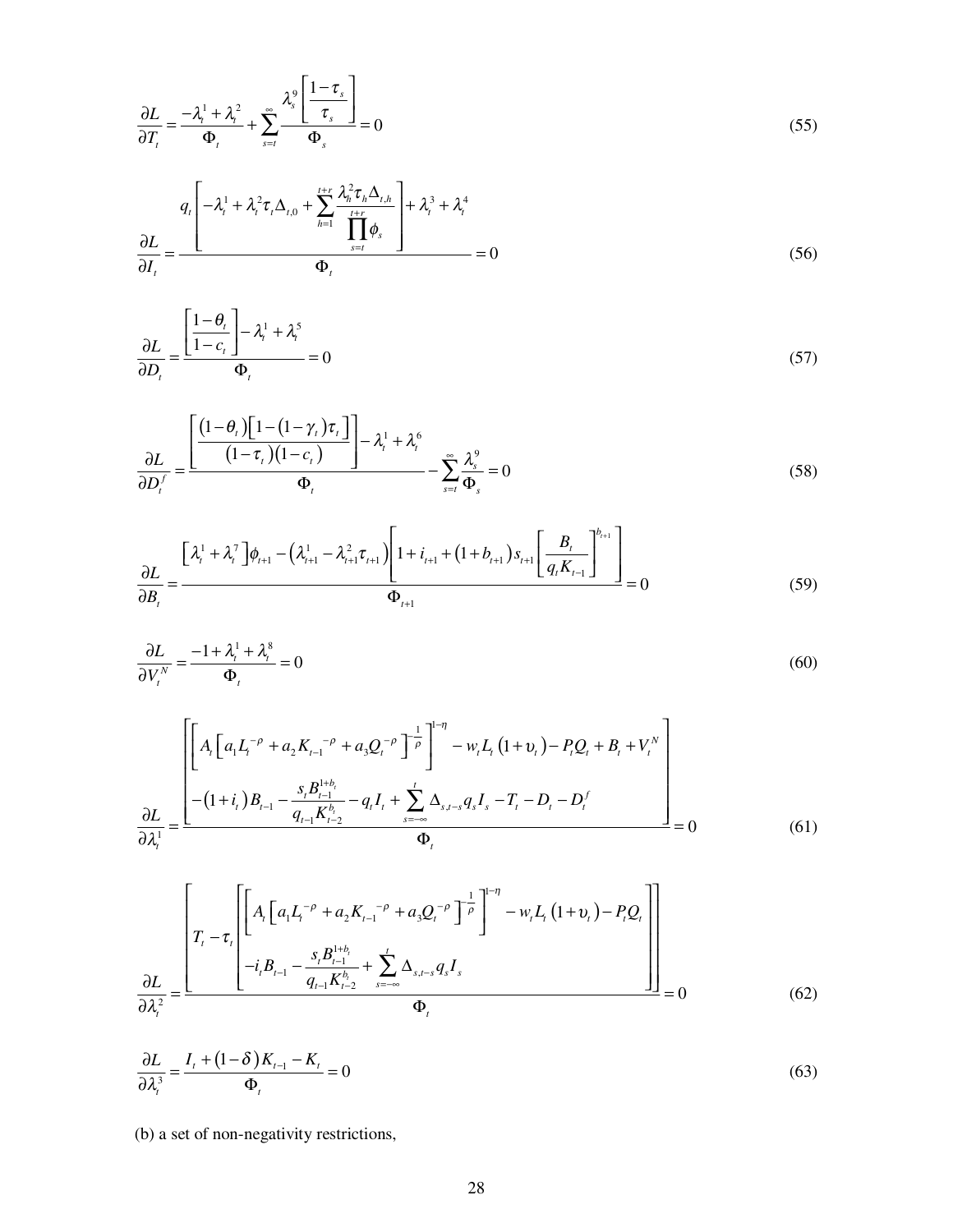$$
\lambda_i^i \ge 0, \ \forall i \tag{64}
$$

$$
I_t \ge 0\tag{65}
$$

$$
D_t \ge 0 \tag{66}
$$

$$
D_t^f \ge 0 \tag{67}
$$

$$
B_t \ge 0 \tag{68}
$$

$$
V_t^N \ge 0 \tag{69}
$$

$$
\sum_{s=-\infty}^{t} \left[ \left( \frac{1-\tau}{\tau} \right) T_s - D_s^f \right] \ge 0 \tag{70}
$$

and, (c) a set of complimentary slackness conditions,

$$
\lambda_t^4 \ge 0, \text{ and } \lambda_t^4 = 0 \text{ if } I_t > 0 \tag{71}
$$

$$
\lambda_i^5 \ge 0, \text{ and } \lambda_i^5 = 0 \text{ if } D_i > 0 \tag{72}
$$

$$
\lambda_t^6 \ge 0, \text{ and } \lambda_t^6 = 0 \text{ if } D_t^f > 0 \tag{73}
$$

$$
\lambda_i^7 \ge 0, \text{ and } \lambda_i^7 = 0 \text{ if } B_i > 0 \tag{74}
$$

$$
\lambda_t^8 \ge 0, \text{ and } \lambda_t^8 = 0 \text{ if } V_t^N > 0 \tag{75}
$$

$$
\lambda_t^9 \ge 0, \text{ and } \lambda_t^9 = 0 \text{ if } \sum_{s=\infty}^t \left[ \left( \frac{1-\tau}{\tau} \right) T_s - D_s^f \right] > 0 \tag{76}
$$

We associate the Lagrangian multipliers  $\lambda_t^4$ ,  $\lambda_t^5$ ,  $\lambda_t^6$ ,  $\lambda_t^7$ ,  $\lambda_t^8$  and  $\lambda_t^9$  with the non-negativity constraints to act as slack variables. For each variable, the value of this multiplier is set at 0 if the constraint is slack. The Kuhn-Tucker conditions include a set of complimentary slackness conditions that state:

- for any variable *x* subject to a non-negativity constraint  $x \ge 0$ , and  $x \frac{\partial L}{\partial x} = 0$  $\frac{\partial L}{\partial x} = 0$ .

This effectively means that the solution involves a non-negative stationary value of *x* **or**, as the alternative is a negative stationary value, the value of *x* must be zero. The addition of the slack variables means that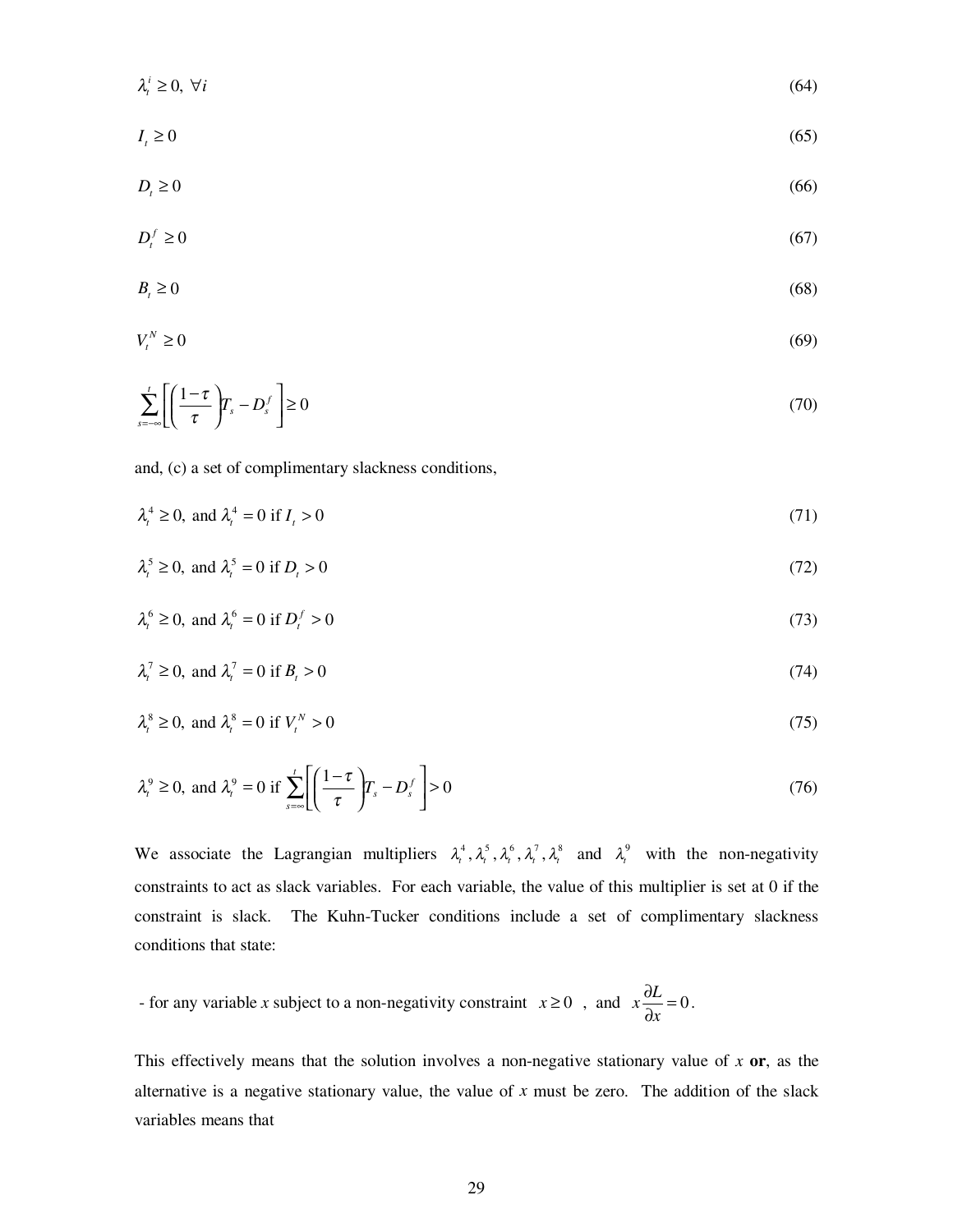$$
\frac{\partial L}{\partial x} = \lambda ,
$$

and thus  $\lambda = 0$  when  $x \ge 0$ . Conversely, when  $\lambda > 0$ ,  $x = 0$ .

These complimentary slackness conditions allow for the possibility that the stationary value of *x* might be negative, and so at the boundary (where  $x=0$ ) the first derivative of *L* with respect to  $x = 0$ might not be zero. The slack variables allow us to set-up all of the first-order conditions as equalities.

Solving for the nominal wage rate,

$$
w_t = \left[\frac{1}{1+v_t}\right] \left[\frac{(1-\eta)a_1}{A_t^{\rho}}\right]^{-\eta} \left[\frac{Y_t}{L_t}\right]^{-\eta(1+\rho)}
$$
(77)

This simply says that the wage rate will equal the marginal revenue product of labour in equilibrium.

Repeating for Q

$$
P_{t} = \left[ \left[ \frac{(1-\eta) a_{3}}{A_{t}^{\rho}} \right]^{-\eta} \left[ \frac{Y_{t}}{Q_{t}} \right]^{-\eta(1+\rho)} \right]
$$
(78)

and for K,

$$
\frac{\lambda_i^3 \phi_{t+1} - \lambda_{t+1}^3 (1 - \delta) + (\lambda_{t+2}^1 - \lambda_{t+2}^2 \tau_{t+2}) \frac{b_{t+2} s_{t+2}}{\phi_{t+2}} \left[ \frac{B_{t+1}}{q_{t+1} K_t} \right]^{1 + b_{t+2}}}{(\lambda_{t+1}^1 - \lambda_{t+1}^2 \tau_{t+1})} = \left[ \frac{(1 - \eta) a_2}{A_{t+1}^{\rho}} \right]^\eta \left[ \frac{Y_{t+1}}{K_t} \right]^{-\eta (1 + \rho)} \tag{79}
$$

The cost of capital expression is based on these manipulations of the first order conditions. By assuming that this firm exhibits optimising behaviour (with diminishing short-run returns to factors of production, a negatively sloped product demand curve and the increasing cost of finance implicit in the model) we can infer that it will continue to invest up to the point at which the value of the marginal product of capital is equal to the value of the marginal cost of capital (i.e. we will obtain an interior solution). In its "raw" form, the first order condition for capital provides some useful insights.

$$
\frac{\left(\lambda_{t+1}^{1} - \lambda_{t+1}^{2} \tau_{t+1}\right)\left[\frac{\left(1-\eta\right)a_{2}}{A_{t+1}^{\rho}}\right]^{-\eta}\left[\frac{Y_{t+1}}{K_{t}}\right]^{-\eta\left(1+\rho\right)} - \left(\lambda_{t+2}^{1} - \lambda_{t+2}^{2} \tau_{t+2}\right)\frac{b_{t+2}S_{t+2}}{\phi_{t+2}}\left[\frac{B_{t+1}}{q_{t+1}K_{t}}\right]^{1+b_{t+2}} + \lambda_{t+1}^{3}\left(1-\delta\right) - \lambda_{t}^{3}\phi_{t+1}}{\Phi_{t+1}} = 0
$$
\n
$$
(80)
$$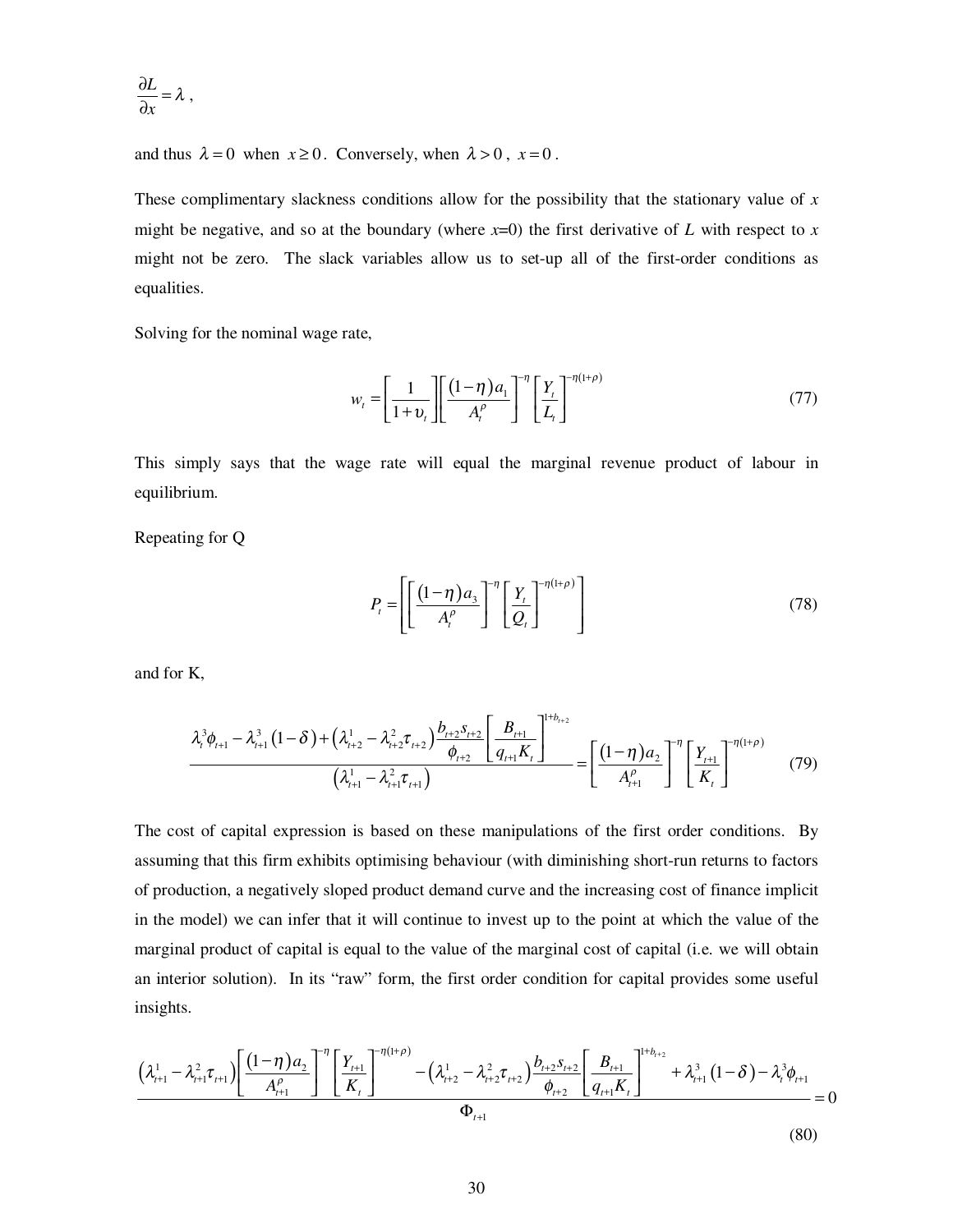This expression tells us about the costs and benefits of increasing the firm's capital stock in period *t* by one unit, and embodies the assumption that the firm should continue to increase its usage of capital until these costs and benefits are equal at the margin. The benefits of an extra unit of capital are

$$
\left(\lambda_{t+1}^1 - \lambda_{t+1}^2 \tau_{t+1}\right) \left[\frac{\left(1-\eta\right) a_2}{A_{t+1}^{\rho}}\right]^{-\eta} \left[\frac{Y_{t+1}}{K_t}\right]^{-\eta(1+\rho)},
$$

the net-of-tax value of the revenue generated by the marginal unit of capital,

$$
\left(\lambda_{t+2}^1 - \lambda_{t+2}^2 \tau_{t+2}\right) \frac{b_{t+2} s_{t+2}}{\phi_{t+2}} \left[\frac{B_{t+1}}{q_{t+1} K_t}\right]^{1+b_{t+2}},
$$

the reduction in the (tax deductible) interest rate the firm must pay on debt due to a reduction financial leverage caused by the increase in the capital stock by one unit, and

$$
\lambda_{t+1}^3\left(1-\delta\right),\,
$$

the residual value in period *t*+1 of the marginal unit of capital installed in period *t*. This captures the present value of the product of this residual, measured in period *t*+1.

The cost of this marginal unit of capital is given by

$$
\lambda_t^3\phi_{t+1}
$$

the net monetary cost of purchasing a unit of capital.

The Lagrangian multipliers  $\lambda_i^1$ ,  $\lambda_i^2$  and  $\lambda_i^3$  denote the sensitivity of the solution to an extra unit of capital via its effect on the firm's cash flow, tax liability and capital stock constraint respectively. In the expression for the firm's cost of capital, solving for these multiplier terms will net-out the taxes and allowances applicable to each component of (79) so that we can determine the after-tax cost of capital. As we will see below, these tax terms will be unique to a particular financial policy – that is, as mentioned above, the different tax treatments attached to each finance source cause their costs to differ, and so the firm's choice of financing sources will determine the tax treatment of its cost of capital.

Expression (79) equates the marginal revenue product of capital with its marginal cost. Therefore, the cost of a marginal unit of capital in period  $t$ – which we'll denote from now on as  $COC<sub>t</sub>$  - is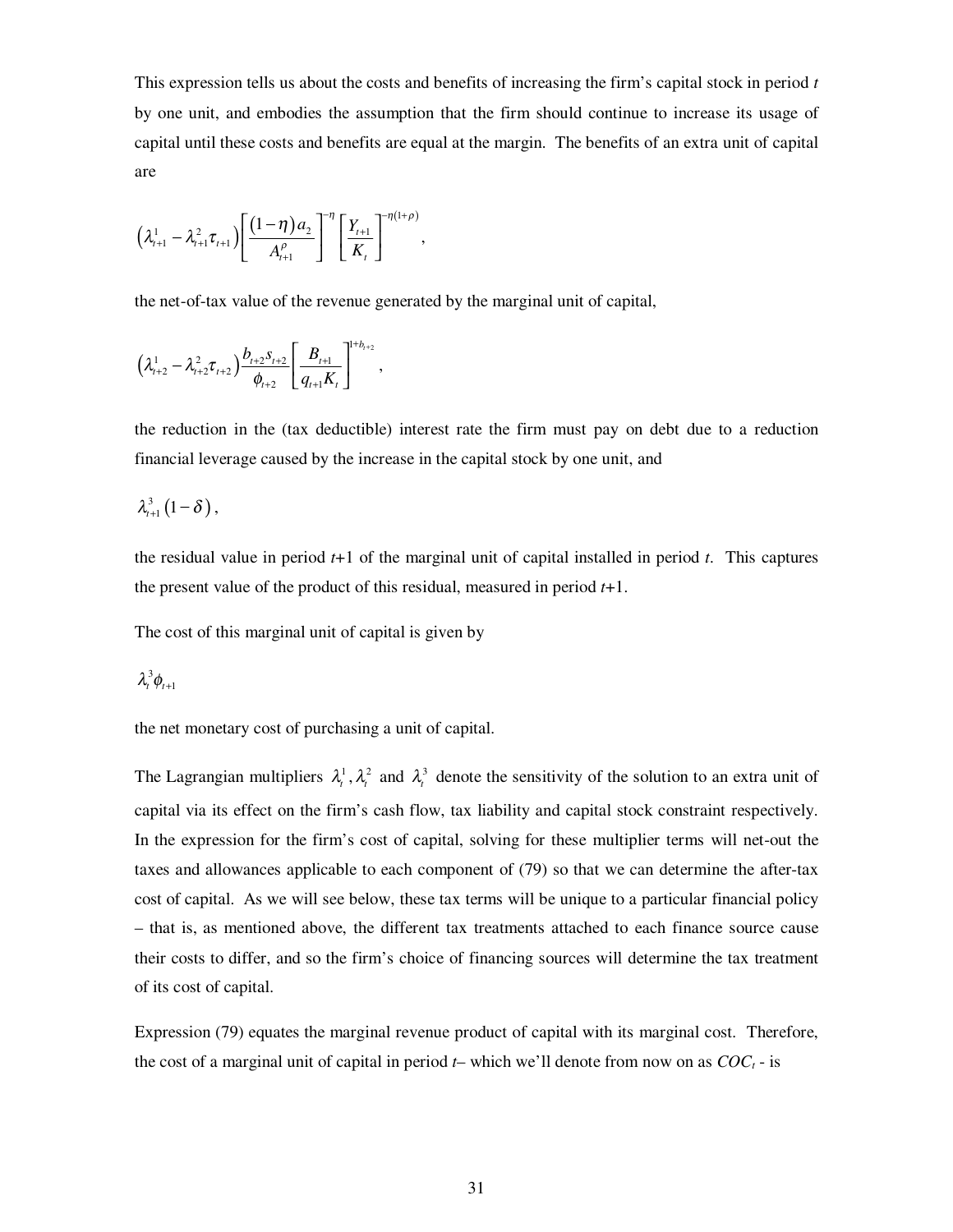$$
COC_{t} = \frac{\lambda_{t+1}^{3} \phi_{t+1} - \lambda_{t+1}^{3} (1 - \delta) + (\lambda_{t+2}^{1} - \lambda_{t+2}^{2} \tau_{t+2}) \frac{b_{t+2} s_{t+2}}{\phi_{t+2}} \left[ \frac{B_{t+1}}{q_{t+1} K_{t}} \right]^{1 + b_{t+2}}}{(\lambda_{t+1}^{1} - \lambda_{t+1}^{2} \tau_{t+1})}
$$
(81)

Simply put, if the firm increases its capital stock by a unit when behaving optimally, its ability to pay dividends is reduced by the net-of-tax cost of purchasing that unit of capital, but increases its ability to pay dividends via: the extra net-of-tax revenue this capital generates, the impact of a lower net-of-tax interest rate on debt, and by the residual value of the unit of capital available for production in subsequent periods.

The right hand side of (79) is effectively the firm's investment demand curve. Solving this expression for each period generates a time path for investment. In the current paper, we have no exogenously imposed structural changes in the firm's economic environment, and thus the firm does not have any reason to grow or shrink. This firm, under the conditions assumed in this paper, will find an optimal, profit maximising capital stock, which it will then seek to attain in every period. Knowing this, and using expression (28), we can deduce that

$$
K_{t} = K_{t-1} = \overline{K}
$$

and therefore

$$
I_t = \overline{K} - (1 - \delta) \overline{K} = \delta \overline{K} .
$$

This says that investment in new capital in every period will be that amount required to restore that portion of the capital stock lost through depreciation – that is, we have defined a static steady state. Growth is easily imposed on this firm, most obviously via exogenous technical change (via the parameters *A* and *a* in the CES production function) or by imposing a change in the prices of the firm's product and/or inputs.

The exact nature of a firm's cost of capital function will be determined by the financing and investment decisions that it makes, which in turn will be determined by the legal system (represented by some of the inequality constraints), tax system and rates of taxation that it faces, *ceteris paribus*. There will exist a unique cost of capital function for each variant of the firm's financial and investment policies. This is clear from  $(81)$  – the underlying structure of all of these cost of capital expressions is the same, and it is the different tax coefficients, determined by the nature of relevant legal and tax systems, and the firms' financial policies, that makes them casespecific.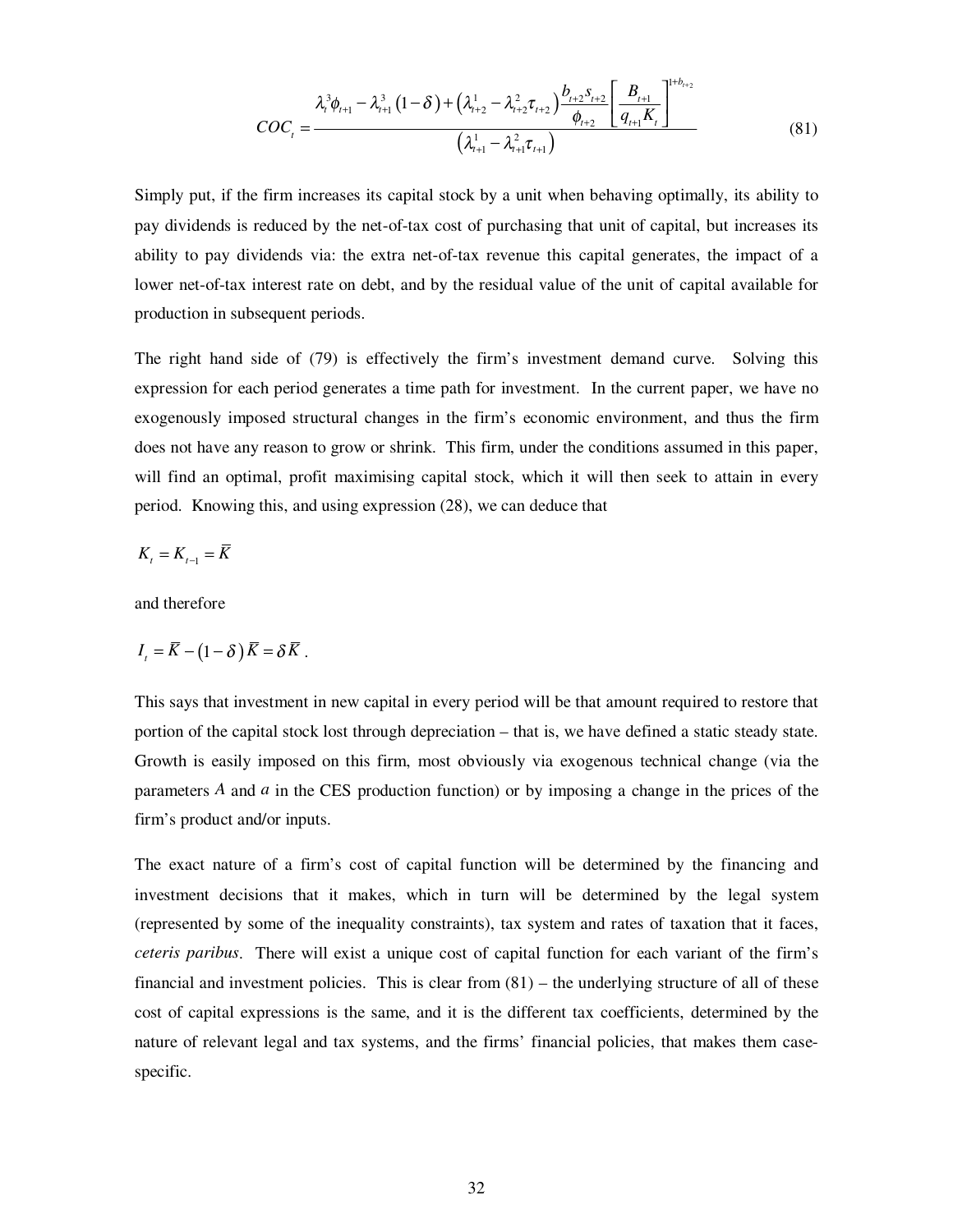#### *5.2. An Illustrative Example: Different Financial Policies*

Assume that these firms are identical except for their methods of financing investment. This situation could easily arise when firms are owned by different cohorts of shareholders with different tax positions. We'll assume that they all operate within a dividend imputation system.

For this first firm, we'll assume that it will retain unfrankable earnings and pay the full amount of franked dividends possible. Therefore, looking at the complimentary slackness conditions, we need to set

$$
\lambda_t^6 = 0 \tag{82}
$$

Further, with the firm also issuing equity, we can set

$$
\lambda_t^8 = 0 \tag{83}
$$

We will also assume that this firm is a going concern, in the sense that it intends to undertake a non-zero level of investment in this period. This does not rule out the possibility of the firm shrinking, because its level of planned investment can still be less than that amount required to replace capital lost through physical depreciation in the previous period. Not assuming a positive level of investment, when we are considering the cost of capital that is purchased in undertaking this investment, seems unreasonable. If the level of investment was zero, we could assume that the cost of capital was also zero, and this process of analysis would be redundant. Assuming a nonzero level of investment allows us to set

$$
\lambda_t^4 = 0 \tag{84}
$$

Given these parameter values, equation (60) implies

$$
\lambda_t^1 = 1\tag{85}
$$

From (58),

$$
\frac{\left[\frac{(1-\theta_t)\left[1-(1-\gamma_t)\tau_t\right]}{(1-\tau_t)(1-c_t)}\right]}{\Phi_t} = \sum_{s=t}^{\infty} \frac{\lambda_s^9}{\Phi_s}
$$
\n(86)

The term on the right hand side of this expression takes account of the ability of the firm to pay franked dividends due to its franking account constraint. As it appears above, this term allows for the possibility that the firm might not have paid the maximum possible amount of franked dividends in previous periods, and thus has franking credits available over and above those generated in the current period. Assuming that this firm will always pay franked earnings when it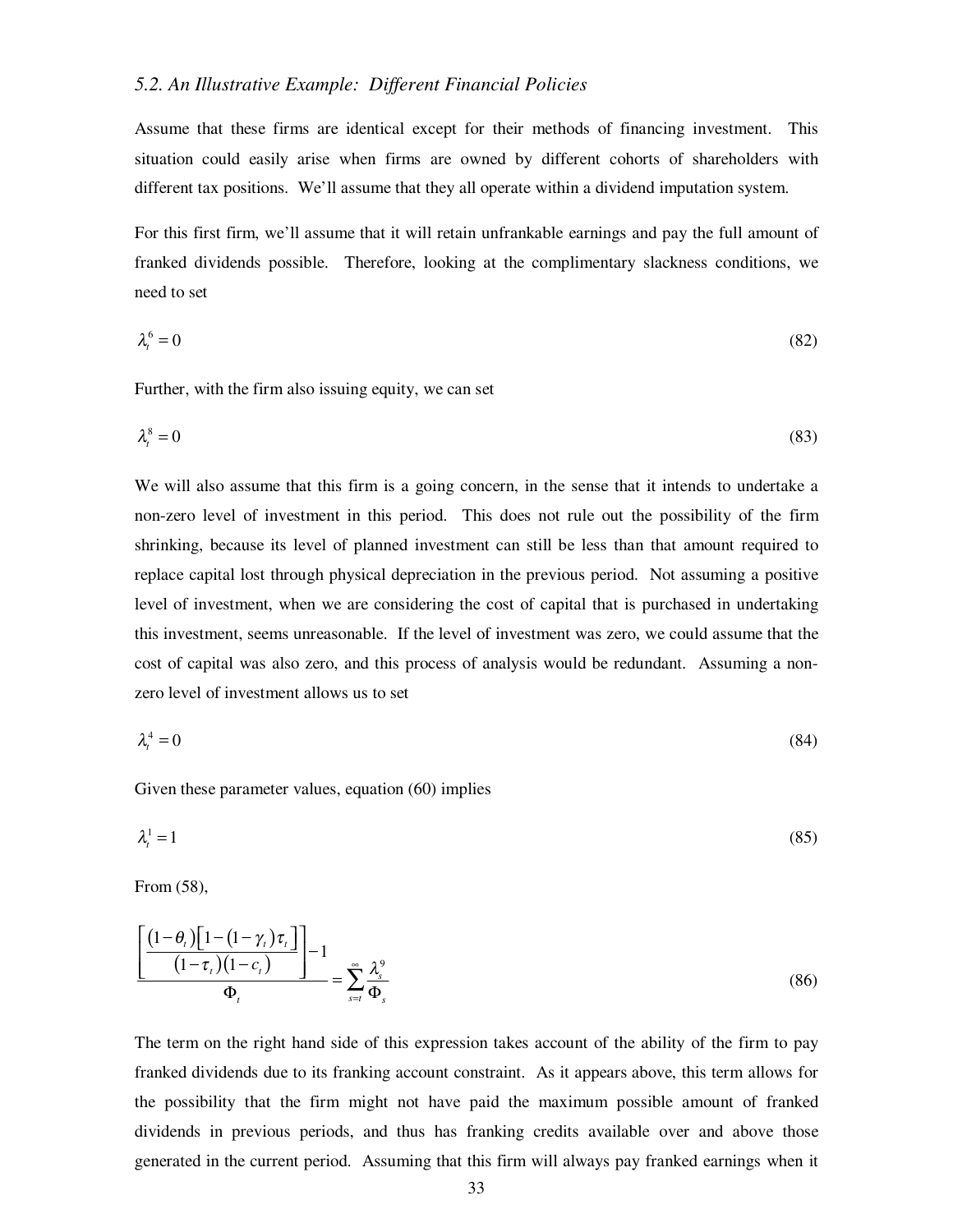is in a position to do so (which, in reality, is a quite weak assumption), we need only take account of the current period, and we can alter this expression to obtain

$$
\left[\frac{\left(1-\theta_{t}\right)\left[1-\left(1-\gamma_{t}\right)\tau_{t}\right]}{\left(1-\tau_{t}\right)\left(1-c_{t}\right)}\right]-1=\lambda_{t}^{9}\tag{87}
$$

Assuming that full dividend imputation is available to shareholders receiving franked dividends, we can set  $\gamma$ , at 1, providing

$$
\lambda_i^9 = \frac{\tau_i + (1 - \tau_i)c_i - \theta_i}{(1 - \tau_i)(1 - c_i)}\tag{88}
$$

Again, under the assumption that firms always pay franked dividends if they have the franking credits available, substituting (88) for  $\lambda_i^9$  in (55) provides

$$
\lambda_t^2 = \frac{\theta_t - c_t}{(1 - c_t)\tau_t} \tag{89}
$$

If we assume that shareholders will never have more than 1 periods forewarning of changes in tax rates (which does not appear unreasonable), and if, following Benge (1997), we denote the present value of all tax allowances arising from  $I_t$  as

$$
\Xi_t = \Delta_{t,0} + \sum_{h=1}^{t+r} \frac{\Delta_{t,h}}{\prod_{s=t}^{t+r}} \phi_s \tag{90}
$$

from (56) we obtain

$$
\lambda_i^3 = q_t \left[ 1 - \left[ \frac{\theta_i - c_t}{1 - c_t} \right] \Xi_t \right] = q_t \left[ \frac{1 - \theta_i \Xi_t + c_t \left( 1 - \Xi_t \right)}{1 - c_t} \right] \tag{91}
$$

Taking (81) and making the appropriate substitutions with (85), (89) and (91), we have

$$
COC_{t} = \left[\frac{1 - c_{t+1}}{1 - \theta_{t+1}}\right] \left[\frac{q_{t}\left[\frac{1 - \theta_{t} \Xi_{t} + c_{t} \left(1 - \Xi_{t}\right)}{1 - c_{t}}\right]\phi_{t+1}}{-q_{t+1}\left[\frac{1 - \theta_{t+1} \Xi_{t+1} + c_{t+1} \left(1 - \Xi_{t+1}\right)}{1 - c_{t+1}}\right](1 - \delta)\right] + \left[\frac{1 - \theta_{t+2}}{1 - c_{t+2}}\right] \frac{b_{t+2} s_{t+2}}{\phi_{t+2}} \left[\frac{B_{t+1}}{q_{t+1} K_{t}}\right]^{1 + b_{t+2}}
$$
\n(92)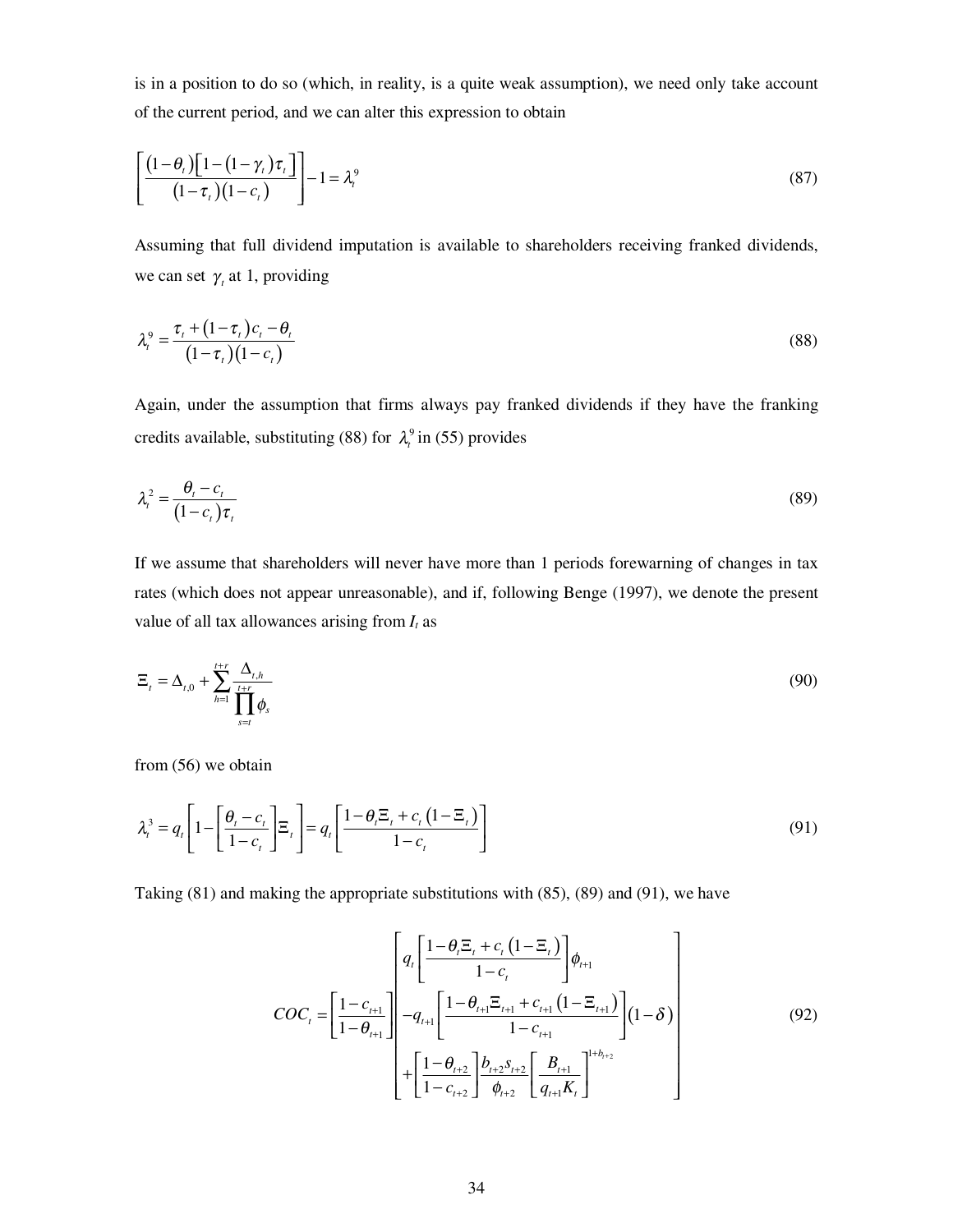If the various tax rates do not change, or at least are not expected to change from the point of view of financiers in period *t*, then this becomes

$$
COC_{t} = q_{t}\phi_{t+1} \left[ \frac{1-\theta \Xi_{t} - c\left(1-\Xi_{t}\right)}{1-\theta} \right] - q_{t+1}\left(1-\delta\right) \left[ \frac{1-\theta \Xi_{t+1} - c\left(1-\Xi_{t+1}\right)}{1-\theta} \right] + \frac{b_{t+2} s_{t+2}}{\phi_{t+2}} \left[ \frac{B_{t+1}}{q_{t+1} K_{t}} \right]^{1+b_{t+2}}
$$
\n
$$
(93)
$$

Now consider a firm that retains unfrankable and frankable earnings. The analysis of section 4 shows that the firm will always retain unfrankable earnings before it turns to frankable earnings, and so we need to make an assumption about whether the firm retains all frankable earnings, or indeed whether there are sufficient funds available in the firm's internal sources of finance to entirely fund investment at all. For this example, we'll analyse both cases – in the first case, the firm has sufficient unfrankable and frankable earnings to finance investment *and* pay some franked dividends, and in the second case, the firm retains all available unfrankable and frankable earnings *and* issues equity.

In the first case, knowing that the firm will pay some franked dividends, we set

$$
\lambda_t^6 = 0 \tag{94}
$$

However, because it does not pay the *maximum possible* amount of franked dividends, we know that the inequality constraint on the franking account-franked dividends relationship will not be binding, and so

$$
\lambda_i^9 = 0 \tag{95}
$$

We also again set the slack variable on investment to zero.

Expression (58) implies

$$
\lambda_t^1 = \left[ \frac{1 - \theta_t}{\left(1 - \tau_t\right)\left(1 - c_t\right)} \right] \tag{96}
$$

and therefore, expression (55) implies

$$
\lambda_t^2 = \left[ \frac{1 - \theta_t}{\left(1 - \tau_t\right)\left(1 - c_t\right)} \right] \tag{97}
$$

Substituting (96) and (97) into (56) provides

$$
\lambda_i^3 = q_i \left[ \frac{\left(1 - \theta_i\right)\left(1 - \tau_i \Xi_i\right)}{\left(1 - \tau_i\right)\left(1 - c_i\right)} \right] \tag{98}
$$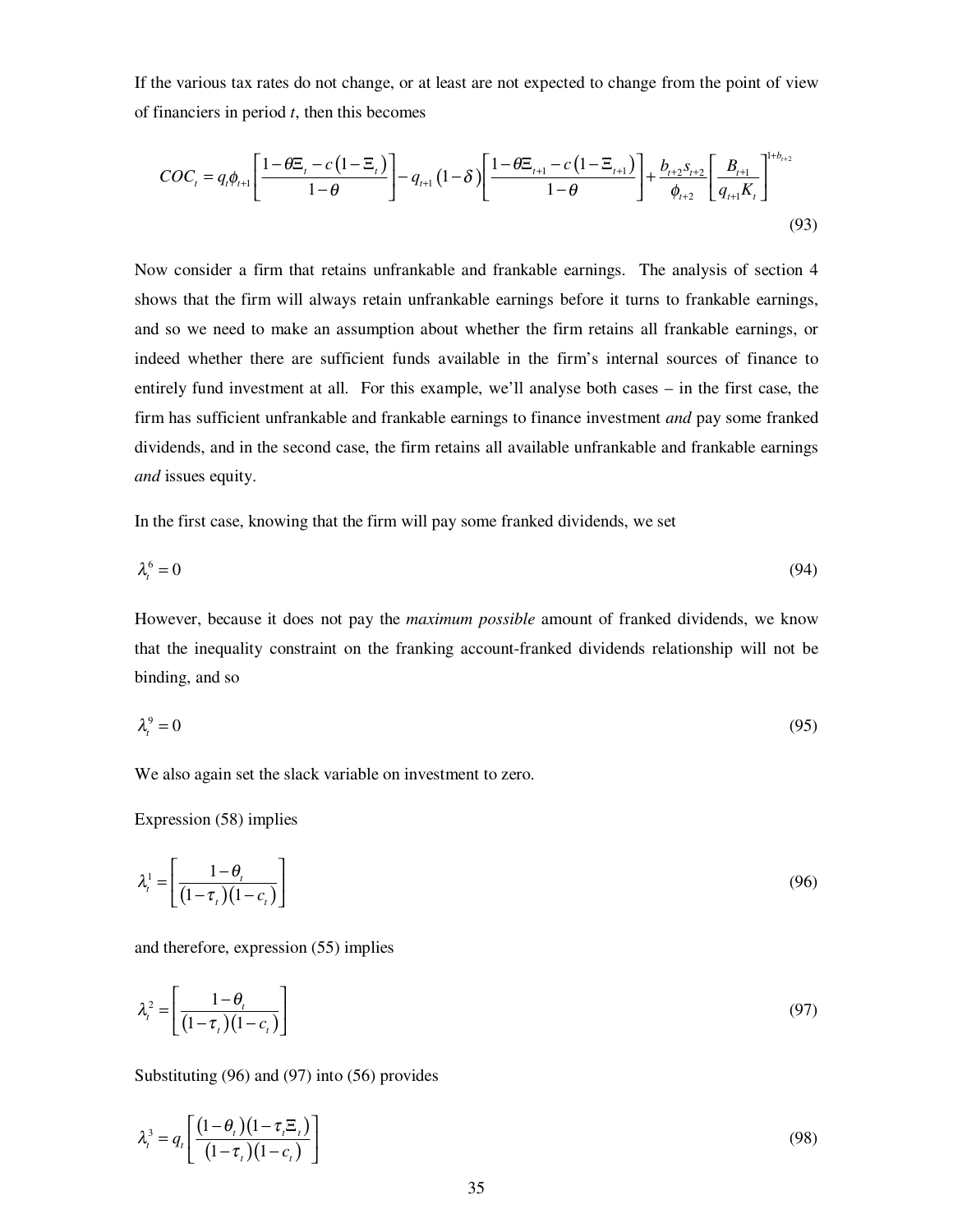Making the appropriate substitutions in (81) provides

$$
COC_{t} = \left[\frac{1 - c_{t+1}}{1 - \theta_{t+1}}\right] \left[\frac{q_{t}\left[\frac{(1 - \theta_{t})(1 - \tau_{t}, \Xi_{t})}{(1 - \tau_{t})(1 - c_{t})}\right]\phi_{t+1}}{-q_{t+1}\left[\frac{(1 - \theta_{t+1})(1 - \tau_{t+1}, \Xi_{t+1})}{(1 - \tau_{t+1})(1 - c_{t+1})}\right](1 - \delta)\right] + \left[\frac{1 - \theta_{t+2}}{1 - c_{t+2}}\right] \left[\frac{B_{t+2}}{\theta_{t+2}}\right] \left[\frac{B_{t+1}}{q_{t+1}K_{t}}\right]^{1 + b_{t+2}}
$$
\n(99)

or, if tax rates are constant from the potential investor's point of view, we obtain

$$
COC_t = q_t \left[ \frac{1 - \tau \Xi_t}{1 - \tau} \right] \phi_{t+1} - q_{t+1} \left[ \frac{1 - \tau \Xi_{t+1}}{1 - \tau} \right] (1 - \delta) + \frac{b_{t+2} s_{t+2}}{\phi_{t+2}} \left[ \frac{B_{t+1}}{q_{t+1} K_t} \right]^{1 + b_{t+2}}
$$
(100)

For the second case, we know that no dividends will be paid, the inequality constraints on the franking account-franked dividends relationship and new equity issues will not be binding and investment will be non-zero, therefore

$$
\lambda_t^4 = \lambda_t^8 = \lambda_t^9 = 0 \tag{101}
$$

Therefore, expression (60) implies

$$
\lambda_t^1 = 1\tag{102}
$$

which, along with (55) provides

$$
\lambda_t^2 = 1\tag{103}
$$

Substituting (102) and (103) into (56), we obtain

$$
\lambda_i^3 = q_i \left[ 1 - \tau_i \Xi_i \right] \tag{104}
$$

Making the appropriate substitutions in (81) this time provides

$$
COC_{t} = q_{t} \left[ \frac{1 - \tau_{t} \Xi_{t}}{1 - \tau_{t+1}} \right] \phi_{t+1} - q_{t+1} \left[ \frac{1 - \tau_{t+1} \Xi_{t+1}}{1 - \tau_{t+1}} \right] (1 - \delta) + \left[ \frac{1 - \tau_{t+2}}{1 - \tau_{t+1}} \right] \frac{b_{t+2} s_{t+2}}{\phi_{t+2}} \left[ \frac{B_{t+1}}{q_{t+1} K_{t}} \right]^{1 + b_{t+2}} \tag{105}
$$

or, if tax rates are constant from the potential investor's point of view,

$$
COC_t = q_t \left[ \frac{1 - \tau \Xi_t}{1 - \tau} \right] \phi_{t+1} - q_{t+1} \left[ \frac{1 - \tau \Xi_{t+1}}{1 - \tau} \right] (1 - \delta) + \frac{b_{t+2} s_{t+2}}{\phi_{t+2}} \left[ \frac{B_{t+1}}{q_{t+1} K_t} \right]^{1 + b_{t+2}}
$$
(106)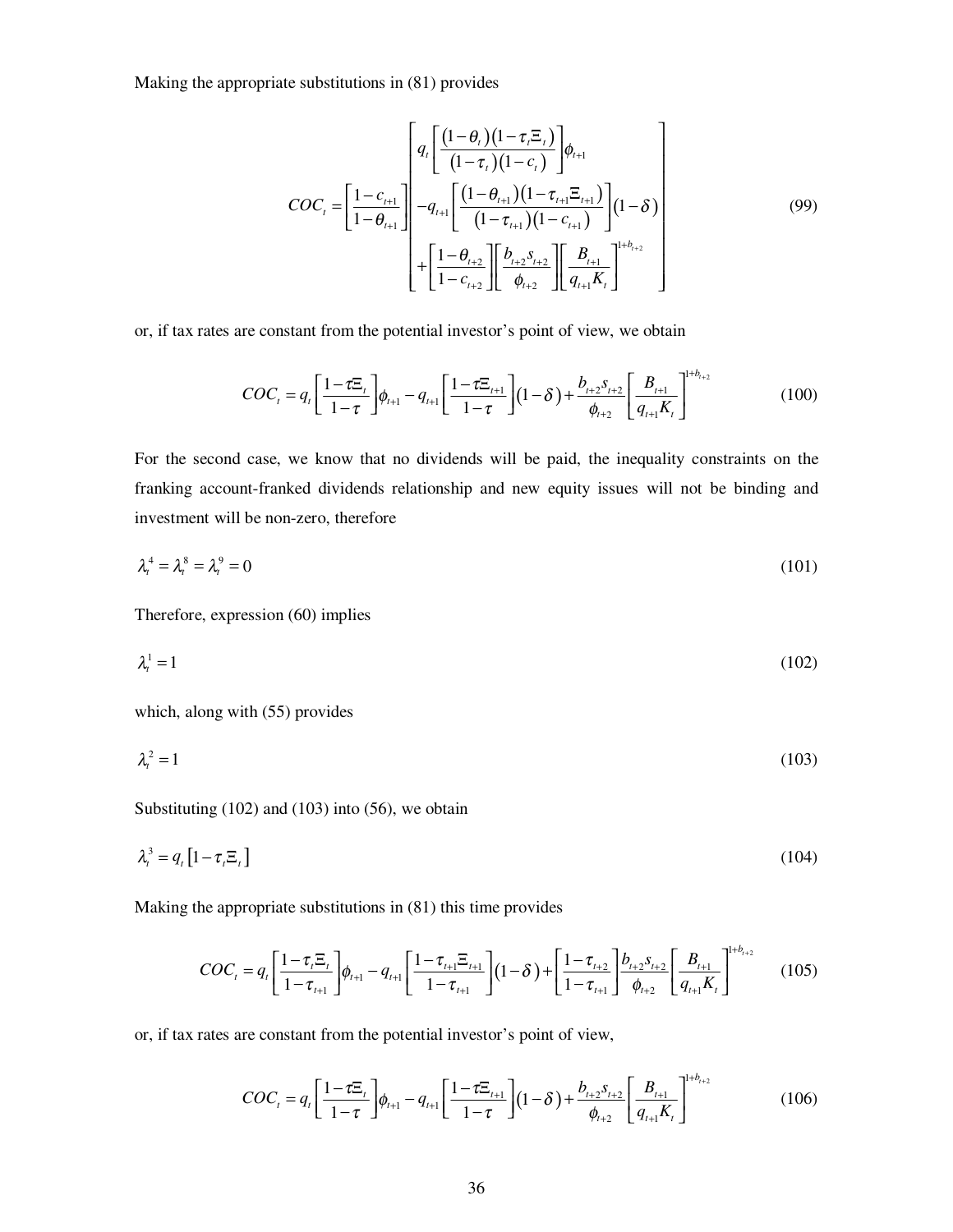The intuition behind these expressions is more easily understood by assuming that tax rates are not expected to change and, secondly, starting with the tax coefficients on the first asset price terms as a means for comparison. We have

$$
q_t \left[ \frac{1 - \theta \mathbb{E}_t - c \left( 1 - \mathbb{E}_t \right)}{1 - \theta} \right] \phi_{t+1} \tag{107}
$$

$$
q_t \left[ \frac{1 - \tau \Xi_t}{1 - \tau} \right] \phi_{t+1} \tag{108}
$$

$$
q_t \left[ \frac{1 - t \Xi_t}{1 - \tau} \right] \phi_{t+1} \tag{109}
$$

respectively for each of the three cases under consideration.

Starting with the last of the three, (109) reflects the fact that, because *all* dividends are retained, the shareholder's earnings are effectively taxed at the rate of company tax, adjusted for asset allowances. Even if all earnings were frankable (not possible if  $\Xi$  is non-zero), imputation credits cannot be applied when capital gains tax is paid (which is how these earnings are effectively distributed).

For (107) and (108), some franked dividends are paid – in the first case the maximum allowable (therefore the franking account - franked dividend constraint is binding), and in the second case some amount less than this, depending on the relationship between the funds required and the frankable earnings available. In the case of (109), no franked dividends are paid.

For (107), because the maximum level of frankable earnings is distributed, the various investmentrelated tax allowances reduce the firm's ability to pay franked dividends. At the margin, therefore, these allowances and the effect of the binding nature of the franking account – franked dividend constraint causes an adjustment in the composition of distributions. The weighting of unfranked dividends and new equity issues in the firm's financial structure for this particular period is effectively determined by the size of the allowances – if no allowances were available, the firm would have no unfrankable earnings and the entire project would be financed by equity. As the size of the allowable deductions increases, the firm retains more unfranked earnings, pays less franked dividends, and needs to issue less equity to finance its given investment expenditure needs. In fact, the firm will retain *d*Ξ more franked dividends and issue *d*(1-Ξ) less equity. In the numerator of (107) we can see the weighting of each source is  $\Xi$  retained unfrankable earnings and (1-Ξ) new equity issues. An increase in the personal income tax rate causes a reduction in the cost of purchasing this unit of capital, because the after-tax value of the foregone dividend falls. Likewise, an increase on the capital gains tax rate causes a fall in the cost of the purchase, because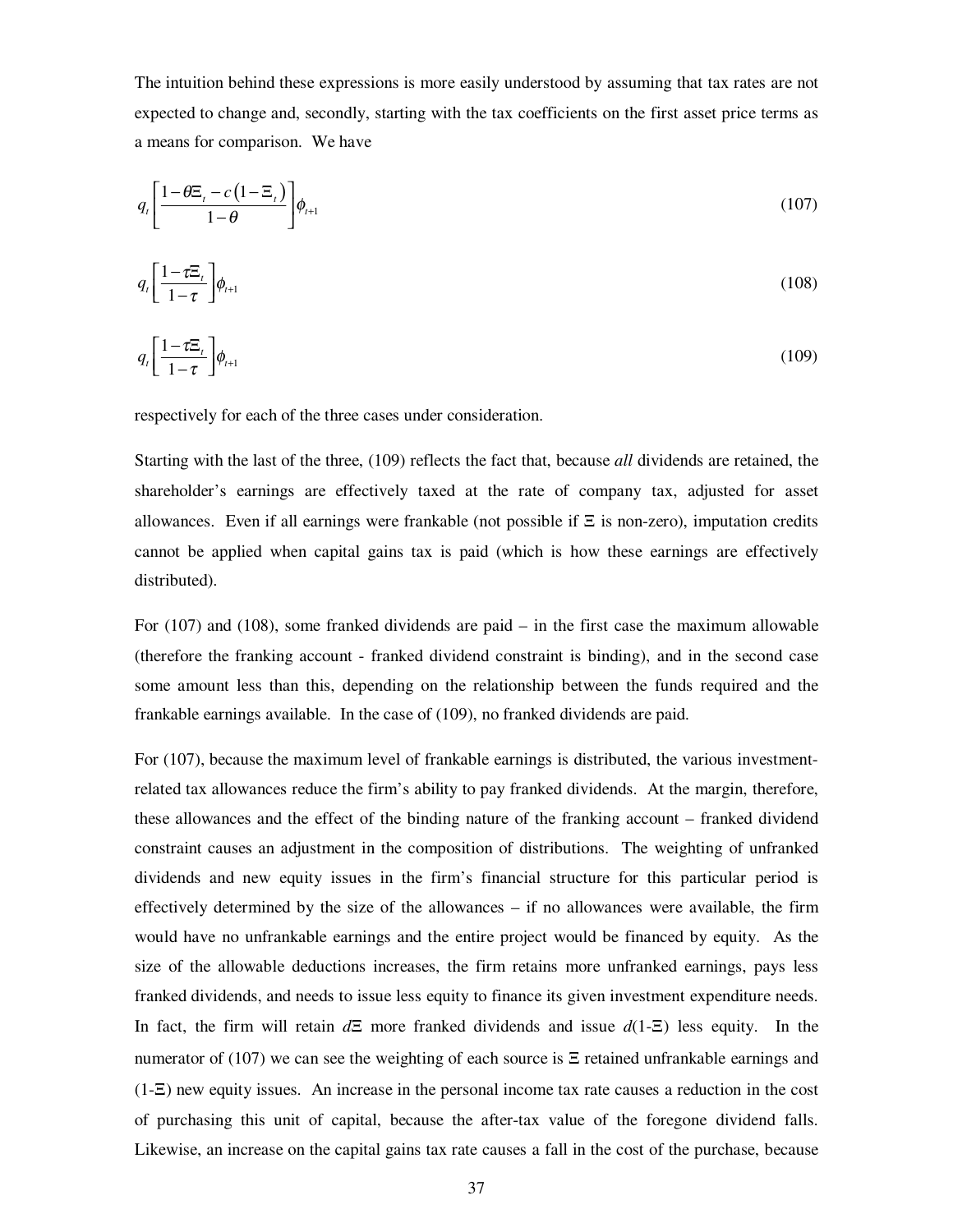it reduces the net present value of the income streams that the existing shareholder loses due to the new equity issue.

Notice also that the rate of company income tax,  $\tau$ , does not affect this firm's cost of capital. This is because it is paying the maximum possible level of franked dividends. With the franking account constraint binding, an increase in the company tax rate increases tax payments at the company level and reduces them at the personal level by equal and offsetting amounts.

In the second case (expression (108)), the cost to shareholders of purchasing this unit of capital *is* dependent on the company tax rate. In this case, with the franking account constraint *not* binding, a change in the company tax rate affects the amount of tax paid at the company level but does not affect the amount of franked dividends that can potentially be paid. If there were no investment or depreciation allowances the after-tax cost of the purchase would simply be the grossed-up value of the foregone distributions, which would have been entirely frankable. If the entire value of the asset could be expensed, the tax coefficient disappears – this highlights the important role of the deductions in causing a dichotomy between the tax treatment of company profits and shareholder distributions.

We can also see that (109) is identical to (108). This is due to our assumption that tax rates are constant, as otherwise (as can be seen in comparing (99) and (105)), they differ significantly.

A more thorough discussion of the full range of possible cost-of-capital expressions is left to a forthcoming paper.

#### 6. Concluding Remarks

In this paper, we have outlined the theoretical underpinnings and methodology of an approach to incorporating business taxation into an investment problem for a corporate enterprise.

The first task was to analyse the role of taxes and allowances on the value of the firm, assuming that its investment decisions and before-tax profit streams are given. We saw that the interplay between taxes and the value of the firm can be quite complex, especially when we apply a dividend imputation system and a realisation-basis CGT system. Understanding the impact of a policy shift on the firm enables us to infer something about the required rate of return on investment and, thus, the level of investment undertaken.

In the second part of this process we set up a constrained optimisation problem and solved for the optimal level of investment and its associated cost, as well as the levels of all of the firm's choice variables (that is, a complete solution to the so-called "producer problem"). In this way, we determine the optimal level of investment to maximise the firm's value to its shareholders, and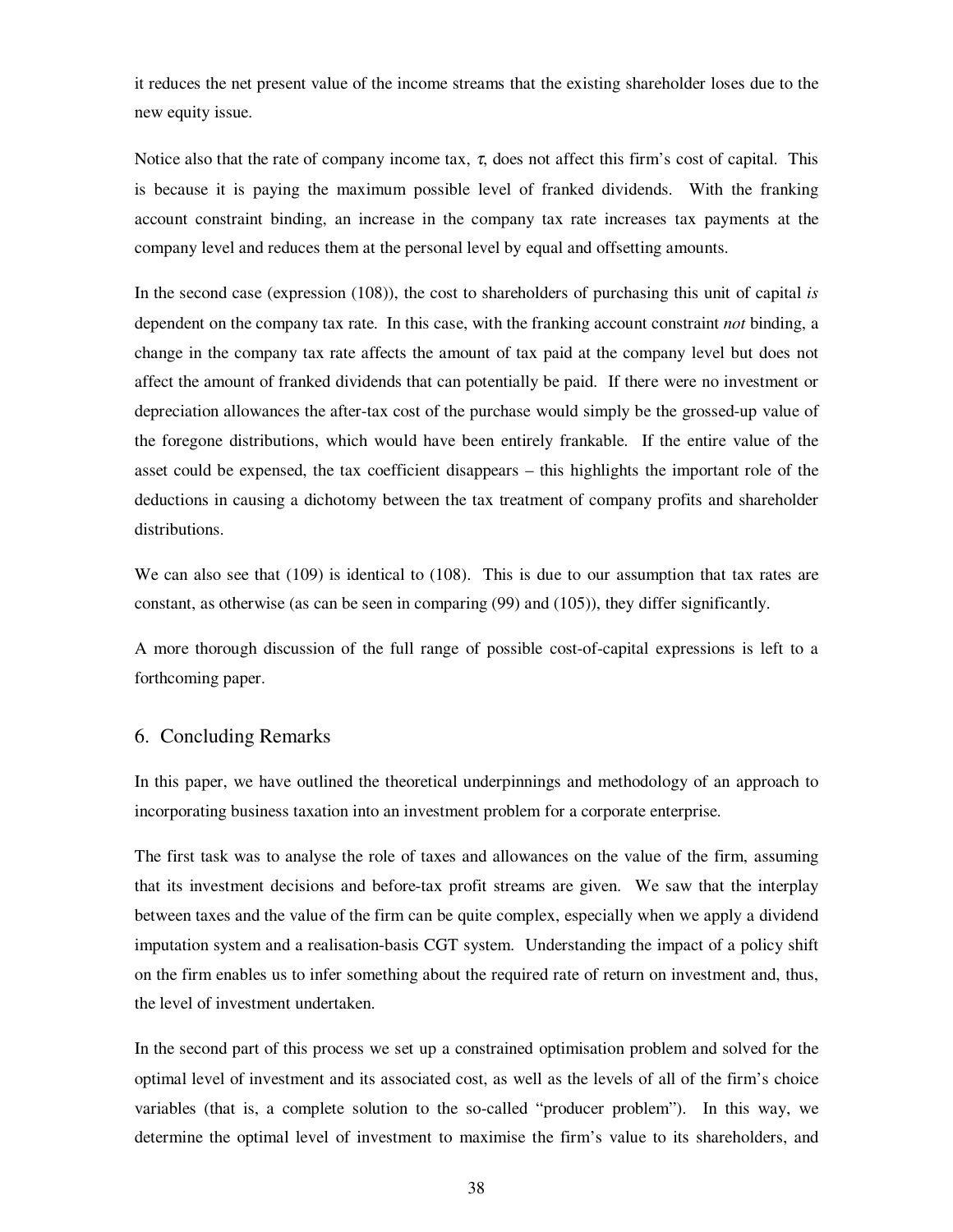generate an expression that tells us how the tax system affects the cost of funds to the firm in equilibrium. This allows us to actually maximise the value of the expression that we discussed in the first section and then generate a time path for investment. In this framework, we can see how taxation can influence both the choices the firm makes and the outcomes it can expect *given* those choices.

#### References

- Auerbach, A. J. (1979), "Wealth Maximisation and the Cost of Capital", *Quarterly Journal of Economics* **93**, pp 433-446.
- Benge, Matt (1997), "Taxes, Corporate Financial Policy and Investment Decisions in Australia", *The Economic Record*, **73**, No. 220, March 1997, 1-15.
- Benge, Matt (1998), "Depreciation Provisions and Investment Incentives under Full Imputation", *The Economic Record*, **74**, No. 227, December 1998, 329-45.
- Benge, Matt (1999), "Gains to Australian Shareholders from Perturbations in Corporate Financial Policy", Working Paper No. 369, Faculty of Economics and Commerce and Economics Program, Research School of Social Sciences, Australian National University.
- Dixon, P. B, B. R. Parmenter, A. A. Powell and P. J. Wilcoxen, (1992) "Notes and Problems in Applied General Equilibrium Analysis", North Holland.
- Dixon, P. B. and M. T. Rimmer (1999), "Company Taxes, Depreciation Allowances and Capital Gains Taxes: Some Effects of Ralph", paper prepared for the Senate Finance and Public Administration References Committee: Inquiry into Business Taxation Reform". Mimeo, Centre of Policy Studies, Monash University.
- Head, J. G, (1997), "Company Tax Structure and Company Tax Incidence", *International Tax and International Finance* **4**, 61-100.
- Jha, R (1998), "Modern Public Economics", Routledge, New York.
- Kamien, M. I. and N. L. Schwartz, (1991), "Dynamic Optimization: The Calculus of Variations and Optimal Control in Economics and Management", North Holland.
- King, M.A. (1974), "Taxation and the Cost of Capital", *Review of Economic Studies* **41**, 21-35.

King, M.A. (1977), "Public Policy and the Corporation", Chapman and Hall, London.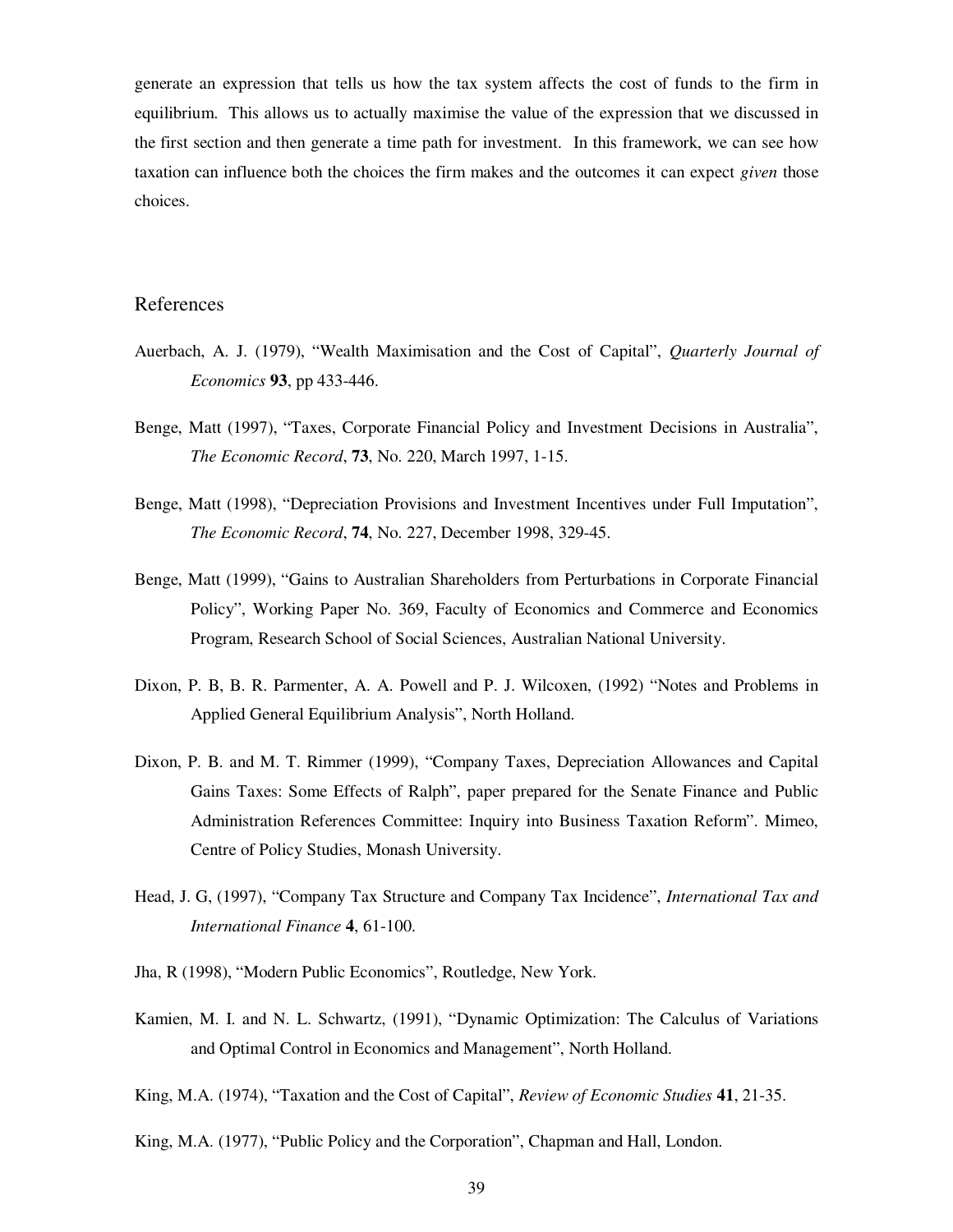- Modigliani, F. and M. H. Miller (1958), "The Cost of Capital, Corporation Finance and the Theory of Investment", *American Economic Review* **48**, 261-97.
- Peirson, G, R. Brown, S. Easton and P. Howard, (1998), "Business Finance", 7<sup>th</sup> edition, McGraw-Hill.
- Sieper, E (1995), "Infrastructure Taxation", report prepared for the Office of EPAC, mimeo, Australian National University.
- Smith, V. L (1972), "Default Risk, Scale, and the Homemade Leverage Theorem", *American Economic Review* **62**, 66-72.
- Stiglitz, J. E. (2000), "Economics of the Public Sector", 3<sup>rd</sup> edition, W.W. Norton and Company.
- Varian, H. R., (1992), "Microeconomic Analysis", 3<sup>rd</sup> edition, W.W. Norton and Company.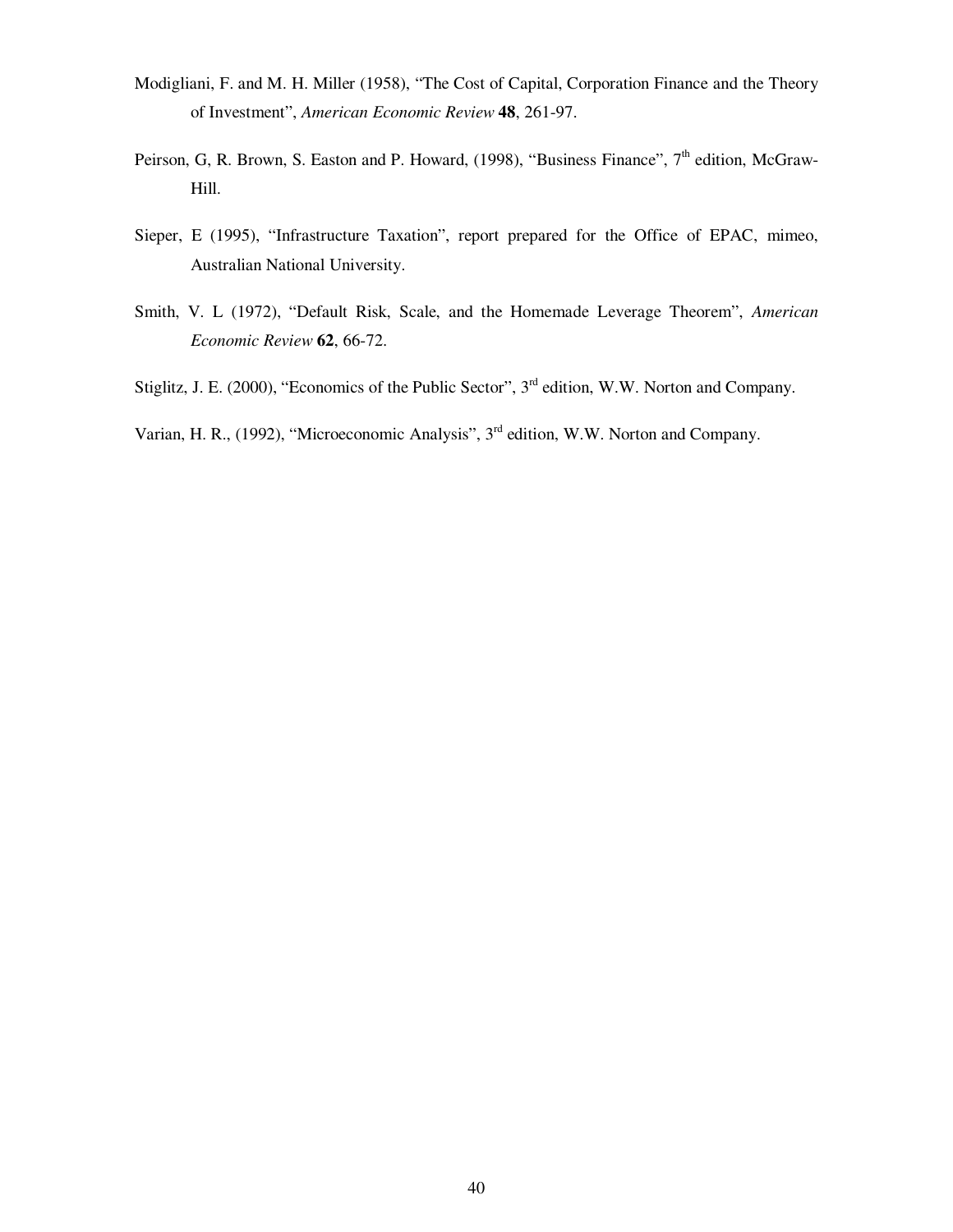#### Appendix 1: List of Symbols

- *V* Total value of the firm.
- $V^O$  Value of pre-existing equity.
- $V^N$  Value of new share issues.
- $\theta$  Personal income tax rate.
- $\tau$  Company tax rate.
- γ Tax credits available on dividends for tax paid at company level (rate of imputation).
- <sup>υ</sup> Payroll tax rate.
- *c* Effective capital gains tax rate.
- $\psi$  Proportion of capital gains that are taxable.
- $\epsilon$  Rate of share realisations.
- $\alpha$  Dummy variable on inflation index for capital gains tax.
- $\pi$  Inflation rate.
- $\delta$  Rate of real economic depreciation.
- <sup>∆</sup> Capital allowances depreciation and capital expenditure.
- *B* Debt issues.
- *r* Interest cost of debt issues.
- *b* Parameter determining the shape of the upward sloping supply curve for debt higher values act to focus investor reactions into relatively large values of *rt*.
- *s* Parameter that scales the impact of changes in the firm's leverage on the cost of debt.
- *i* Cash rate.
- *p* Price of firm's output (producer's price).